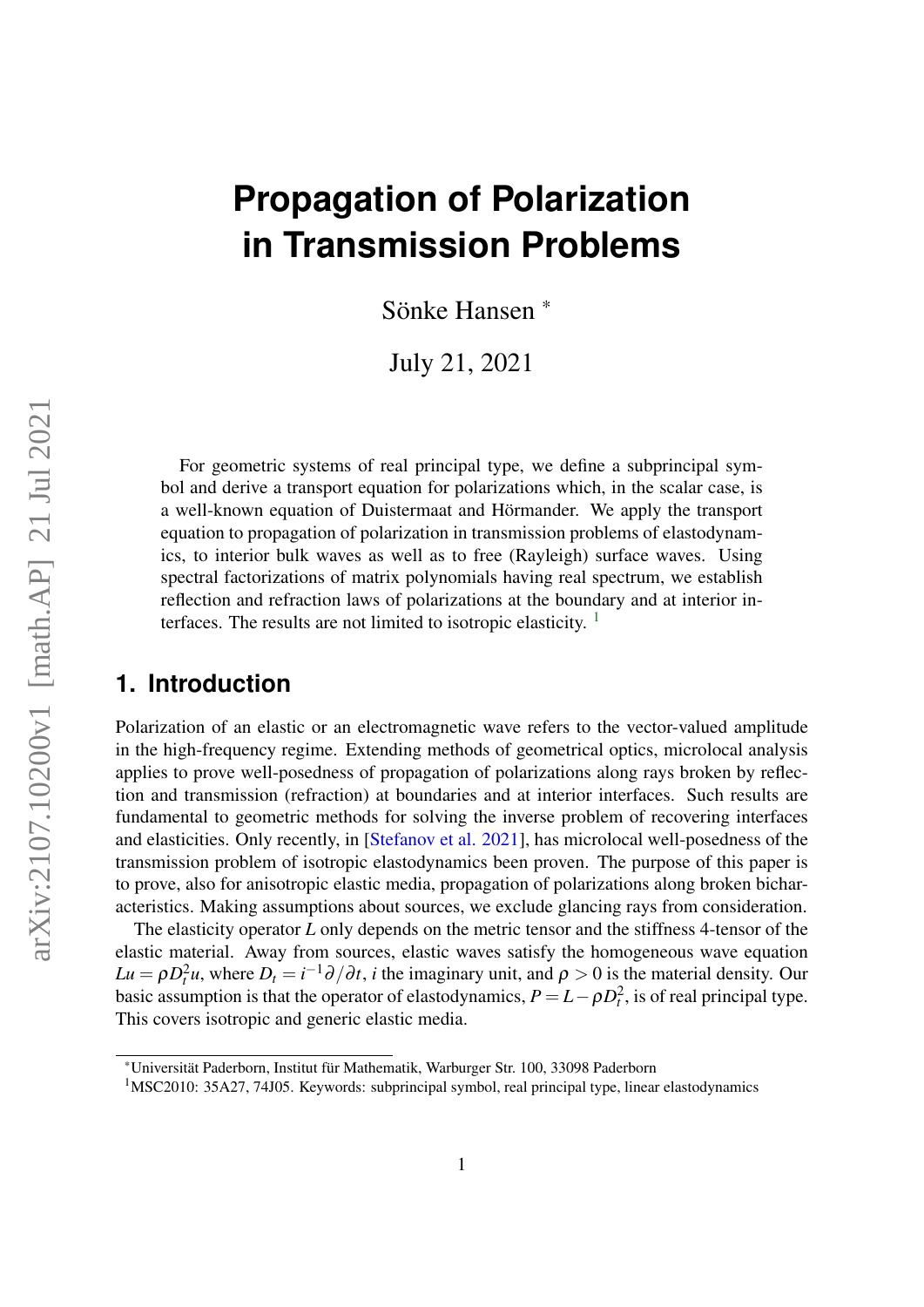For systems of real principal type,  $Pu = 0$ , the propagation of polarization wavefront sets in the interior was studied in [\[Dencker 1982\]](#page-38-0), and at boundaries in [\[Gérard 1985\]](#page-39-0). Suppose *u* is a Lagrangian distribution section in a bundle *E*, Λ the associated Lagrangian manifold. Then one expects finer results. In particular, the polarization, that is the principal symbol *a* of *u*, should satisfy a transport equation. In the scalar case, [\[Duistermaat and Hörmander 1972\]](#page-38-1) derived the transport equation  $i^{-1}\mathcal{L}_H a + p_s a = 0$ , where  $\mathcal{L}_H$  is the Lie derivative in direction of the Hamilton field  $H$  and  $p_s$  the subprincipal symbol of  $P$ . For general systems with nonscalar principal symbol, no definition of subprincipal symbol and no transport equation seems to be known. Suppose the manifold and the bundle *E* are endowed with connections ∇ and  $\nabla^E$ . In Theorem [6.1](#page-18-0) we show that the polarization *a* satisfies a transport equation

<span id="page-1-0"></span>
$$
i^{-1}D_H a + p_s a = 0 \quad \text{on } \Lambda. \tag{1}
$$

The first order differential operator *D<sup>H</sup>* is assembled via Leibniz' formula from ∇ *<sup>E</sup>* pulled back to  $\Lambda$  and the Lie derivative  $\mathcal{L}_H$  on half-densities. The geometric pseudo-differential calculus of [\[Sharafutdinov 2005\]](#page-40-1) is basic to the definition of the subprincipal symbol  $p_s$  and to the proof of [\(1\)](#page-1-0). For outgoing solutions of  $Pu = f$  with Lagrangian sources f, we apply the Lagrangian intersection calculus of [\[Melrose and Uhlmann 1979\]](#page-40-2) to derive initial conditions for the polarization.

An elastic body is modelled over a three-dimensional Riemannian manifold *M* with boundary ∂*M*. The free surface problem asks for elastic waves *u* having zero boundary traction, *Tu* = 0 at  $\partial M \times \mathbb{R}_t$ . Layers having different elastic properties are separated by hypersurfaces *N* in the interior of *M*. In classical formulation, the transmission problem requires displacements *u* and tractions to be continuous across  $N \times \mathbb{R}$ , In this paper we study the transmission problem of elastodynamics, looking for outgoing waves generated by Lagrangian sources located in the interior, on the boundary, or on the interfaces.

It is standard to reduce the analysis of reflection of wavefront sets at a boundary to the construction of parametrices for Dirichlet data. Finding such parametrices is possible after a suitable spectral decomposition on the principal symbol level, [\[Taylor 1975\]](#page-40-3). We establish, microlocally near a non-glancing boundary region, factorizations

$$
L - \rho D_t^2 = (D_r - Q^{\sharp}) A_0 (D_r - Q).
$$

Here  $r \geq 0$  is the distance to the boundary, and the first order pseudodifferential operators Q and  $Q^{\sharp}$  are tangential, that is, they commute with multiplication by r. The spectrum of the principal symbol *q* of *Q* is contained in the closure of the complex upper half-plane. Following [\[Taylor 1975\]](#page-40-3), the equation  $(D_r - Q)u = 0$  is solved for arbitrary initial data at  $r = 0$ . On the principal symbol level, the factorization of the elastodynamics operator corresponds to, and the operator factorization is derived from, spectral factorizations of self-adjoint quadratic polynomials in  $s \in \mathbb{C}$ :

<span id="page-1-1"></span>
$$
\ell(\eta + s\nu) - \rho \tau^2 \operatorname{Id} = (s - q^{\sharp}(\eta, \tau)) a_0(s - q(\eta, \tau)), \tag{2}
$$

 $\eta, v = dr(y) \in T_y^* \partial M$ . The polynomial takes its values in End(*E*). Here the Hilbert space *E* is the complexification of the tangent space of *M* at  $y \in \partial M$ . The spectra of *q* and  $q^{\sharp}$  are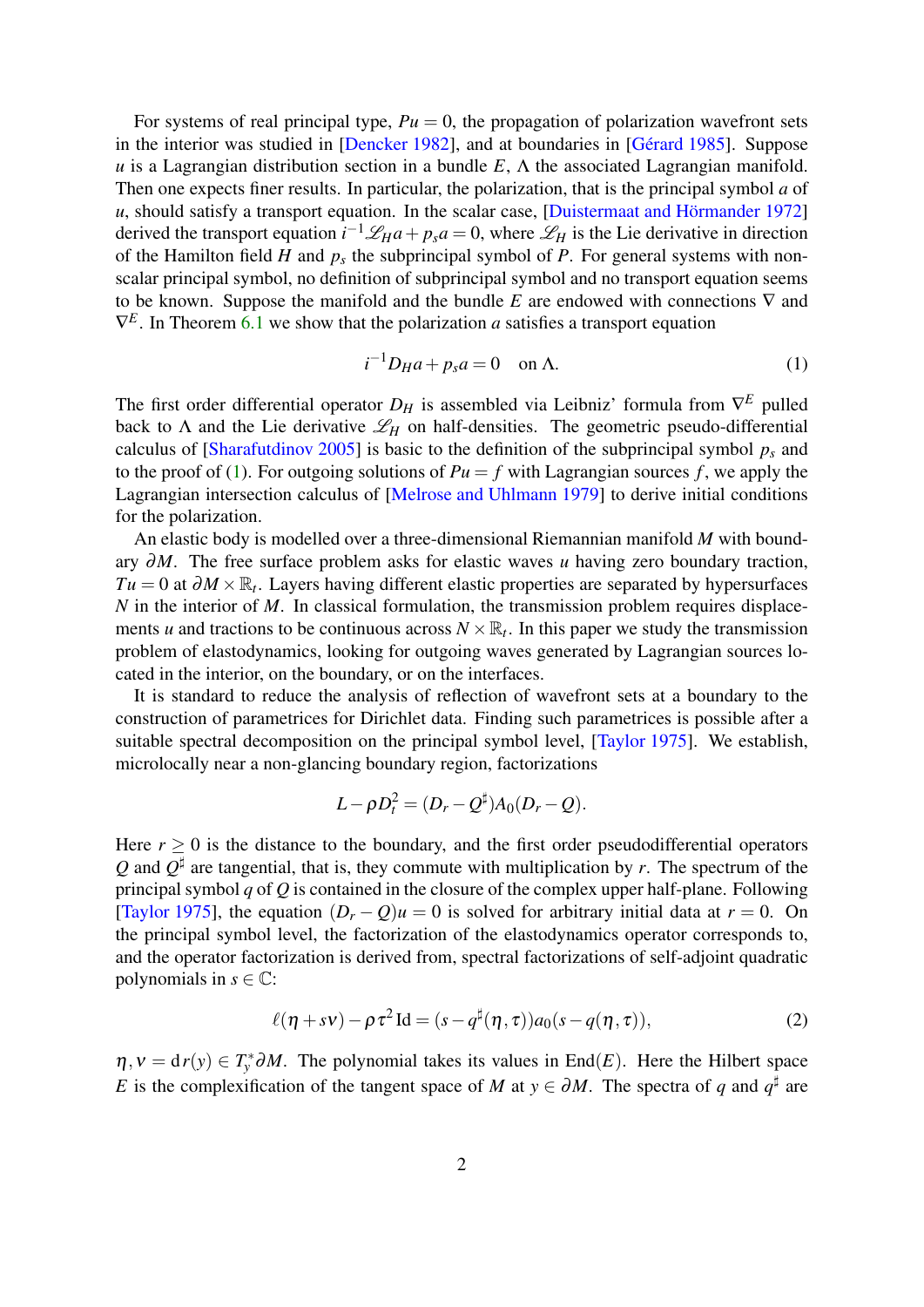disjoint. There holds  $E = E_c \oplus E_r$ , where  $E_c$  and  $E_r$  are the sums of generalized eigenspaces of *q* associated to eigenvalues *s* satisfying Im  $s > 0$  and  $s \in \mathbb{R}$ , respectively. In case  $E_r = 0$ , the right root *q* is unique. On the other hand, if  $E_r \neq 0$ , then, because of a sign characteristic of real eigenvalues, there are two distinct right roots *q*, *q*out and *q*in. It is a consequence of the sign characteristic combined with the real principal type property that, along the bicharacteristics of  $D_r - Q_{\text{out}}$  (resp. of  $D_r - Q_{\text{in}}$ ) which issue from the boundary into the interior, time *t* increases (resp. decreases). Using Dirichlet parametrices,

$$
(D_r - Q_{\text{out/in}})U_{\text{out/in}} \equiv 0, \quad U_{\text{out/in}}|_{r=0} \equiv \text{Id},
$$

we introduce the DN (Dirichlet to Neumann) operators  $Z_{\text{out/in}} = T U_{\text{out/in}}$ . If  $Z_{\text{out}}$  is elliptic, reflection is given by  $Z_{\text{out}}^{-1}Z_{\text{in}}$  in the sense that this operator maps, microlocally, incoming to outgoing Dirichlet data. Similarly, reflection and transmission at interior interfaces is readily resolved provided  $Z_{\text{out}}^+ + Z_{\text{out}}^-$  is elliptic; the superscripts refer to sides of the interface.

The principal symbol  $z = z_{\text{out}}$  of  $Z_{\text{out}}$  satisfies the useful inequality

<span id="page-2-0"></span>
$$
-\tau \operatorname{Im}(zv|v) > 0 \quad \text{if } v \notin E_c \text{, and } \ge 0 \text{ for every } v \in E. \tag{3}
$$

The inequality reflects, on the principal symbol level, outgoing energy flow. The proof is based on the spectral factorization [\(2\)](#page-1-1). The inequality [\(3\)](#page-2-0) implies ker  $z \subset E_c$  and, at the interface,  $\ker(z^+ + z^-) \subset E_c^+ \cap E_c^-$ . It follows that  $Z_{out}$  and  $Z_{out}^+ + Z_{out}^-$  are elliptic operators in the hyperbolic region, see Proposition [8.1.](#page-25-0) We emphasize that, at the interface, the hyperbolic region  $H$  defined in this paper contains any region which is hyperbolic with respect to at least one side of the interface. For isotropic media, we show by explicit symbol computations that the operators are elliptic also in mixed regions, Proposition [8.2.](#page-26-0)

We include an analysis of the propagation of polarizations of free (Rayleigh) surface waves which may occur over the elliptic boundary region. Rayleigh wave propagation was recognized as a propagation of singularities phenomenon by [\[Taylor 1979\]](#page-40-4). The theory of free surface waves in anisotropic elastic media, [\[Barnett and Lothe 1985\]](#page-38-2), implies that restrictions to the boundary of Rayleigh waves satisfy a real principal type system, [\[Nakamura 1991\]](#page-40-5), thereby making these waves accessible to refined microlocal analysis.

In the final Section [10](#page-29-0) we state and prove results on propagation of polarization originating from Lagrangian sources. We refrain from stating the results in terms of FIOs.

Pseudo-differential calculus with differential geometric structure is important in the present work because it offers an invariant leading symbol which includes the subprincipal level; in fact, it even has an invariant full symbol. Formulas for the leading symbols of compositions and adjoints contain vertical and horizontal derivatives of principal symbols. See Section [3](#page-5-0) for details on these derivatives. Section [4](#page-9-0) is a self-contained presentation of the geometric pseudo-differential calculus of [\[Sharafutdinov 2005\]](#page-40-1) to the extent needed in our paper.

There are two appendices. [A](#page-31-0)ppendix A recalls elastic symmetries. Furthermore, it is used to show that generically the elastodynamic operator of tranversely isotropic perturbations of isotropic media is of real principal type. In Appendix  $\overline{B}$  $\overline{B}$  $\overline{B}$  we redevelop, simplifying standard proofs, the theory of spectral factorization of self-adjoint quadratic matrix polynomials, and we deduce some corollaries.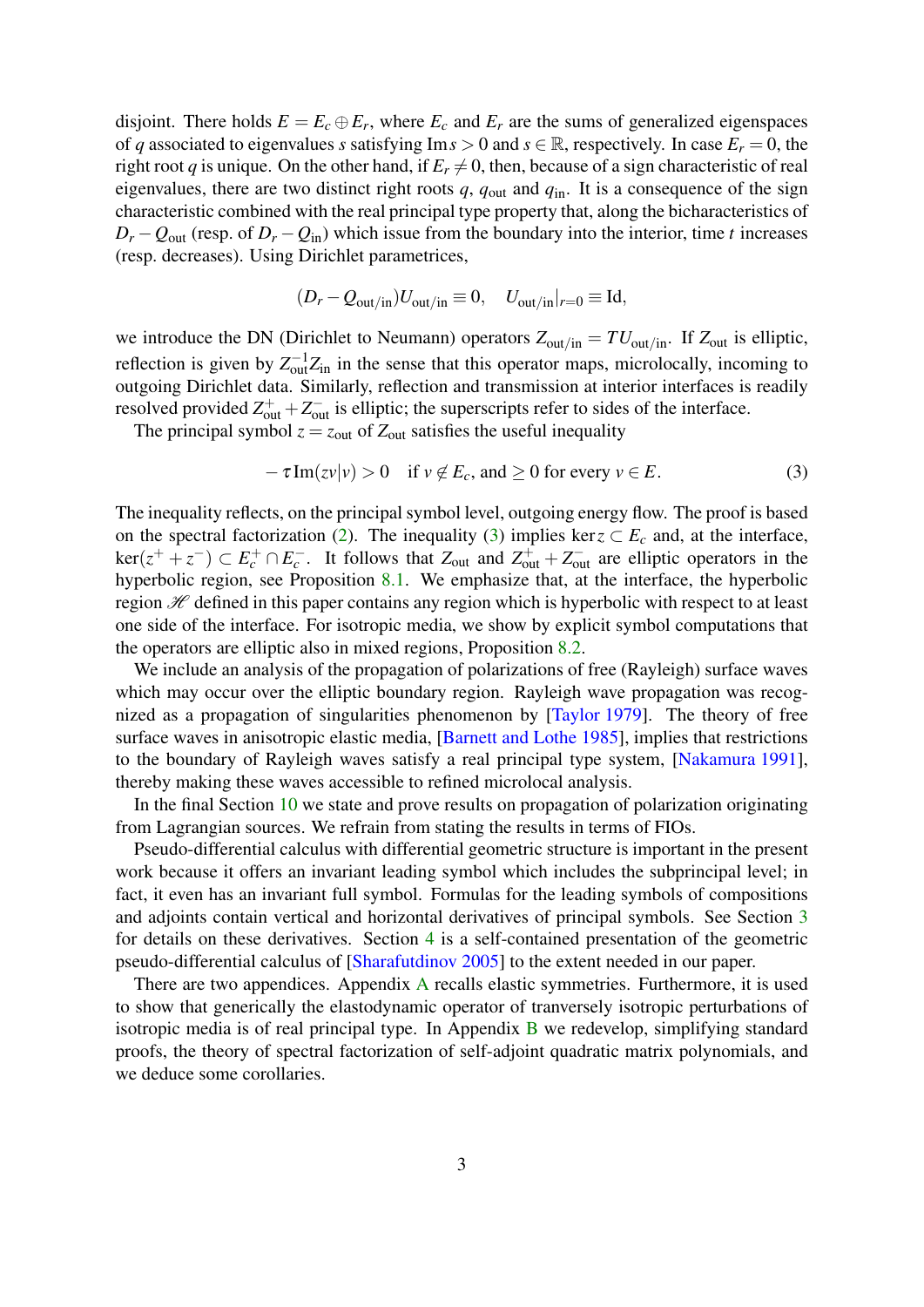# <span id="page-3-1"></span>**2. Linear elasticity**

We present the equations of linear elasticity in differential geometric language, and we apply the variational solution method and regularity theory to the transmission problem of elastodynamics.

Let *M* be a smooth (*C* <sup>∞</sup>) manifold endowed with a smooth Riemannian metric tensor *g* and the associated Levi-Civita connection  $\nabla$ . Denote  $T^{(p,q)}M$  the bundle of *p*-contravariant and *q*covariant tensors. So,  $TM = T^{(1,0)}M$  is the tangent and  $T^*M = T^{(0,1)}M$  the cotangent bundle. Furthermore, End $(TM) = T^{(1,1)}M$ . The Lie derivative of *g* along a given vector field  $u \in$  $C^{\infty}(M; TM)$  is a symmetric tensor field  $\mathscr{L}_u g \in C^{\infty}(M; T^{(0,2)}M)$ . Identifying the tensor bundles  $T^{(0,2)}M$  and  $T^{(1,1)}M$  using *g*,  $\mathscr{L}_u$ *g* agrees with the symmetrization of  $\nabla u \in C^{\infty}(M; \text{End}(TM))$ .

For an elastic material modeled on (*M*,*g*), infinitesimal displacements *u* are vector fields. The tensor field  $\varepsilon(u) = \mathcal{L}_u g$  is the strain induced by the displacement *u*. Elastic materials are distinguished by their stiffness (or elasticity) tensors which are 4-tensor fields *C* which map strains to stresses  $\sigma = C\varepsilon$ . In coordinate notation  $\sigma^{ij} = C^{ijkm}\varepsilon_{km}$ . (Here we use the summation convention.) We regard the stiffness tensor as an endomorphism of  $T^{(1,1)}M$  as well as an homomorphism from  $T^{(0,2)}M$  into its dual  $T^{(2,0)}$ . A stiffness tensor field C is assumed to satisfy the following properties: *C* is a symmetric homomorphism which annihilates antisymmetric tensors, maps into symmetric tensors, and is positive definite when restricted to the subspace of symmetric tensors. The last condition is known in elasticity as the strong convexity condition. When dim  $M = 3$ , stiffness tensors are classified by their *SO*(3) symmetry subgroups. Isotropy and transverse isotropy are two of eight distinct symmetry classes; see Appendix [A.](#page-31-0) We say that (*M*,*g*,*C*) is an elastic body if *M* is an oriented, compact, connected manifold with smooth boundary,  $\partial M \neq \emptyset$ .

Let  $(M, g, C)$  be an elastic body. Suppose  $C \in C^{\infty}$ . Denote by  $x\bar{y}$  the inner product induced by *g* on tangent and tensor spaces and their complexifications; the bar marks the conjugate linear slot. Let d*V<sup>M</sup>* and d*V*∂*<sup>M</sup>* denote the Riemannian volume elements on *M* and on its boundary. The elasticity operator is the second order differential operator *L* given by the following identity of Green's type:

<span id="page-3-0"></span>
$$
\int_{M} C\varepsilon(u) \,\overline{\varepsilon(v)} \, \mathrm{d}V_{M} = \int_{M} Lu \,\overline{v} \, \mathrm{d}V_{M} + \int_{\partial M} Tu \,\overline{v} \, \mathrm{d}V_{\partial M}.\tag{4}
$$

The traction operator *T* is a first order differential operator. Using local coordinates, we denote by  $\chi$ *j* covariant derivatives with respect to the *j*-th coordinate, and we lower indices to turn *u* into a covector. Then  $\varepsilon_{km} = (u_{k,m} + u_{m,k})/2$ . By [\(4\)](#page-3-0) and the symmetries of *C*, and using the divergence theorem, we have

$$
(Lu)^i = -(C^{ijkm}u_{k;m});j, \quad (Tu)^i = C^{ijkm}u_{k;m}\mathbf{v}_j.
$$

Here v is the exterior unit conormal at  $\partial M$ ;  $v = -dr|_{\partial M}$  with  $0 \le r$  the distance to  $\partial M$ . The principal symbols of *L* and *T* at a covector  $\xi \in T^*M$  are given by the matrices  $\ell(\xi) =$  $(C^{ijkm}\xi_j\xi_m)$  and  $(\sqrt{-1}C^{ijkm}v_j\xi_m)$ , respectively. Observe that *L* is uniformly elliptic.

By Korn's inequality and the positive definiteness of *C* the sesquilinear form

$$
E(u, v) = \int_M C\varepsilon(u) \overline{\varepsilon(v)} \, dV_M = \int_M C \nabla u \overline{\nabla v} \, dV_M
$$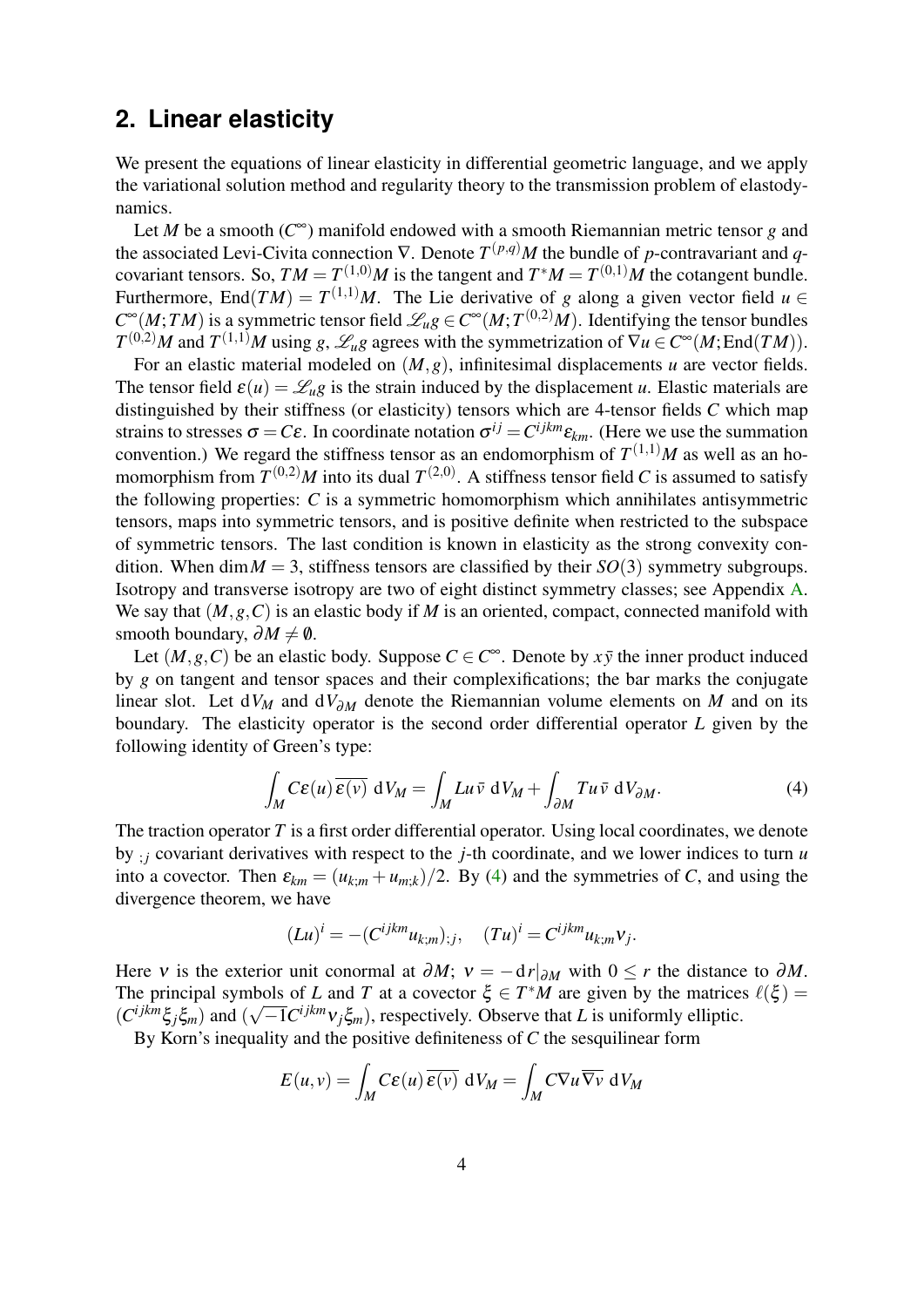is coercive on the Sobolev space  $H^1 = H^1(M; \mathbb{C} \otimes TM)$ . Following the variational method, the weak definition of the elasticity operator  $L: H^1 \to H^{1*}$  is given by

<span id="page-4-0"></span>
$$
E(u, v) = (Lu|v), \quad u, v \in H^1. \tag{5}
$$

The duality bracket is induced via the  $L^2$  inner product:  $(w|v) = \int_M w \bar{v} \ dV_M$ . For  $\lambda > 0$ sufficiently large,  $L + \lambda$  is an isomorphism from  $H^1$  onto its conjugate dual  $H^{1*}$ . Since C is real symmetric, *L* restricts to a self-adjoint operator on *L* <sup>2</sup> with domain

$$
D(L) = \{u : Lu \in L^2\} = \{u \in H^2 : Tu|_{\partial M} = 0\}.
$$

The last equality follows from  $H^2$ -regularity combined with Green's identity [\(4\)](#page-3-0) for  $u \in H^2$ and  $v \in H^1$ . The self-adjoint operator *L* is the elasticity operator of the free surface problem. Variational regularity theory applies to give higher order Sobolev regularity: If  $u \in D(L)$  and  $Lu \in H^k$ , then  $u \in H^{k+2}$ .

More generally, we consider composite elastic bodies with components separated by smooth hypersurfaces. To be precise, suppose that*C* is smooth except for possible jump discontinuities across a smooth orientiable hypersurface *N* contained in the interior *M*◦ of *M*. The hypersurface *N* is not connected in general. The components of  $M' := M^\circ \setminus N$  represent the interiors of subbodies of *M*, layers for example. The boundaries of subbodies are submanifolds of ∂*M* ∪*N* equipped with their orientations as boundaries. In the following, Sobolev spaces are of integer order and consist of sections of the complexified tangent bundle; we omit the bundles from the notation. The definition  $(5)$  of the elasticity operator *L* is still applicable. There holds *H*<sup>2</sup>-regularity: If  $Lu \in L^2(M)$ , then  $u \in H^1(M) \cap H^2(M')$ . For  $u \in H^2(M')$ , define the traction jump at *N* as  $[Tu] = (Tu)|_{N_+} + (Tu)|_{N_-}$ ; the exterior unit normals of the sides  $N_{\pm}$  of *N* satisfy  $v_+ = -v_-\right.$  Applying [\(4\)](#page-3-0) to each component of *M'* and summing over the components, we get

$$
\int_M C\varepsilon(u) \overline{\varepsilon(v)} \, dV_M = \int_M Lu \overline{v} \, dV_M + \int_{\partial M} Tu \overline{v} \, dV_{\partial M} + \int_N [Tu] \overline{v} \, dV_N.
$$

The restriction of *L* to the domain

$$
D(L_T) = \{u : Lu \in L^2(M)\} = \{u \in H^1(M) \cap H^2(M') : Tu|_{\partial M} = 0, [Tu] = 0\}.
$$

is a non-negative self-adjoint operator  $L_T$ , the elasticity operator corresponding to homogeneous traction and transmission conditions. For  $u \in H^1(M')$  the jump  $[u] = u|_{N_+} - u|_{N_-}$  of *u* across *N* vanishes iff  $u \in H^1(M)$ . So,  $D(L_T)$  consists of all  $u \in H^2(M')$  which satisfy the zero traction boundary condition,  $Tu|_{\partial M} = 0$ , and the homogeneous transmission conditions at the interior interfaces,  $[u] = [Tu] = 0$  at *N*. To determine the sign of [*u*], fix an orientation of *N*. Higher regularity holds: If  $u \in D(L)$  and  $Lu \in H^k(M')$ , then  $u \in H^{k+2}(M')$ . Moreover, the inverse  $(L_T + 1)^{-1}$  exists and maps  $H^k(M')$  onto  $H^{k+2}(M') \cap D(L_T)$ . √

Now we consider elastic waves  $u = u(x,t)$  over  $M \times \mathbb{R}_t$ . Put  $D_t = \overline{-1}\partial/\partial_t$ . Given sources *f*, *h*, and *h*<sub>*j*</sub> over  $M' \times \mathbb{R}$ ,  $\partial M \times \mathbb{R}$ , and  $N \times \mathbb{R}$ , respectively, we look for solutions of the following problem of elastodynamics:

<span id="page-4-1"></span>
$$
Lu - \rho D_t^2 u = f
$$
,  $Tu = h$ ,  $[u] = h_0$ ,  $[Tu] = h_1$ . (6)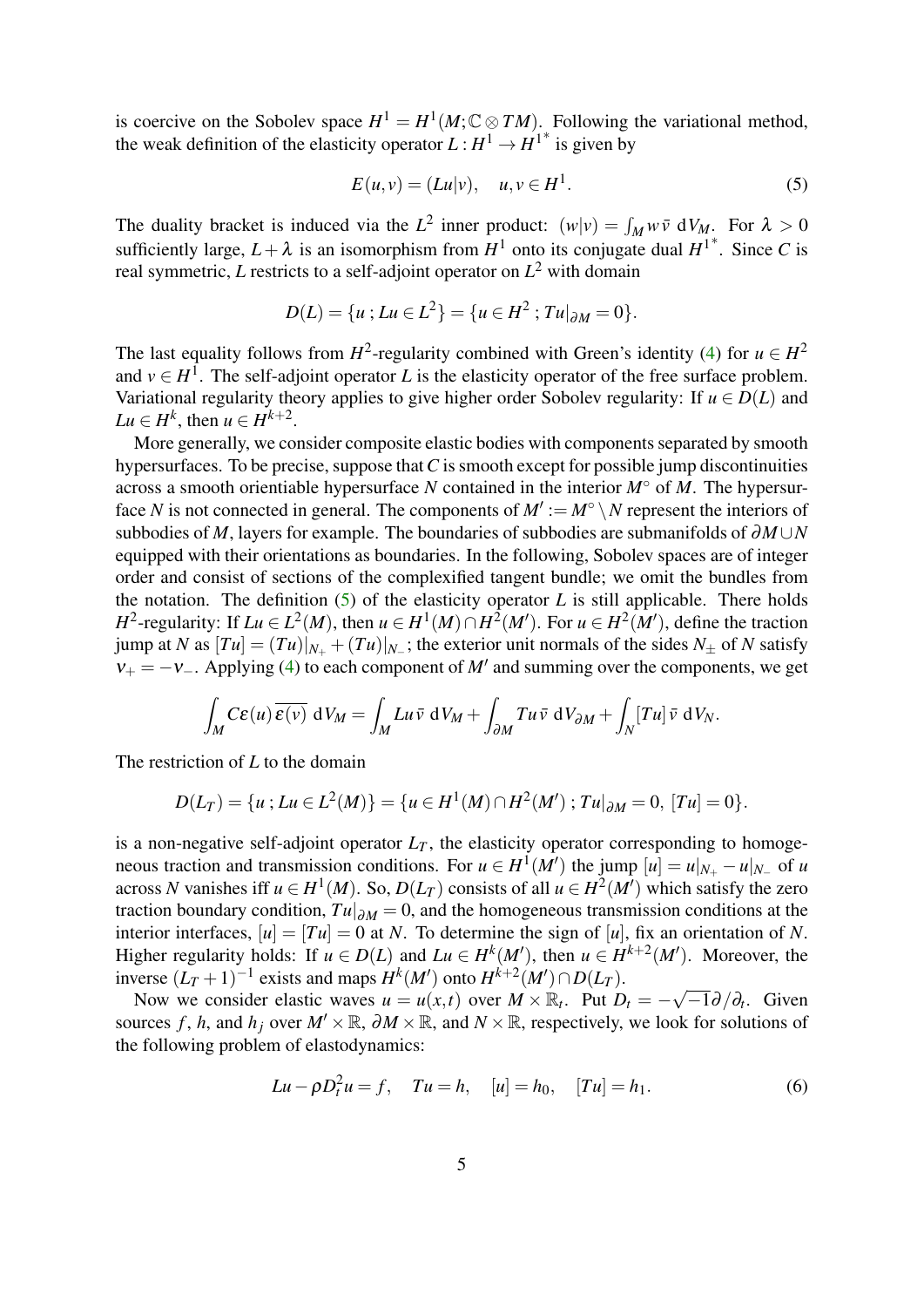The material density  $\rho > 0$  is a smooth function on *M* except for a jump discontinuity at *N*. We are interested in outgoing solutions of [\(6\)](#page-4-1), that is  $supp(u) \subset M \times [t_0, \infty]$  should hold for some time  $t_0$ . In the main part of the paper we construct, with the help of microlocal parametrices, and under assumptions on the wavefront sets of the sources, approximate solutions which satisfy [\(6\)](#page-4-1) up to  $C^{\infty}$  errors. To correct for these errors we need to solve (6) with  $C^{\infty}$  data *f*,*h*,*h*<sub>*j*</sub>. If *r* is a defining function of (part of) ∂*M* ∪ *N*, then the commutator  $[T, r]$  is nonsingular. Therefore, for *h* and  $h_j$  smooth, we can find  $w = w(x,t)$  which is smooth in  $M \times \mathbb{R}$ except for a jump discontinuity at  $N \times \mathbb{R}$  such that  $Tw = h$  holds at  $\partial M$ , and  $[w] = h_0$  and  $[Tw] = h_1$  hold at  $N \times \mathbb{R}$ . Therefore, we may assume  $h = 0 = h_j$  and f smooth, except for a jump at *N*.

We use the variational form of the evolution equation [\(6\)](#page-4-1), and we apply standard theory, [\[Evans 1998,](#page-38-3) [Wloka 1987\]](#page-41-0), mutatis mutandis. Over a time intervall  $t_0 < t < t_1$  and given data  $f \in L^2(t_0,t_1;L^2(M))$ , we consider

<span id="page-5-1"></span>
$$
(u''(t)|v) + E(u(t), v) = (f(t)|v) \text{ for each } v \in H^{1}(M).
$$
 (7)

A prime denotes a time derivative. In [\(7\)](#page-5-1) we absorbed  $\rho$  into the  $L^2$  inner product of the Gelfand triplet  $H^1(M) \hookrightarrow L^2(M) \hookrightarrow H^{1*}(M)$  by redefining  $(w|v) = \int_M w \overline{v} \rho dV_M$ , that is, we replaced the volume density by a mass density. Furthermore, we replace  $L$ ,  $L_T$ , and  $f$  by the quotients  $\rho^{-1}L$ ,  $\rho^{-1}L_T$ , and  $f/\rho$ . There exists a unique solution  $u(t)$  of [\(7\)](#page-5-1),

$$
u \in L^2(t_0,t_1;H^1(M)), \quad u' \in L^2(t_0,t_1;L^2(M)), \quad u'' \in L^2(t_0,t_1;H^{1*}(M)),
$$

such that  $u(t_0) = 0$  and  $u'(t_0) = 0$  hold. Initial values are defined because  $u \in C([t_0, t_1]; L^2(M))$ and  $u' \in C([t_0,t_1];H^{1*}(M))$ . Suppose  $f \in H^k(t_0,t_1;L^2(M))$  satisfies the compatibility conditions between initial and boundary values; for example,  $f^{(j)}(t_0) = 0$  holds for  $0 \le j < k$ . Then we have additional regularity with respect to *t*:

$$
u \in H^k(t_0,t_1;H^1(M)), \quad u^{(k+1)} \in L^2(t_0,t_1;L^2(M)), \quad u^{(k+2)} \in L^2(t_0,t_1;H^{1*}(M)).
$$

Regularity with respect to the spatial variables follows using the differential equation

$$
u(t) = (L_T + 1)^{-1} (f(t) - u''(t) + u(t)).
$$

We can now combine the regularity results to conclude that, given a positive integer *m*, there exists  $k \ge m$  such that the following holds: If  $f \in H^k(t_0,t_1;H^k(M'))$  satisfies  $f^{(j)}(t_0) = 0$  for  $j < k$ , then the unique solution *u* of [\(7\)](#page-5-1) and  $u(t_0) = u'(t_0) = 0$  satisfies

$$
u\in H^m(t_0,t_1;H^m(M')\cap D(L_T)).
$$

Thus, if *f* is smooth in  $]-\infty$ ,  $t_1$  and supported in  $[t_0, t_1]$ , then so is *u*.

#### <span id="page-5-0"></span>**3. Covariant and horizontal derivatives**

We need some facts, mostly standard [\[Kobayashi and Nomizu 1963,](#page-39-1) [Tu 2017\]](#page-40-6), from the differential geometry of vector bundles.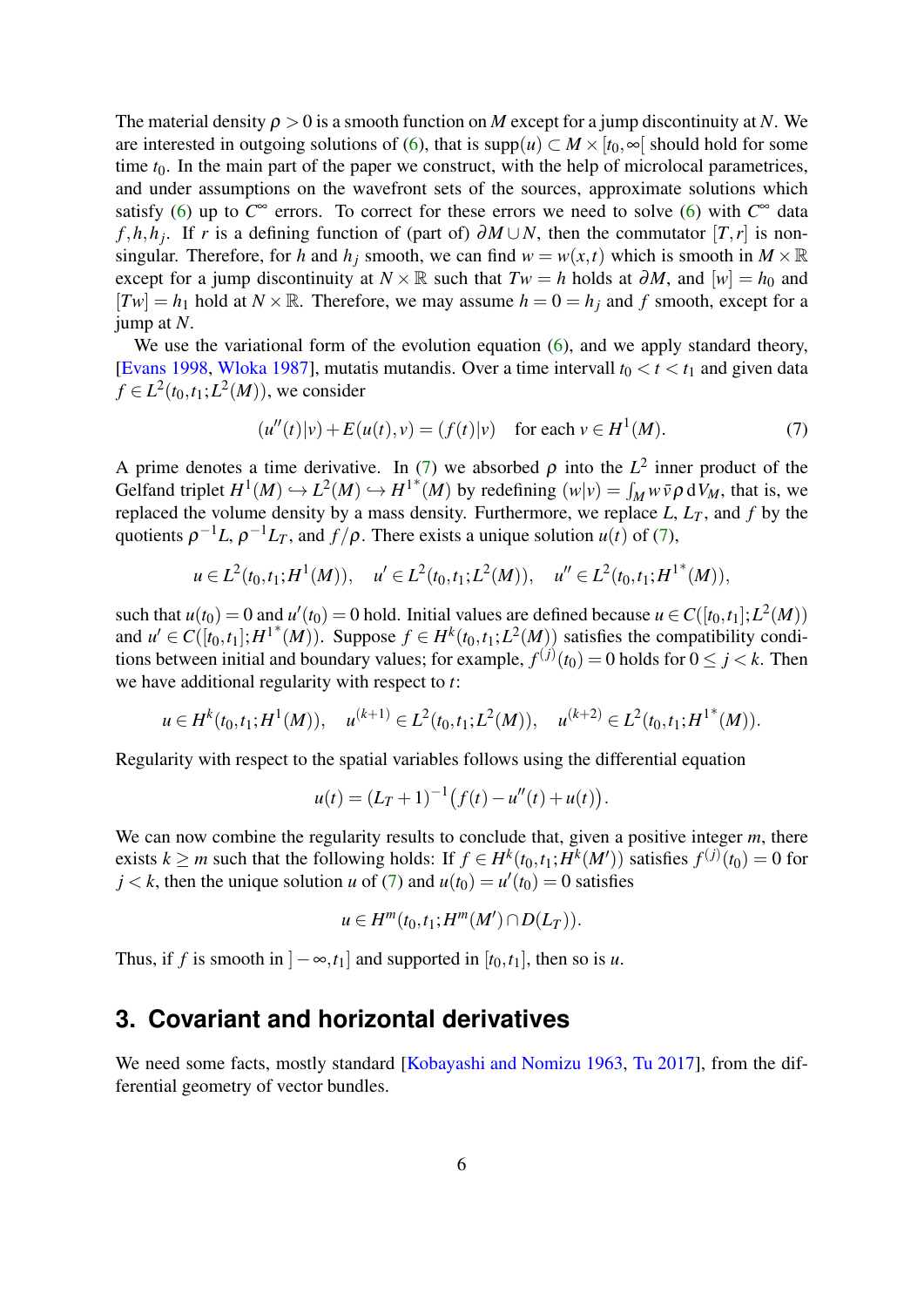Let *X* be a *C* <sup>∞</sup> manifold endowed with a symmetric linear connection ∇. Assume *X* Hausdorff, second countable, and without boundary. The exponential map exp maps an open neighborhood of the zero-section of the tangent bundle  $TX \to X$  into *X*. We write  $\exp_x v = \exp(v)$ for  $v \in T_xX$ . A normal neighborhood centered at  $x \in X$  is the diffeomorphic image  $exp_x(V)$ of a star-shaped zero-neighborhood  $V \subset T_xX$ . An open set which is a normal neighborhood centered at each of its points is called normal convex. Any two points in a normal convex set *O* are the endpoints of a unique, up to parametrization, geodesic in *O*. If *O* is a normal convex open set, then  $(x, y) \mapsto (x, y)$ ,  $y = \exp_x y$ , maps an open subset of *TX* diffeomorphically onto  $O \times O$ . The topology of *X* has a basis consisting of normal convex sets. See [\[Helgason 2001,](#page-39-2) Ch. I §6].

A local coordinate system  $(x^{j})$  on *X* defines local frame fields  $(\partial_{j})$  of *TX* and  $(dx^{j})$  of the cotangent bundle  $\pi : T^*X \to X$ . Here we introduced  $\partial_j$  as an abbreviation of  $\partial/\partial x^j$ . The covariant derivative is given by  $\nabla \partial_j = \Gamma^i_{kj} \partial_i dx^k$  where  $\Gamma^i_{kj}$  are the Christoffel symbols. (We use the summation convention of summing over equal indices in opposite position.) In the cotangent bundle, canonical coordinates  $(x^j, \xi_j)$  are defined by  $\xi = \xi_j dx^j \in T^*_x X$ . We abbreviate ∂/∂ ξ*<sup>j</sup>* as ∂ *j* .

The Hessian of a function  $\varphi \in C^{\infty}(X)$  is given by

$$
\nabla^2 \varphi = \nabla \mathbf{d} \varphi = (\partial_k \partial_m \varphi - \Gamma^j_{km} \partial_j \varphi) \mathbf{d} x^k \mathbf{d} x^m.
$$

The symmetry of  $\nabla$  implies that the Hessian is a symmetric 2-tensor field.

Let  $a \in C^{\infty}(T^*X)$ . Using canonical coordinates, the vertical derivative  $\mathcal{V}a$  and the horizontal derivative  $\mathcal{H}a$  are defined as follows:  $\mathcal{V}a(x,\xi) = \partial^j a(x,\xi)\partial_j$ , and

<span id="page-6-1"></span>
$$
\mathcal{H}a(x,\xi) = \left(\partial_k a(x,\xi) + \Gamma^j_{km}(x)\xi_j \partial^m a(x,\xi)\right) dx^k.
$$
 (8)

Invariantly,  $\mathcal{V}a$  and  $\mathcal{H}a$  are sections of the complexifications of pullback bundles  $\pi^*TX$ and  $\pi^*T^*X$ , respectively. The vertical derivative  $\mathscr{V}a(x,\xi) \in \text{Hom}(T^*_xX,\mathbb{C}) = T_xX \otimes \mathbb{C}$  is the ordinary derivative in fiber direction. The horizontal derivative satisfies, and is uniquely determined by, the identity

$$
d(a\circ d\varphi)=(\mathscr{H}a)\circ d\varphi+\nabla^2\varphi\cdot(\mathscr{V}a\circ d\varphi),
$$

which holds for  $\varphi \in C^{\infty}(X;\mathbb{R})$ . A centered dot denotes contraction of  $T^*X \otimes TX$  factors to scalars by taking the trace.

Let  $(E, \nabla^E)$  be a real or complex vector bundle  $p^E : E \to X$  with a linear connection. If  $(e_j)$ is a local frame field of *E*, then the covariant derivative operator  $\nabla^E$  is given by a matrix  $(\omega_j^k)$ of connection one-forms:

<span id="page-6-0"></span>
$$
\nabla^{E} s = ds^{j} \otimes e_{j} + s^{k} \omega_{k}^{j} \otimes e_{j} \quad \text{if } s(x) = s^{j}(x) e_{j}(x), \tag{9}
$$

or  $\nabla^E_V s = (Vs^j)e_j + s^k\omega^j_k$  $h_k^J(V)e_j$  for every vector field *V*. If  $f: Y \to X$  is smooth, then the pullback bundle  $f^*E \to Y$  together with a pullback connection  $\nabla^{f^*E}$  are defined. It is convenient to regard sections of  $f^*E$  as sections along f, that is as smooth maps  $s: Y \to E$  which satisfy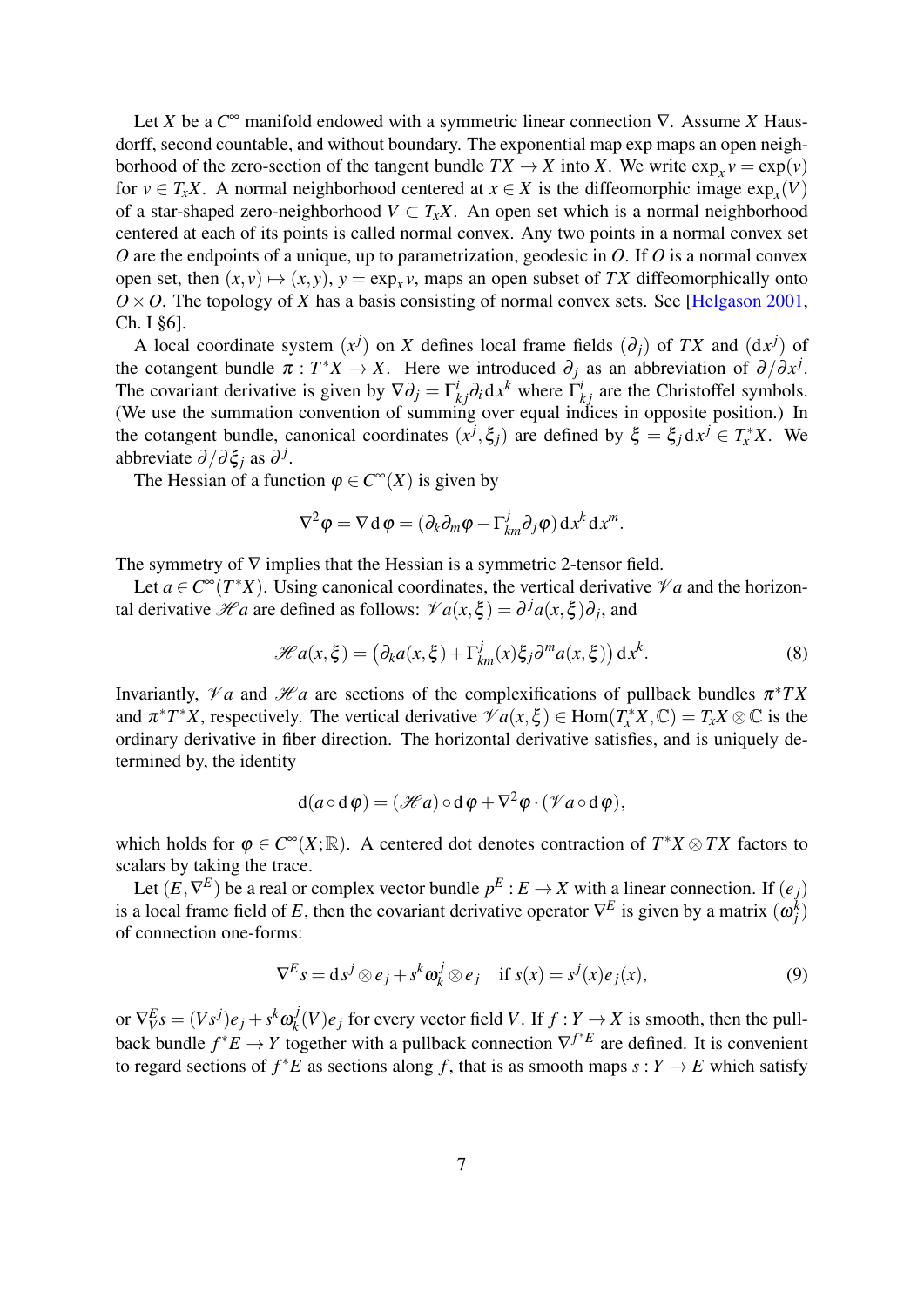$p^E \circ s = f$ . Using the notation of [\(9\)](#page-6-0),  $(e_j \circ f)$  is a local frame field of  $f^*E$ , and  $f^*\omega_k^j$  $p_k^J$  are the connection one-forms of  $\nabla^{f^*E}$ :

$$
\nabla_V^{f^*E} s = (Vs^j)e_j \circ f + s^k \omega_k^j(f_*V)e_j \circ f \quad \text{if } s(y) = s^j(y)e_j(f(y)).
$$

For example, suppose  $f : \mathbb{R} \times X \to X$  is the projection along  $\mathbb{R}$ ,  $f(t, x) = x$ , and  $W = a\partial_t + V$ , *V* tangent to *X*. Then  $\nabla_W^{f^*E} = a\partial_t + \nabla_V^E$ . The dual bundle  $E^*$  and the density bundles  $|E|^{\alpha}$ are equipped with connections naturally induced from ∇ *E* . Suppose (*F*,∇ *F* ) is another vector bundle with a linear connection. Then  $E \otimes F$  and  $Hom(E, F) = E^* \otimes F$  are equipped with the linear connections induced by  $\nabla^E$  and  $\nabla^F$ . A connection on  $Hom(E, F) \to X$  is determined by the Leibniz rule:

$$
\nabla_V^F A u = (\nabla_V^{\text{Hom}(E,F)} A) u + A \nabla_V^E u
$$

holds if *u* is a section of *E*, *A* a section of  $\text{Hom}(E, F)$ , and *V* a vector field.

Suppose *E* is equipped with a Hermitian metric  $(·)$ <sub>*E*</sub> which is compatible with  $\nabla^E$ , i.e.,  $V(u|v)_E = (\nabla_{\underline{V}}^E u|v)_E + (u|\nabla_{\underline{V}}^E v)_E$  holds for real vector fields V and sections u and v of E. The connection  $\nabla^{\vec{E}}$  is said to be being metric. Hermitian metrics are linear in the first slot and antilinear in the second.

Suppose *X* oriented and (pseudo-)Riemannian with metric tensor *g*, ∇ the Levi-Civita connection. Then there is a canonical volume form  $0 < \mu_{g} \in C^{\infty}(X; |TX|)$  which is parallel, that is,  $\nabla \mu_{g} = 0$  holds. The divergence div*V* of a vector field *V* is defined by  $\mathscr{L}_{V} \mu_{g} = (\text{div }V)\mu_{g}$ , where  $\mathcal{L}_V$  denotes the Lie derivative defined by *V*. There holds

<span id="page-7-0"></span>
$$
\int_X (Vc + c \operatorname{div} V)\mu_g = \int_X \mathcal{L}_V(c\mu_g) = 0 \quad \text{if } c \in C_c^{\infty}(X). \tag{10}
$$

Furthermore, div $V = \text{tr} \nabla V$ . Consider the scalar product  $\int_X (u|v)_{E} \mu_g$  of  $u, v \in C_c^{\infty}(X; E)$ . It follows from [\(10\)](#page-7-0) that  $-i\nabla^E_V - i \text{div } V$  is the formal adjoint of  $-i\nabla^E_V$ .

Let  $c: I \subset \mathbb{R} \to X$  be a smooth curve. By definition, a section *s* along *c* of *E* is parallel iff, on the interval *I*,  $\nabla^{c*} E_s = 0$  holds. These equations are a homogeneous linear system of ordinary differential equations for *s*, i.e.,

<span id="page-7-1"></span>
$$
\dot{s}^{j} + \omega_{k}^{j}(c(t))\dot{c}(t)s^{k} = 0 \quad \text{where } s(t) = s^{j}(t)e_{j}(c(t)). \tag{11}
$$

Dots denote derivatives with respect to *t*. The fundamental matrices  $\tau_{c,t_0,t}^E : E_{c(t_0)} \to E_{c(t)}$  assign *s*(*t*) to *s*(*t*<sub>0</sub>) when  $\nabla^{c^*E} s = 0$ . The linear map  $\tau_{c,t_0,t}^E$  is called the parallel transport in *E* along *c* from  $c(t_0)$  to  $c(t)$ . We abbreviate  $\tau_{c,t_0,t}^E$  as  $\tau_c^E$  if the endpoint parameters  $t_0$  and  $t$  are clear from the context. If  $y = \exp_x v$  belongs to a normal neighborhood centered at *x*, then we let  $\tau_{x \leftarrow y}^E : E_y \to E_x$  denote the parallel transport along a geodesic *c* from *y* to *x*, *c*(*t*) = exp<sub>*x*</sub>(*v*−*tv*) for  $0 \le t \le 1$ . A reparametrization of a curve from y to x does not affect the parallel transport map  $E_y \rightarrow E_x$ . Parallel transport along piecewise smooth curves is defined in an obvious way. Covariant derivatives are recovered from the associated parallel transport:

$$
\left(\nabla_{\dot{c}(0)}^{E}s \circ c\right)(0) = \frac{d}{dt}\tau_{c,t,0}^{E}s(c(t))|_{t=0}.
$$

A loop based at *x* is a curve with initial and end point equal to *x*. For infinitesimal loops based at *x*, holonomy theory relates parallel transport to curvature. We need a special case where the curvature does not contribute.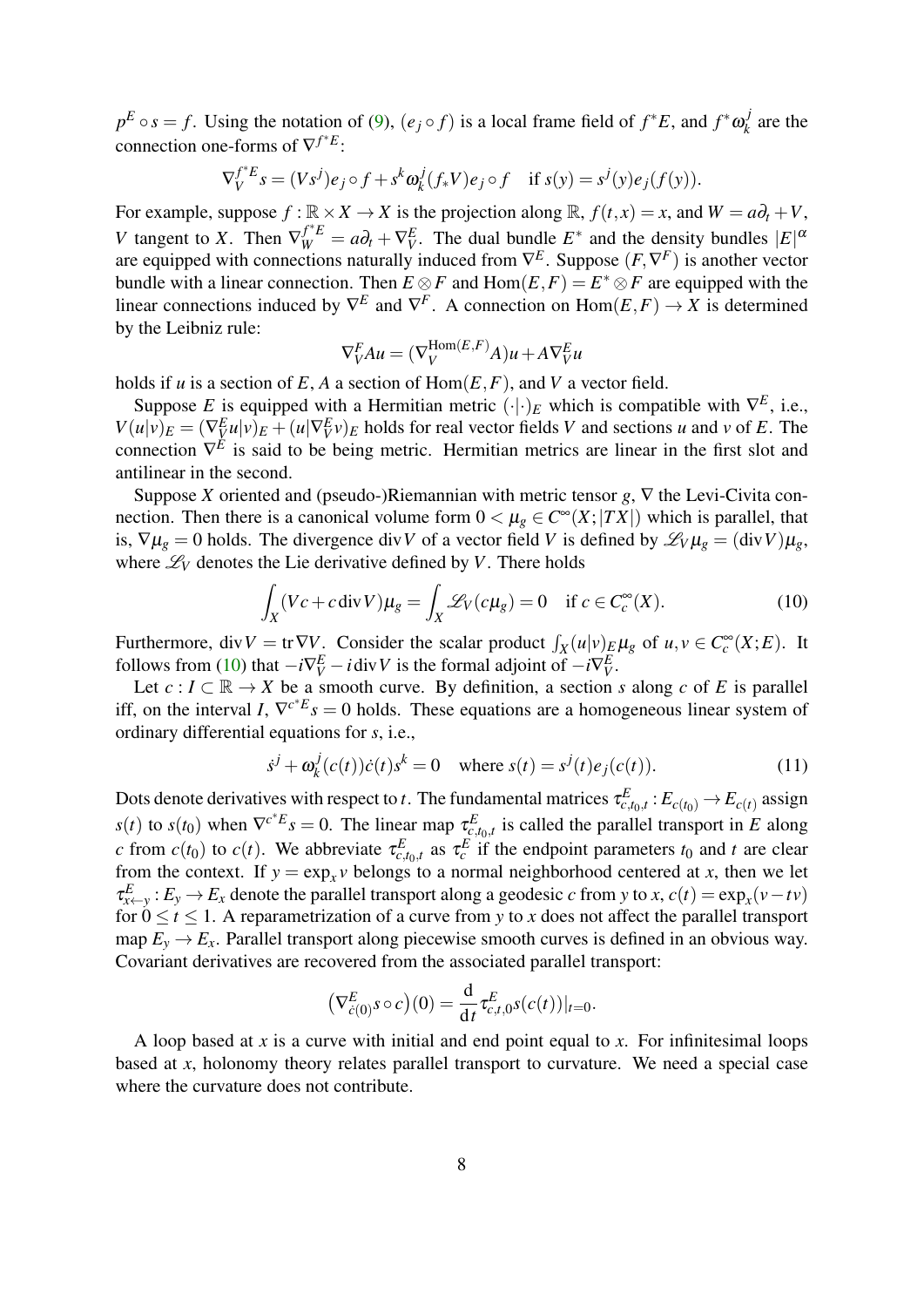<span id="page-8-2"></span>**Lemma 3.1.** *Let*  $c : [0, \delta] \to X$  *be a smooth curve. Set*  $x = c(0)$ *. For*  $0 < \varepsilon < \delta$ *, denote by*  $\lambda_{\varepsilon}$  *the loop at x which consists of c* $|_{[0,\varepsilon]}$  *followed by the geodesic x*  $\leftarrow$  *c*( $\varepsilon$ ). Then  $\tau_\lambda^E$  $\mathcal{L}^E_{\lambda_{\varepsilon}} = \mathrm{Id}_{E_x} + \mathscr{O}(\varepsilon^2)$  $as \epsilon \rightarrow 0$ .

*Proof.* Assume that *c* stays in a normal neighborhood of *x*. Using normal coordinates and a local frame field of  $E$ , introduce norms on  $T_xX$  and uniformly on the fibers of  $E$ . Write  $c(t) = \exp_x w(t)$ . Define  $\gamma_{\varepsilon}(t) = \exp_x((t/\varepsilon)w(\varepsilon))$ . Observe that

$$
\sup_{0\leq t\leq \varepsilon}|w(t)-(t/\varepsilon)w(\varepsilon)|=\mathscr{O}(\varepsilon^2).
$$

Standard Lipschitz stability estimates for systems of ordinary differential equations, applied to [\(11\)](#page-7-1), imply the estimate  $\|\tau_{c}^{E}$  $\left. \frac{E}{c} \right|_{[0,\varepsilon]} - \tau_\gamma^E$  $\mathcal{L}_{\gamma_{\epsilon}}^{E}$   $\|\ = \mathcal{O}(\epsilon^2)$  with respect to norms of Hom $(E_x, E_{c(\epsilon)})$ .  $\left(\frac{E}{\gamma_{\varepsilon}}\right)^{-1}$  stays uniformly bounded. To complete the proof, observe that  $\tau^E_{\chi \leftarrow c(\boldsymbol{\varepsilon})} = \left( \tau^E_{\chi} \right)$  $\Box$ 

Let  $a \in C^{\infty}(T^*X; \pi^*E)$ . The covariant derivative  $\nabla^{\pi^*E}a$  is a section of the vector bundle  $T^*(T^*X) \otimes \pi^*E$ . More useful are the vertical derivative  $\mathcal{V}a$  and the horizontal derivative  $\mathcal{H}a$  which are sections of the bundles  $\pi^*(TX \otimes E)$  and  $\pi^*(T^*X \otimes E)$ , respectively. As in the scalar case, the vertical derivative is the derivative in fiber direction:  $\mathcal{V}a(x,\xi) \in T_x X \otimes E_x$  is the derivative of the map  $T_x^*X \to E_x$ ,  $\xi \mapsto a(x,\xi)$ , that is  $\mathcal{V}a(x,\xi) = \partial_j \otimes \partial^j a(x,\xi)$  holds in canonical coordinates. Viewing  $\eta \in T^*_x X$  as a tangent vector to the fiber,  $\eta \in T^*_y$  $\int_{(x,\xi)}^{*} T^* X$ , we have  $\mathscr{V}a(x,\xi)\cdot \eta = \nabla_{\eta}^{\pi^*E}a(x,\xi)$ . We define the horizontal derivative with respect to a local frame  $(e_j)$  with connection matrix  $(\omega_k^j)$  $h_k^J$ ) as

<span id="page-8-0"></span>
$$
\mathcal{H}a = (\mathcal{H}a^j + a^k \omega_k^j)e_j, \quad a(x, \xi) = a^j(x, \xi)e_j(x). \tag{12}
$$

For real-valued  $\varphi \in C^{\infty}(X)$  we have

<span id="page-8-1"></span>
$$
\nabla^{E}(a \circ d\varphi) = (\mathscr{H}a) \circ d\varphi + \nabla^{2}\varphi \cdot (\mathscr{V}a \circ d\varphi). \tag{13}
$$

In particular,  $\mathscr{H}a(x,\xi) = \nabla^E(a \circ d\varphi)(x)$  if  $\xi = d\varphi(x)$  and  $\nabla^2\varphi(x) = 0$ . This shows that the horizontal derivative is well-defined. Contractions of  $T^*X \otimes TX$  are denoted by a centered dot, e.g.,

$$
\mathscr{V}\cdot\mathscr{H}a,\nabla^2\varphi\cdot\mathscr{V}^2a\in C^\infty(T^*X;\pi^*E).
$$

An example in canonical coordinates is

$$
\mathcal{H} \cdot \mathcal{V} a = \mathcal{V} \cdot \mathcal{H} a = (\partial^k \partial_k a^j + \Gamma_{km}^n (\delta_n^k \partial^m a^j + \xi_n \partial^k \partial^m a^j) + \partial^m a^k \omega_k^j (\partial_m)) e_j
$$

where  $a = a^j e_j$ ; recall [\(8\)](#page-6-1). In the flat case, this simplifies to  $\mathcal{V} \cdot \mathcal{H}a = \partial^k \partial_k a$ , which is a term familiar from the formula for the subprincipal symbol. When dealing with products in the geometric symbol calculus we shall encounter the following situation: *E*, *F* and *G* are vector bundles over *X*, *E* and *F* with connections. The bundle  $Hom(E, F)$  is equipped with the induced connection. Let *a* and *b* be sections of the bundles  $\pi^*$  Hom $(E, F)$  and  $\pi^*$  Hom $(F, G)$ , respectively. Besides *ba* also  $\mathscr{V}b \cdot \mathscr{H}a$  is a well-defined element of  $C^{\infty}(T^*X; \pi^* \text{Hom}(E, G))$ .

The Poisson bracket  $\{b,a\} = H_b a$  and the Hamilton field  $H_b$  are defined for functions  $a, b \in C^{\infty}(T^*X)$ . We have the following generalization of the Poisson bracket when *a* is not necessarily scalar.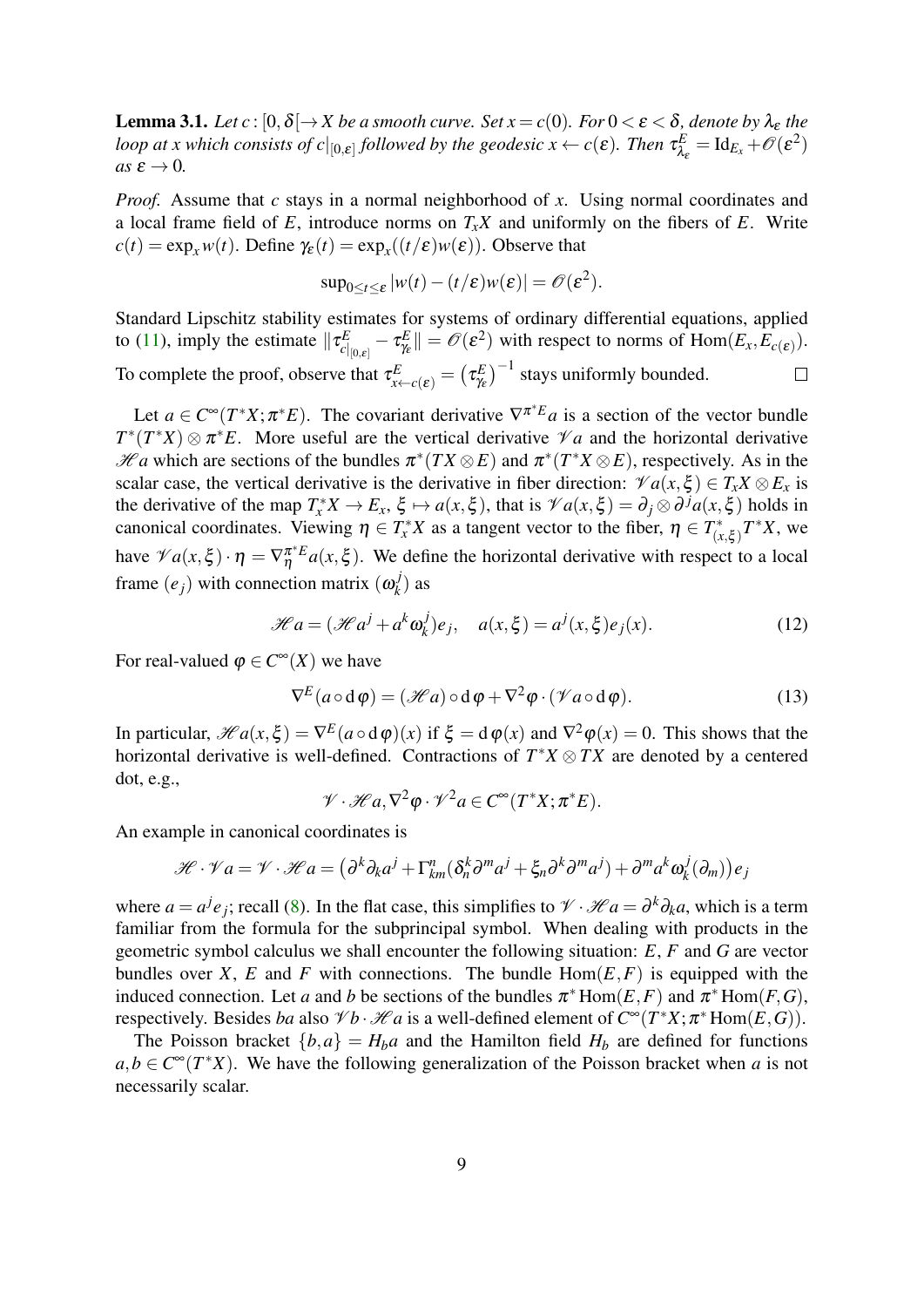**Lemma 3.2.** Let  $a \in C^{\infty}(T^*X; \pi^*End(E))$  and  $b \in C^{\infty}(T^*X)$  real-valued. Denote by  $H_b$  the *Hamilton vector field of b. Then*

<span id="page-9-1"></span>
$$
\nabla_{H_b}^{\pi^* \text{End}(E)} a = \mathscr{V} b \text{Id} \cdot \mathscr{H} a - \mathscr{H} b \text{Id} \cdot \mathscr{V} a. \tag{14}
$$

*Proof.* Write  $a(x,\xi) = a^j(x,\xi)e_j(x)$ . Both sides of [\(14\)](#page-9-1) are equal to

$$
(\partial^k b (\partial_k a^j + \omega_i^j (\partial_k) a^i) - \partial_k b \partial^k a^j) e_j.
$$

To see that this is true for the right-hand side, use [\(12\)](#page-8-0), [\(8\)](#page-6-1), the symmetry of the Christoffel symbols, and  $\nabla^{\pi^*}\text{End}(E)$  Id = 0. On the left-hand side insert  $H_b = (\partial^j b)\partial_j - (\partial_j b)\partial^j$ .  $\Box$ 

# <span id="page-9-0"></span>**4. Geometric symbol calculus**

Assuming additional geometric structure, geometric pseudo-differential calculi invariantly define full symbols of operators; see [\[Bokobza–Haggiag 1969,](#page-38-4) [Widom 1980\]](#page-41-1) and the more recent work of [\[Sharafutdinov 2004,](#page-40-7) [Sharafutdinov 2005\]](#page-40-1). In this section we present, following Sharafutdinov's approach and including complete proofs, a geometric symbol calculus down to subprincipal (leading) symbol level.

Suppose  $(X, \nabla)$  is a manifold with a symmetric connection, and *E* a complex vector bundle over *X* endowed with a connection  $\nabla^{E}$ . Let  $u \in C^{\infty}(X; E)$ . Using parallel transport, the covariant derivative is expressed as an ordinary derivative:

$$
\nabla^{E} u(x) = U'(0) \in \text{Hom}(T_x X, E_x), \quad U(v) = \tau_{x \leftarrow \exp_x v}^{E} u(\exp_x v).
$$

Suppose supp*u* is a compact subset of a normal neighborhood of *x*. The Fourier inversion formula applied to the derivative  $U'$  gives

<span id="page-9-5"></span>
$$
-i\nabla^{E}u(x) = (2\pi)^{-\dim X} \int_{T_x^*X} \int_{T_x^*X} e^{-i\xi v} \xi \otimes \tau_{x \leftarrow y}^E u(y) \, dv \, d\xi, \quad y = \exp_x v. \tag{15}
$$

The Lebesgue measures dv and  $d\xi$  are normalized as follows:  $dvd\xi = |\sigma^n|/n!$  where  $\sigma$ denotes the canonical symplectic form of  $T_x^*X \times T_xX$ .

Let *F* be another complex vector bundle over *X*. Let  $p \in C^\infty(T^*X; \text{Hom}(\pi^*E, \pi^*F))$  belong to a standard symbol class *S <sup>m</sup>*. As in [\[Sharafutdinov 2005,](#page-40-1) Lemma 8.1], we define a geometric pseudo-differential operator *P* by

<span id="page-9-3"></span>
$$
Pu(x) = (2\pi)^{-\dim X} \int_{T_x^* X} \int_{T_x X} e^{-i\xi \cdot y} p(x, \xi) \tau_{x \leftarrow y}^E u(y) \chi(x, y) d\nu d\xi \in F_x, \quad y = \exp_x \nu, \quad (16)
$$

 $u \in C^{\infty}(X;E)$  and  $x \in X$ . We require the cutoff function  $\chi \in C^{\infty}(X \times X)$  to satisfy the following: (i)  $\chi = 1$  in a neighborhood of the diagonal.

- <span id="page-9-4"></span>(ii) The relation supp  $\chi$  is proper, i.e., for  $K \subset X$  compact, the intersection of supp  $\chi$  with  $K \times X$  and with  $X \times K$  is compact.
- <span id="page-9-2"></span>(iii) For every point in *X* there exist open neighborhoods  $U_1$  and  $U_2$ ,  $U_2$  a normal neighborhood of *U*<sub>1</sub>, that is of every point of *U*<sub>1</sub>, such that  $(U_1 \times X) \cap \text{supp }\chi \subset U_1 \times U_2$ .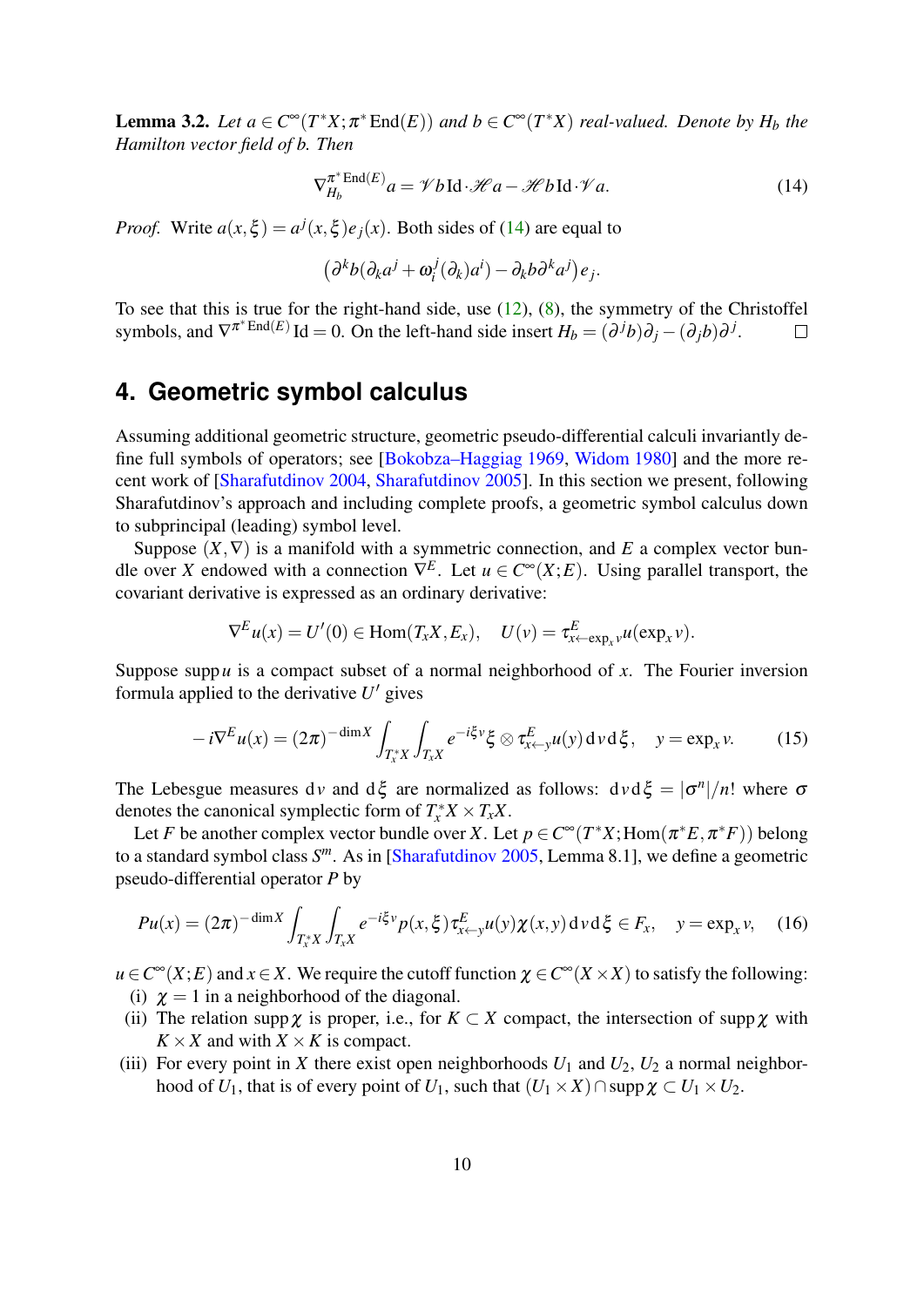There exists an open neighborhood  $U \subset X \times X$  of the diagonal such that supp  $\chi \subset U$  implies condition [\(iii\)](#page-9-2). For example, if  $(O_i)$  is a locally finite covering of *X* by normal convex open sets  $O_j$ , then  $U = \bigcup_j O_j \times O_j$  has this property. Indeed, given  $z \in X$ , set  $U_1 = \bigcap_{j \in J} O_j$  and  $U_2 = \bigcup_{j \in J} O_j$ , where *J* is the finite set of indices *j* with  $z \in O_j$ .

The domain of integration in  $(16)$  depends on *x*. It is not immediately clear that  $(16)$  defines a continuous section *Pu*, let alone a pseudo-differential operator *P*.

<span id="page-10-1"></span>**Lemma 4.1.** *Let*  $U_1 \subset X$  *open,*  $U_2$  *a normal neighborhood of*  $U_1$ *, such that*  $(U_1 \times X) \cap \text{supp } \chi \subset \mathbb{R}$  $U_1 \times U_2$ *. Let*  $x, z \in U_1$ ,  $x = \exp_z s$ *. Define*  $w \mapsto v$  by  $\exp_x v = \exp_z w \in U_2$ *. For*  $\zeta \in T_z^*X$ *, set*  $\xi =$ <sup>t</sup>( $\partial v / \partial w$ )<sup>-1</sup> $\zeta \in T_x X$  and  $\varphi = -\xi v$ . Then [\(16\)](#page-9-3) becomes

<span id="page-10-0"></span>
$$
Pu(x) = (2\pi)^{-\dim X} \int_{T_z^* X} \int_{T_z X} e^{i\varphi} p(x,\xi) \tau_{x \leftarrow y}^E u(y) \chi(x,y) d\omega d\zeta, \quad y = \exp_z w. \tag{17}
$$

*The phase function satisfies*  $\varphi(s, w, \zeta) = \zeta \psi(s, w)(s - w)$  *with*  $\psi$  *a*  $C^{\infty}$  *map into* End(*T*<sub>*z</sub>X*)*,*</sub> *and*  $\psi(s,s) =$  Id. Moreover,  $\varphi'_{\zeta} = 0$  *iff*  $w = s$ .

*Proof.* The map  $(w, \zeta) \mapsto (v, \xi)$  is symplectic, hence volume preserving. Changing variables from  $(v, \xi)$  to  $(w, \zeta)$  shows that the integral [\(16\)](#page-9-3) equals the integral [\(17\)](#page-10-0). In case the double integral is not absolutely convergent, we employ the standard procedure of partial integration in regions where the phase function non-stationary.

Note that  $\varphi = -\zeta (\partial v/\partial w)^{-1}v$ , and  $\varphi'_{\zeta}$  $\mathcal{O}'_{\zeta} \neq 0$  iff  $v \neq 0$ . The map  $(s, w) \mapsto (\partial v / \partial w)^{-1} v$  is a smooth map into  $T_zX$  which is zero when  $w = s$ . Thus there exists a  $C^{\infty}$  map  $\psi$  into End $(T_zX)$ such that  $(\partial v/\partial w)^{-1}v = \psi(s, w)(w - s)$  holds. Taking the derivative with respect to *w* and evaluating at  $w = s$ , we see that  $\psi(s, s)$  is the identity.  $\Box$ 

In  $U_1 \times U_1$ , the phase function  $\varphi$  parametrizes the conormal bundle of the diagonal, which is given by  $s = w$ . By Lemma [\(4.1\)](#page-10-1) and standard theory, we know that [\(16\)](#page-9-3) defines a pseudodifferential operator *P*. Furthermore, it follows from [\(ii\)](#page-9-4) that *P* is properly supported. Replacing  $\chi$  by a cutoff function, which also satisfies the assumptions, modifies *P* by a smoothing operator. Conversely, if *P* is a pseudo-differential operator, then any given point  $z \in X$  has an open neighborhood  $U_1$ , where  $P$  can be represented, modulo a smoothing operator, as [\(17\)](#page-10-0). Here, when starting from a matrix representing *P* with respect to some local frame of *E*, a parallel transport map is absorbed into the symbol *p*. Reversing the transformation from [\(16\)](#page-9-3) to [\(17\)](#page-10-0), we see that every pseudo-differential operator is, modulo a smoothing operator, geometric.

Denote by  $S^m(T^*X; \text{Hom}(E, F)) \subset C^\infty(T^*X; \text{Hom}(\pi^*E, \pi^*F))$  the standard space of symbols of order  $\leq m$ . To ease writing, we omit  $\pi^*$  from symbol space notation, and often we abbreviate the symbol space as *S <sup>m</sup>*. Formula [\(16\)](#page-9-3) defines the geometric quantization  $p \mapsto P = \text{Op}(p)$ . The sum of  $\text{Op}(S^m(T^*X; \text{Hom}(E, F)))$  and the space  $\Psi^{-\infty}(X; E, F)$  of properly supported smoothing operators is the space  $\Psi^m(X;E,F)$  of pseudo-differential operators of order  $\leq m$ . A symbol  $p \in S^m$  is polyhomogeneous of degree m iff there exist an asymptotic symbol expansion  $p \sim \sum_{j \geq 0} p_j$  where the  $p_j$ 's are  $C^{\infty}$  sections over  $T^*X \setminus 0$ , and  $p_j(x, \xi)$  is homogeneous of degree  $m-j$  in the fiber variable  $\xi$ . Thus, using semiclassical notation with a positive asymptotic parameter  $\hbar$ ,

<span id="page-10-2"></span>
$$
\hbar^m p(x,\xi/\hbar) \sim \sum_{j\geq 0} \hbar^j p_j(x,\xi) \quad \text{as } \hbar \to 0+.
$$
 (18)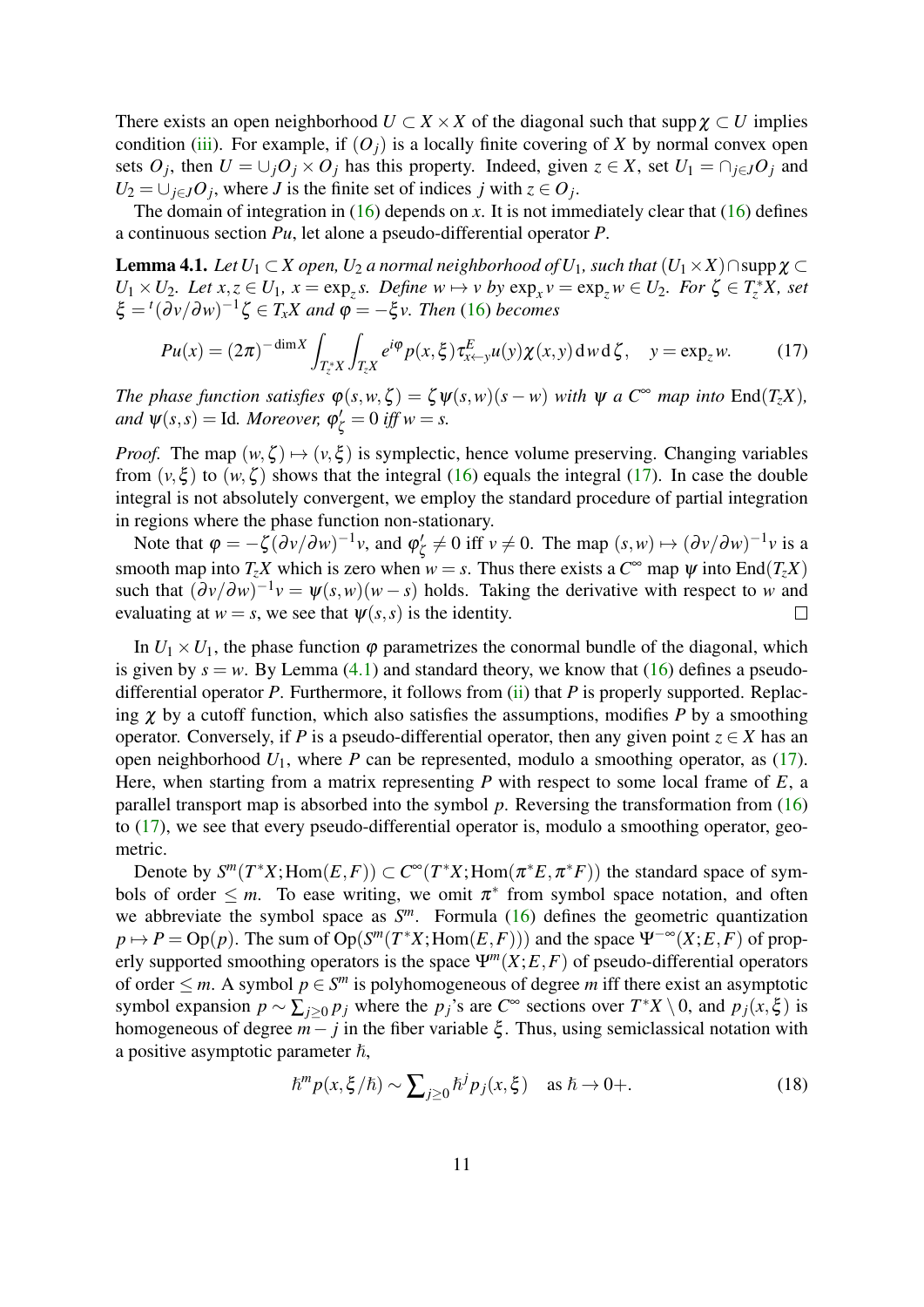*S*<sup>*m*</sup><sub>*m*</sub> ⊂ *S<sup><i>m*</sup> and Ψ<sup>*m*</sup><sub>phg</sub> ⊂ Ψ<sup>*m*</sup> denote the subclasses of polyhomogeneous symbols and operators. The left-hand side in [\(18\)](#page-10-2) is the symbol of the semiclassical operator  $\hbar^m P$  associated with [\(16\)](#page-9-3):

<span id="page-11-2"></span>
$$
\hbar^m P u(x) = (2\pi\hbar)^{-\dim X} \int_{T_x^* X} \int_{T_x X} e^{-i\xi v/\hbar} \hbar^m p(x, \xi/\hbar) \tau_{x \leftarrow y}^E u(y) \chi(x, y) d\mathbf{v} d\xi, \qquad (19)
$$

 $y = \exp_x v$ . A linear operator *P* is a (classical) pseudo-differential operator of order  $\leq m$  iff a complete asymptotic expansion  $\hbar^m e^{-i\varphi/\hbar}Pe^{i\varphi/\hbar}a(x) \sim \sum_{j\geq 0} \hbar^j b_j(x)$  exists whenever the phase  $\varphi$  is real-valued and  $d\varphi \neq 0$  holds on supp*a*. We give a formula the two top order terms.

<span id="page-11-1"></span>**Proposition 4.2.** Let  $P = \text{Op}(p) \in \Psi_{\text{phg}}^m(X; E, F)$ ,  $p \sim \sum_{j \ge 0} p_j$ . Let  $a \in C^{\infty}(X; E)$ ,  $\varphi \in C^{\infty}(X)$ *and realvalued,*  $d\varphi \neq 0$  *on* supp*a.*  $A \overrightarrow{s} \overrightarrow{h} \rightarrow 0^+$ *,* 

<span id="page-11-5"></span>
$$
\hbar^m e^{-i\varphi/\hbar} P e^{i\varphi/\hbar} a = ((p_0 + \hbar p_1) \circ d\varphi) a - i\hbar D a + \mathcal{O}(\hbar^2)
$$
\n(20)

*holds, where*

$$
Da = (\mathscr{V}p_0 \circ d\varphi) \cdot \nabla^E a + \nabla^2 \varphi \cdot (\mathscr{V}^2 p_0 \circ d\varphi) a/2.
$$

*If*  $E = F$  and the principal symbol is scalar,  $p_0 = qI$ , then  $V = \mathcal{V} q \circ d\varphi$  is a vector field, and

$$
Da = \nabla_V^E a + \nabla^2 \varphi \cdot (\mathscr{V}^2 p_0 \circ d\varphi) a/2.
$$

*Furthermore, if*  $P \in \Psi^{-\infty}$ *, then*  $p_j = 0$  *for all j.* 

By [\[Hörmander 1990,](#page-39-3) Theorems 7.7.5-6], the stationary phase formula

<span id="page-11-0"></span>
$$
\int e^{i\varphi/\hbar} a \, dx = \det(H/2\pi i\hbar)^{-1/2} \sum_{j < 3N} (i\hbar/2)^j \langle H^{-1} \partial, \partial \rangle^j \big( e^{i\varphi/\hbar} a \big) (0) / j! + \mathcal{O}(\hbar^N) \tag{21}
$$

holds as  $h \to 0^+$ , uniformly in parameters. Here  $\varphi$  is  $C^{\infty}$  and real-valued,  $\varphi(0) = 0$ , the origin  $x = 0$  is the only critical point of  $\varphi$  in the support of  $a \in C_c^{\infty}(\mathbb{R}^n)$ , and  $H = \varphi''(0)$  is non-singular. Furthermore,  $\rho(x) = \phi(x) - \langle Hx, x \rangle/2 = \mathcal{O}(|x|^3)$ . The following corollary of [\(21\)](#page-11-0) will be useful. Assume that the integration variable splits as  $x = (y, \eta) \in \mathbb{R}^k \times \mathbb{R}^k$ . If  $\varphi''_{\eta\eta}(0,0) = 0$  and if  $\partial_y^{\alpha} \partial_{\eta}^{\beta} \rho(0,0) = 0$  when  $|\alpha| \le 2$ , then

<span id="page-11-3"></span>
$$
\int e^{i\varphi(x)/\hbar} a(x) dx = |\det(\varphi_{y\eta}''/2\pi\hbar)|^{-1} (a(0) + i\hbar \langle H^{-1}\partial, \partial \rangle a(0)/2 + \mathcal{O}(\hbar^2)). \tag{22}
$$

This follows by direct computation from [\(21\)](#page-11-0) using  $N = 2 + k$ .

*Proof of Proposition* [4.2.](#page-11-1) A uniform asymptotic expansion of  $e^{-i\phi/\hslash} \hslash^m Pe^{i\phi/\hslash} a$  is known to exist. So it suffices to evaluate the expansion at a given point  $x$  which we hold fixed. By [\(19\)](#page-11-2),

<span id="page-11-4"></span>
$$
(e^{-i\varphi/\hbar}\hbar^mPe^{i\varphi/\hbar}a)(x) = (2\pi\hbar)^{-\dim X} \int_{T_x^*X} \int_{T_xX} e^{i\Phi/\hbar}\hbar^m p(x,\xi/\hbar) \tau_{x\leftarrow y}^E a(y)\chi(x,y) d\nu d\xi.
$$
\n(23)

Here  $\Phi = \Phi(v, \xi) = -\xi v + \tilde{\phi}(v) - \phi(x)$  with  $\tilde{\phi}(v) = \phi(y)$  and  $y = \exp_x v$ .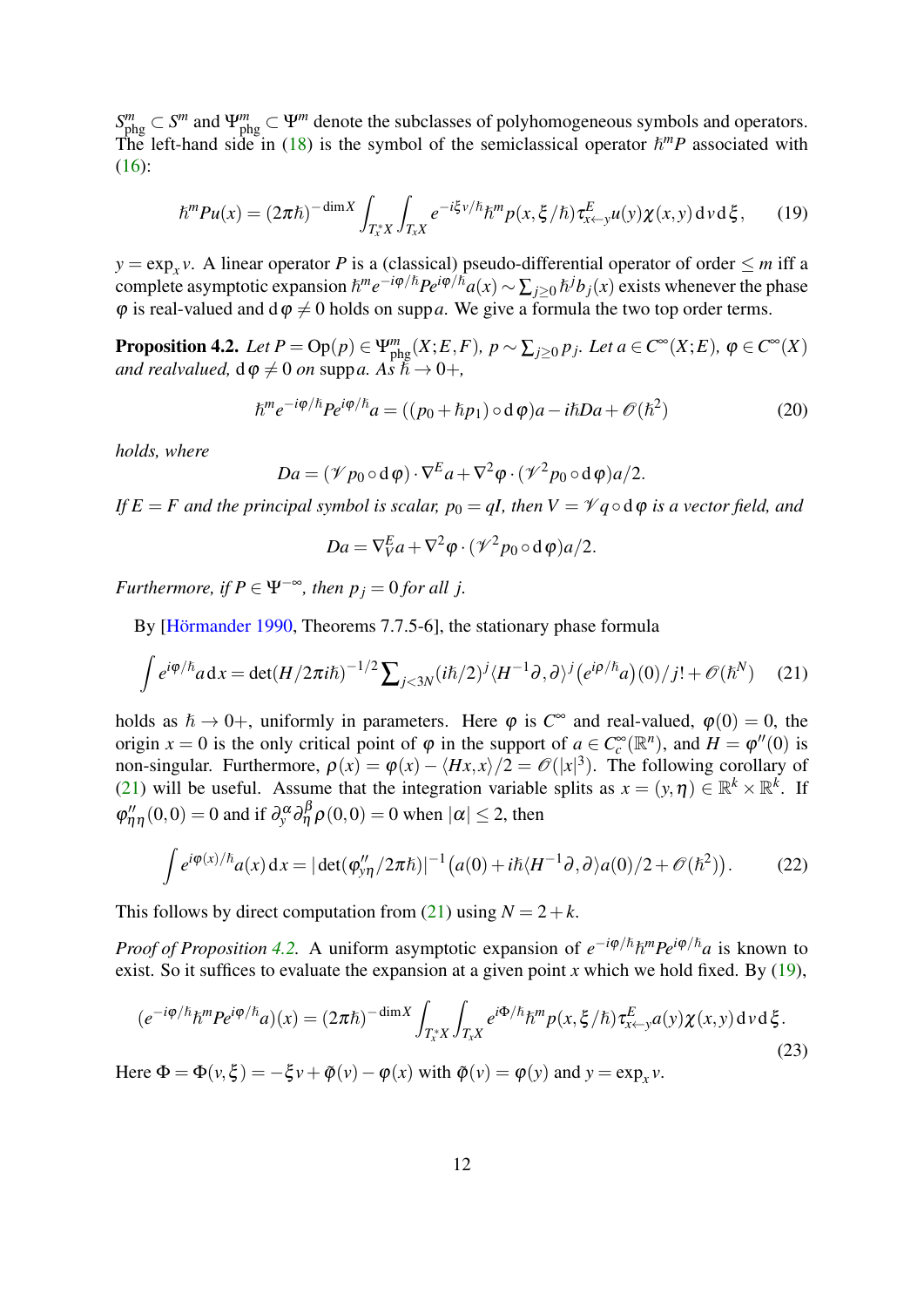The stationary point  $(v, \xi)$  of  $\Phi$  satisfies  $v = 0$  and  $\xi = \tilde{\varphi}'_v(0) = d\varphi(x)$ . The Hessian is

$$
H = \begin{bmatrix} \tilde{\varphi}_{\scriptscriptstyle VV}^{\prime\prime}(0) & -I \\ -I & 0 \end{bmatrix}.
$$

Apply [\(22\)](#page-11-3) to [\(23\)](#page-11-4), and get  $e^{-i\phi/\hbar} \hbar^m P e^{i\phi/\hbar} a = b_0 + \hbar b_1 + \mathcal{O}(\hbar^2)$ ,  $b_0(x) = p_0(x, \xi) a(x)$ , and

$$
b_1(x) = p_1(x,\xi)a(x) - i\mathcal{V}p_0(x,\xi) \cdot \nabla^E a(x) - (i/2)\tilde{\varphi}_{vv}''(0) \cdot \mathcal{V}^2 p_0(x,\xi)a(x).
$$

By the symmetry of  $\nabla$ ,  $\tilde{\varphi}_{vv}''(0) = \nabla^2 \varphi(x)$ . Thus [\(20\)](#page-11-5) holds. In the scalar case,  $p_0 = q$ Id, the simpler formula for *Da* is easily verified.

Fix  $w \in E_x$  and  $0 \neq \eta \in T_x^*X$ . If  $\varphi$  and *a* satisfy  $\varphi(\exp_x v) = \eta v$  and  $\tau_{x \leftarrow y}^E a(y) = w$  for *y* near *x*, the stationary phase formula  $(21)$  applied to  $(23)$  gives

$$
\hbar^{m}(e^{-i\varphi/\hbar}Pe^{i\varphi/\hbar}a)(x) \sim \sum_{j\geq 0} (i\hbar)^{j} \langle \partial_{\xi}, \partial_{\nu} \rangle^{j} \hbar^{m} p(x, \xi/\hbar) w|_{(\nu, \xi)=(0, \eta)} = \hbar^{m} p(x, \eta/\hbar) w.
$$

Suppose  $P \in \Psi^{-\infty}$ . It follows that  $p(x, \eta/\hbar)w = \mathcal{O}(\hbar^{\infty})$  holds, thus  $p_j = 0$  for all *j*.  $\Box$ 

It follows from [\(20\)](#page-11-5) that, modulo  $\mathcal{O}(\hbar^2)$ ,

$$
(p_0 + \hbar p_1)(x, \xi)a(x) \equiv (e^{-i\phi/\hbar} \hbar^m P e^{i\phi/\hbar} a)(x) \quad \text{if } \xi = \varphi'(x), \nabla^2 \varphi(x) = 0 = \nabla^E a(x).
$$

We call  $p_0 + \hbar p_1$  the *leading symbol* of the operator *P*. Even when *P* is not semi-classical we stick to semi-classical notation for the leading symbol in order to visibly distinguish  $p_0$ from  $p_1$ . The principal symbol  $p_0$  does not depend on the connections  $\nabla$  and  $\nabla^E$ , whereas  $p_1$ does. It follows from [\(15\)](#page-9-5) that the leading symbol of −*i*∇ *E* is equal to its principal symbol  $d: T^*X \to \text{Hom}(TM, \text{Hom}(TM, E))$  which is given by  $d(\xi): e \mapsto e \otimes \xi$  for  $\xi \in T^*_xM, e \in E_x$ .

Leading symbols refine the symbol calculus of pseudo-differential operators.

<sup>−</sup>*i*ϕ/}*Qei*ϕ/}

<span id="page-12-0"></span>Proposition 4.3. *The product QP of pseudo-differential operators Q and P with leading symbols*  $q + \hbar q_1$  *and*  $p + \hbar p_1$  *has leading symbol*  $qp + \hbar (q_1 p + qp_1 - i\mathcal{V}q \cdot \mathcal{H}p)$ *.* 

*Proof.* Denote the orders of *P* and *Q* by  $m_p$  and  $m_Q$ . Put  $m = m_p + m_Q$ . Let  $\varphi$ , *a* and *Da* as in Proposition [4.2.](#page-11-1) It follows from [\(20\)](#page-11-5) that the following holds modulo  $\mathcal{O}(\hbar^2)$ :

$$
\begin{split} \hbar^m e^{-i\varphi/\hbar} Q P e^{i\varphi/\hbar} a & \equiv \hbar^m e^{-i\varphi/\hbar} Q e^{i\varphi/\hbar} \big( ((p + \hbar p_1) \circ d\varphi) a - i\hbar D a \big) \\ & \equiv ((q + \hbar q_1) \circ d\varphi) \big( ((p + \hbar p_1) \circ d\varphi) a - i\hbar D a \big) \\ &\quad - i\hbar (\mathcal{V} q \circ d\varphi) \cdot \nabla^F ((p \circ d\varphi) a) - i\hbar \nabla^2 \varphi \cdot (\mathcal{V}^2 q \circ d\varphi) (p \circ d\varphi) a/2. \end{split}
$$

Fix  $(x, \xi) \in T^*X \setminus 0$ . Choose  $\varphi$  and *a* such that  $\xi = d\varphi(x)$ ,  $\nabla^2 \varphi(x) = 0$ , and  $\nabla^E a(x) = 0$  hold. Then  $Da(x) = 0$ , and, by Leibniz' rule and [\(13\)](#page-8-1),

$$
\nabla^F((p \circ d\varphi)a)(x) = \nabla^{\text{Hom}(E,F)}(p \circ d\varphi)(x)a(x) + p(x,\xi)\nabla^E a(x) = \mathcal{H}p(x,\xi)a(x).
$$

Summarizing, we have shown that

$$
e^{-i\varphi/\hslash}\hslash^m QPe^{i\varphi/\hslash}a(x) \equiv (qp + \hslash q_1p + \hslash qp_1)(x,\xi)a(x) - i\hslash(\mathscr{V}q \cdot \mathscr{H}p)(x,\xi)a(x)
$$

holds modulo  $\mathscr{O}(\hbar^2)$ , which completes the proof.

13

 $\Box$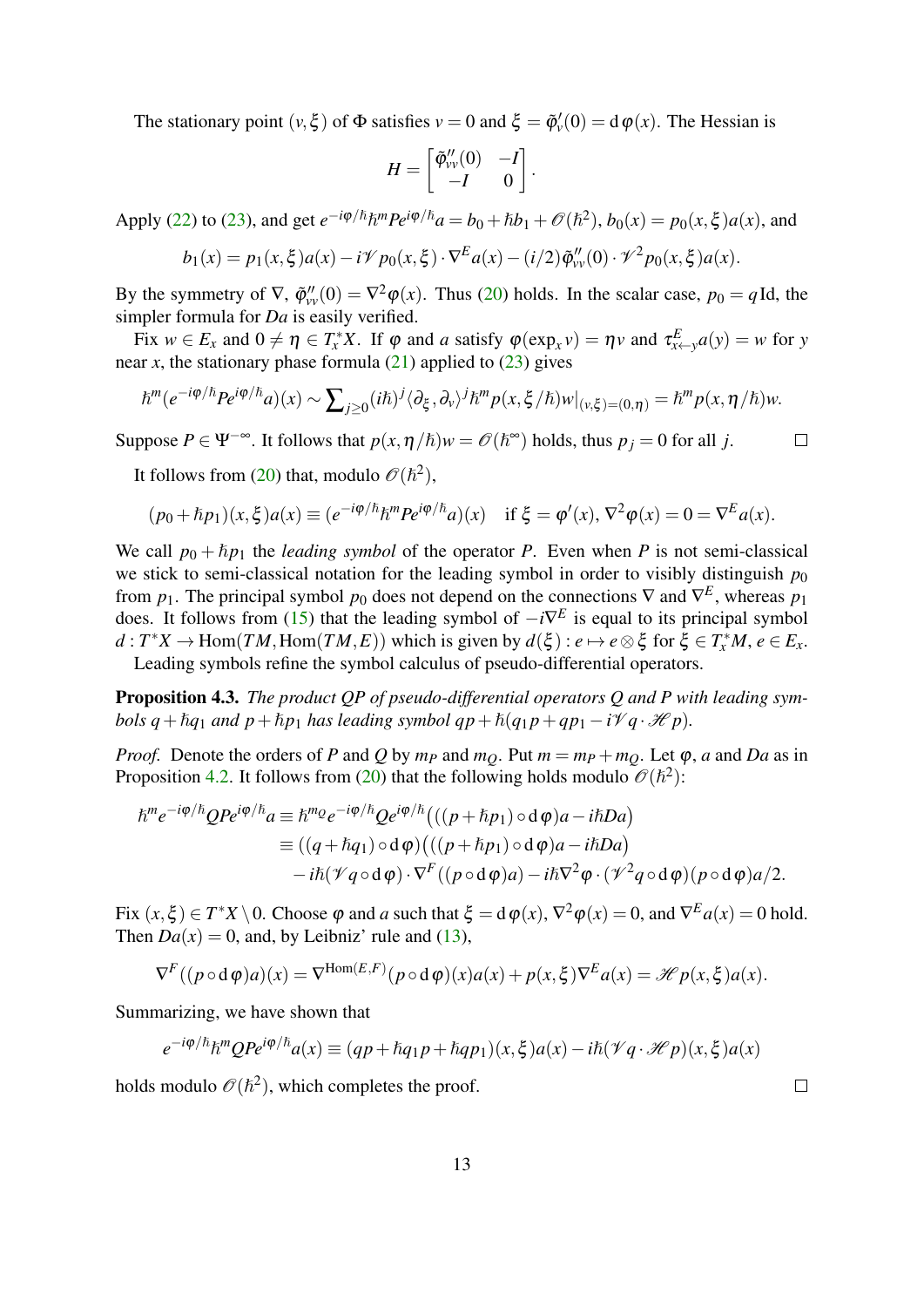<span id="page-13-2"></span>Remark 4.4. Suppose *Q* is a differential operator of order zero, that is, the multiplication operator given by a bundle homomorphism *q*. Then the leading symbol of *QP* is  $qp + \hbar qp_1$ .

In the remainder of this section, we assume that  $X$  is an oriented (pseudo-)Riemannian manifold with metric *g*,  $\nabla$  the Levi-Civita covariant derivative, and  $\mu_g \in C^{\infty}(X; |TX|)$  the positive volume form. Every  $P \in \Psi^m(X; E, F)$  can be viewed as an operator acting on halfdensities:

$$
\mu_g^{1/2} P \mu_g^{-1/2} \in \Psi^m(X; E \otimes |TX|^{1/2}, F \otimes |TX|^{1/2}).
$$

We identify symbol spaces via the identification

$$
\operatorname{Hom}(E,F) \equiv \operatorname{Hom}(E \otimes |TX|^{1/2}, F \otimes |TX|^{1/2})
$$

which is defined by tensoring sections with  $\mu_g^{\pm 1/2}$ .

<span id="page-13-0"></span>**Corollary 4.5.** The leading symbols of P and  $\mu_g^{1/2} P \mu_g^{-1/2}$  agree.

*Proof.* The vertical derivatives of the multiplication operators  $\mu_g^{\pm 1/2}$  vanish. So do the horizontal derivatives as  $\mu_g$  is parallel,  $\nabla \mu_g = 0$ . Now apply Proposition [4.3.](#page-12-0)  $\Box$ 

Next we consider formal adjoints of *P* and of  $Q = \mu_g^{1/2} P \mu_g^{-1/2}$ . Assume that *E* and *F* are Hermitian bundles with metric connections. Denote the bundle metrics  $(\cdot | \cdot)_E$  and  $(\cdot | \cdot)_F$ , and the metric connections  $\nabla^E$  and  $\nabla^F$ . The adjoint of  $p \in Hom(E, F)$  is written  $p^* \in$ Hom(*F*,*E*). For sections *u*, *v* of *E*, resp.  $E \otimes |TX|^{1/2}$ , we have scalar products  $\int_X (u|v)_{E} \mu_g$ , resp.  $\int_X (u|v)_E$ . Associated to the scalar products are the formal adjoints  $P^* \in \Psi^m(X;F,E)$  and *X*  $Q^{\dagger} = \mu_g^{1/2} P^* \mu_g^{-1/2}.$ 

<span id="page-13-1"></span>Proposition 4.6. *The leading symbol of the adjoint P*<sup>∗</sup> *of a pseudo-differential operator P, polyhomogeneous with leading symbol*  $p + \hbar p_1$ *, equals*  $p^* + \hbar p_1^* - i\hbar \mathscr{V} \cdot \mathscr{H} p^*$ *.* 

By Corollary [4.5,](#page-13-0) the proposition holds also for *P* † .

*Proof.* Suppose  $P \in \Psi_{\text{phg}}^{m}(X;E,F)$ . Let  $a \in C_c^{\infty}(X;E)$ ,  $b \in C^{\infty}(X;F)$ , and  $\varphi \in C^{\infty}(X)$  realvalued,  $d\varphi \neq 0$ . Apply [\(20\)](#page-11-5) to the right-hand side of

$$
\int_X \left( a \left| e^{-i\varphi/\hbar} \hbar^m P^* e^{i\varphi/\hbar} b \right)_{E} \mu_g = \int_X \left( e^{-i\varphi/\hbar} \hbar^m P e^{i\varphi/\hbar} a \right| b \right)_F \mu_g,
$$

and get

$$
\int_X (a|e^{-i\varphi/\hbar} \hbar^m P^* e^{i\varphi/\hbar} b)_{E} \mu_g = \int_X (a|((p^* + \hbar p_1^*) \circ d\varphi + (i\hbar/2)\nabla^2 \varphi \cdot \mathcal{V}^2 p^* \circ d\varphi) b)_{E} \mu_g
$$

$$
-i\hbar \int_X ((\mathcal{V} \rho \circ d\varphi) \cdot \nabla^E a|b)_{F} \mu_g + \mathcal{O}(\hbar^2)
$$

as  $h \to 0+$ . Suppose  $(V_i)$  is a frame of *TX* over an open subset  $O \subset X$ , and supp $b \subset O$ . Write  $\mathcal{V} p^* \circ d\varphi = \sum_j S^j \otimes V_j$  with  $S^j \in C^\infty(\mathcal{O}; \text{Hom}(F, E))$ . Then

$$
((\mathscr{V}p \circ d\varphi) \cdot \nabla^E a | b)_F = \sum_j (\nabla^E_{V_j} a | S^j b)_E = - \sum_j (a | \nabla^E_{V_j} S^j b)_E + \sum_j V_j (a | S^j b)_E.
$$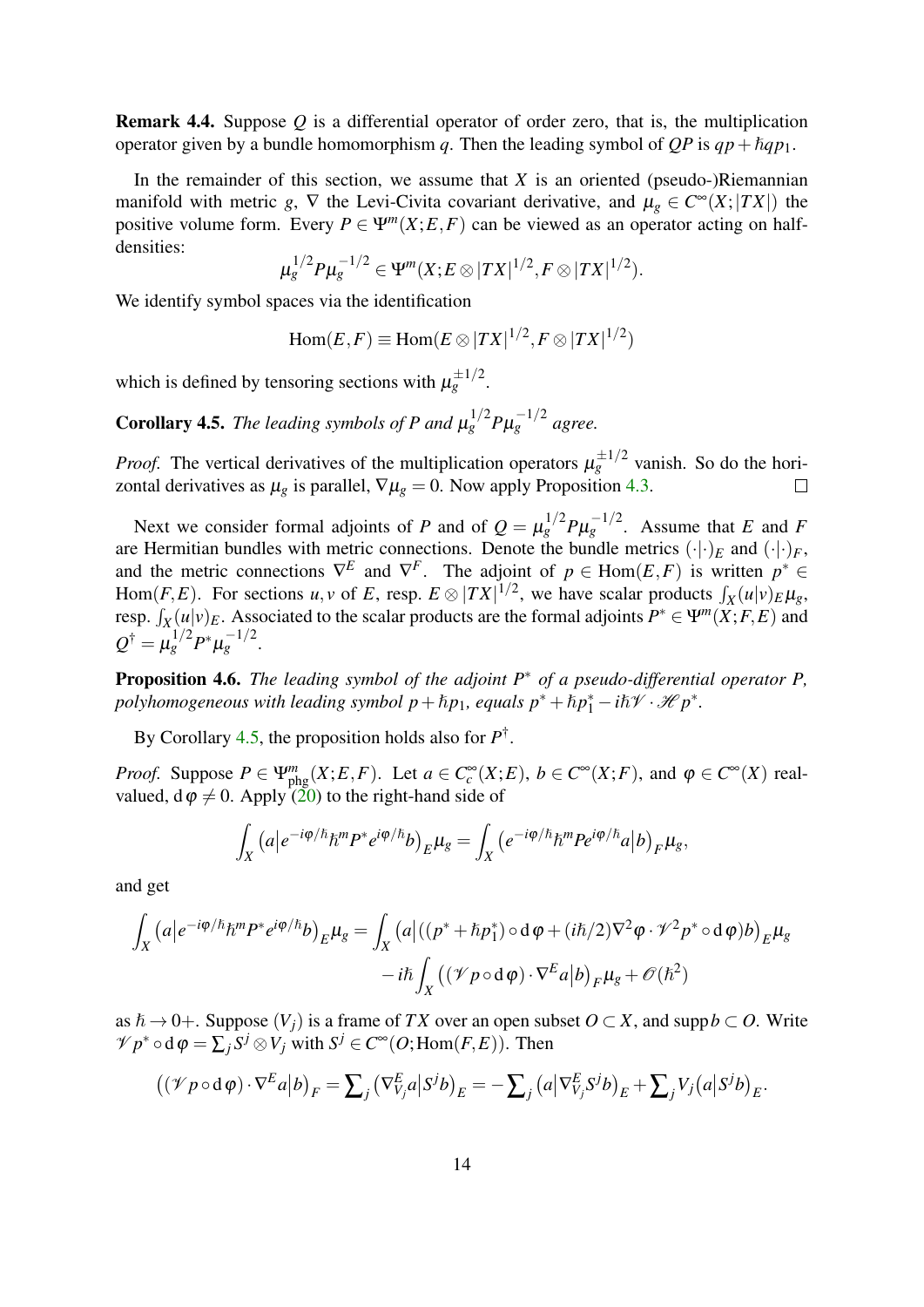By the Leibniz' rule,

$$
\nabla^E_{V_j} S^j b = (\nabla^{\text{Hom}(F,E)}_{V_j} S^j) b + S^j \nabla^F_{V_j} b,
$$
  

$$
\nabla^{\text{Hom}(F,E)\otimes TX}(S^j \otimes V_j) = \nabla^{\text{Hom}(F,E)} S^j \otimes V_j + S^j \otimes \nabla V_j.
$$

Using [\(13\)](#page-8-1) and contraction, we derive

$$
\mathscr{H} \cdot \mathscr{V} p^* \circ d\varphi + \nabla^2 \varphi \cdot \mathscr{V}^2 p^* \circ d\varphi = \sum_j \nabla_{V_j}^{\text{Hom}(E,F)} S^j + \sum_j (\text{div}\, V_j) S^j.
$$

Combining formulas, we obtain

$$
\begin{aligned} \left( (\mathscr{V}p \circ d\varphi) \cdot \nabla^E a | b \right)_F &= -\left( a \middle| (\mathscr{H} \cdot \mathscr{V}p^* \circ d\varphi + \nabla^2 \varphi \cdot \mathscr{V}^2 p^* \circ d\varphi) b \right) \\ &+ \sum_j (V_j c^j + (\text{div}\, V_j) c^j) - \sum_j (a | S^j \nabla^F_{V_j} b)_E, \end{aligned}
$$

 $c^{j} = (a|S^{j}b)_{E}$ . Integrate and use [\(10\)](#page-7-0). Since *a* is arbitrary, we deduce the asymptotics

$$
e^{-i\varphi/\hslash} \hslash^m P^* e^{i\varphi/\hslash} b = ((p^* + \hslash p_1^*) \circ d\varphi) b - i\hslash (\mathcal{H} \cdot \mathcal{V} p^* \circ d\varphi) b - (i\hslash/2) \nabla^2 \varphi \cdot \mathcal{V}^2 p^* \circ d\varphi) b - i\hslash S^j \nabla_{V_j}^F b + \mathcal{O}(\hslash^2).
$$

Fix  $x \in X$  and  $\xi = d\varphi(x)$ , and suppose that  $\nabla^2 \varphi(x) = 0$  and  $\nabla^F b(x) = 0$ . Then

$$
(e^{-i\varphi/\hslash}\hslash^m P^* e^{i\varphi/\hslash} b)(x) = (p^* + \hslash p_1^*)(x,\xi)b(x) - i\hslash(\mathcal{H} \cdot \mathcal{V} p^*)(x,\xi)b(x) + \mathcal{O}(\hslash^2),
$$

which implies the proposition.

We apply the geometric calculus to the elasticity operator  $L = \nabla^* C \nabla = (-i\nabla)^* C (-i\nabla)$  of an elastic body  $(M, g, C)$ . The leading symbol  $d(\xi) \in \text{Hom}(T_xM, T_x^{(1,1)}M)$  of  $-i\nabla$  at  $\xi \in$ *T*<sup>\*</sup>*M* is given by tensoring with ξ. The horizontal derivatives of *d* and of its adjoint symbol  $d^*$  vanish. The adjoint  $(-i\nabla)^*$  is defined by taking the  $L^2$  inner product given by  $dV_M =$  $\mu_g$ . Proposition [4.6](#page-13-1) implies that  $d^*(\xi)$ , which is contraction with  $\xi$ , is the leading symbol of (−*i*∇) ∗ . Apply Remark [4.4](#page-13-2) to multiplication by the stiffness tensor *C*. It follows from Proposition [4.3](#page-12-0) that the leading symbol of *L* equals

$$
\ell + \hbar \ell_1, \quad \ell(\xi) = d(\xi)^* C(x) d(\xi), \quad \ell_1(\xi) = -i\big( (\mathscr{V}d(\xi)^*) \cdot \mathscr{H}C\big) d(\xi),
$$

where  $\xi \in T_x^*M$ , and  $d(\xi) : w \mapsto w \otimes \xi$ ,  $w \in T_xM$ . Given local coordinates  $x^j$ , this reads

$$
\ell(\xi) = (C^{ijkm}\xi_j\xi_m), \quad \sqrt{-1}\ell_1(\xi) = (C^{ijkm}{}_{;m}\xi_j).
$$

The  $\xi_j$ 's are dual coordinates, and the matrix representations correspond to the frame  $\partial_j$ . Thus The  $\zeta_j$  is are dual coordinates, and the matrix representations correspond to the frame  $\sigma_j$ . Thus the lower order symbol  $\sqrt{-1}\ell_1$  is a contraction of the tensor  $\nabla C$ . Using the Leibniz rule and the symmetries of *C*, we find the formula

<span id="page-14-0"></span>
$$
2i\ell_1 = \mathcal{V} \cdot \mathcal{H}\ell,\tag{24}
$$

 $\Box$ 

 $i =$ √  $-1$ . This means that the leading symbol of the elasticity operator is determined from its principal symbol.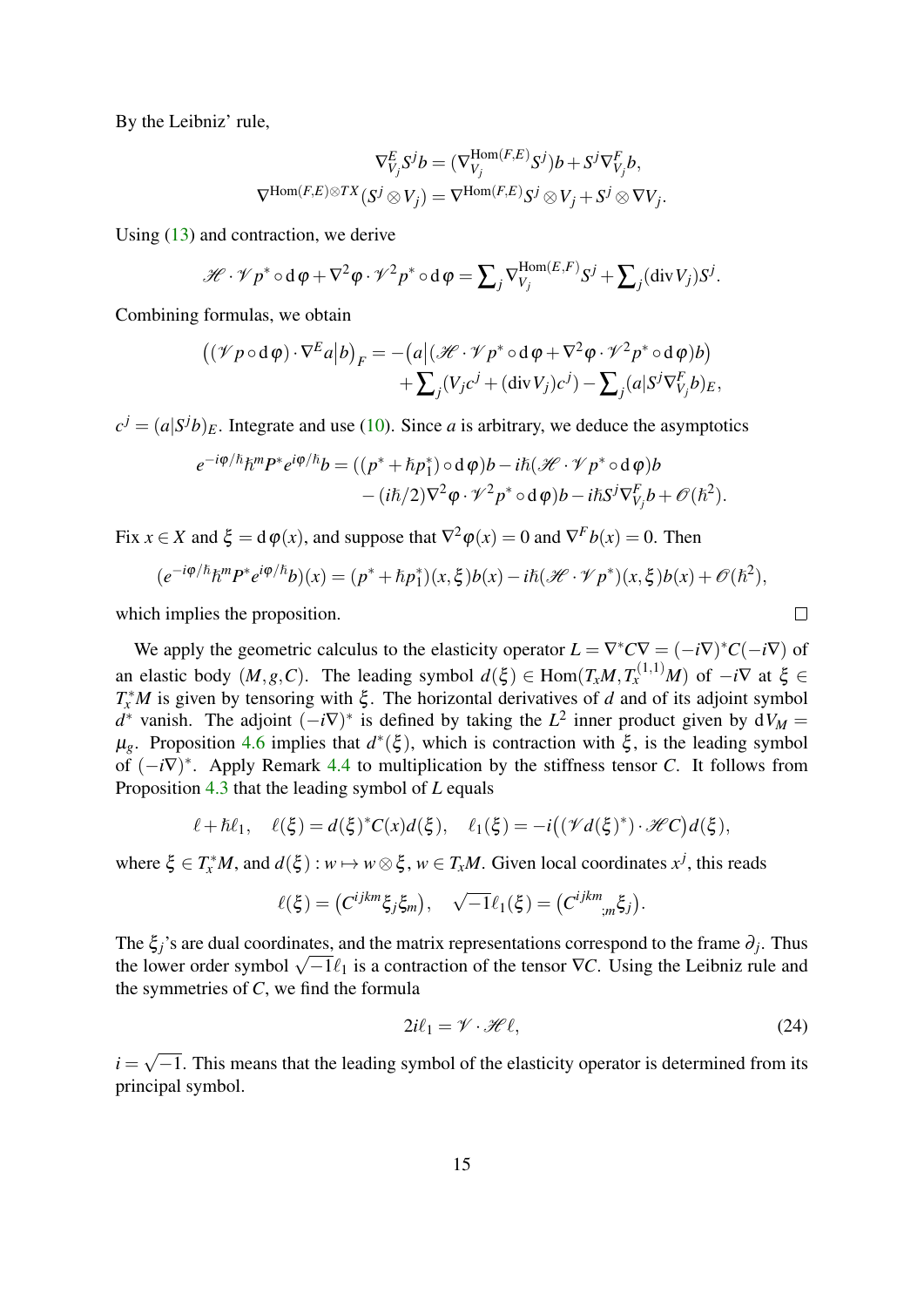# **5. Subprincipal symbol**

In this section we define the subprincipal symbol of systems of real principal type. Examples from elastodynamics are considered.

Let  $P \in \Psi_{phg}^{m}(X;E)$  with principal symbol *p* and characteristic Char $P = \{\text{det } p = 0\} \setminus 0$ . Following [\[Dencker 1982\]](#page-38-0), *P* is of real principal type iff there hold:

- <span id="page-15-0"></span>(i) Char*P* is smooth hypersurface with a non-radial Hamilton field *H* which is homogeneous of degree zero.
- (ii) Locally on Char  $P$ , the dimension of ker  $p$ , the null-space of  $p$ , is constant.
- <span id="page-15-2"></span>(iii) If *q* is a defining function for Char *P*, then  $\tilde{p} = qp^{-1}$  extends smoothly across Char *P*.

Fixing *H* as in [\(i\)](#page-15-0), and we say that *P* is endowed with the Hamiltion field *H*. So the orientation of the bicharacteristic strips, that is, the integral curves of *H* in Char*P*, is determined. Furthermore, up to a factor which equals 1 on Char *P*, Hamilton functions *q* satisfying  $H = H<sub>q</sub>$ on Char*P* are uniquely determined. So is  $\tilde{p}|_{Char}$ *P*. The range of  $\tilde{p}$  equals ker *p*, and the range of  $p$  equals ker  $\tilde{p}$ . The definition of real principal type systems microlocalizes to open conic subsets of  $T^*X \setminus 0$ .

Proposition 5.1. *Suppose P is of real principal type and endowed with the Hamilton field*  $H = H<sub>q</sub>$ *. Denote by p* +  $\hbar p_1$  *the leading symbol of P. Set* 

<span id="page-15-1"></span>
$$
p_s = \tilde{p}p_1 - i\mathscr{V}\tilde{p}\cdot\mathscr{H}p + (i/2)(\mathscr{V}\cdot\mathscr{H}q)\operatorname{Id},\tag{25}
$$

where  $q \operatorname{Id} = \tilde{p} p$ . The restriction  $p_s|_{\ker p}$  does not depend on the choice of  $q$ .

We call *p<sup>s</sup>* , and its restriction to the kernel of *p*, the *subprincipal symbol* of *P* with respect to the Hamilton field  $H$ . Note that  $p_s$  is homogeneous of degree zero because we do assume that *q* is homogeneous of degree 1. For scalar operators of order 1, our subprincipal symbol agrees with the usual one.

*Proof.* Suppose  $H = H_q = H_{q'}$ . Thus  $q' = cq$  with  $c = 1$  at  $q = 0$ . Moreover,  $q = \tilde{p}p$  and  $q' = \tilde{p}'p$ ,  $\tilde{p}' = c\tilde{p}$ . We identify scalar functions *f* with the corresponding sections *f* Id. Since Id = Id<sub>E</sub> is parallel, [\(14\)](#page-9-1) implies  $\mathcal{V}_q \cdot \mathcal{H}_c - \mathcal{V}_c \cdot \mathcal{H}_q = (H_c)$  Id = 0. Therefore, at  $q = 0$ ,

$$
\mathcal{V} \cdot \mathcal{H} q' = \mathcal{V} \cdot \mathcal{H} q + \mathcal{V} c \cdot \mathcal{H} q + \mathcal{V} q \cdot \mathcal{H} c = \mathcal{V} \cdot \mathcal{H} q + 2 \mathcal{V} c \cdot \mathcal{H} q.
$$

Using  $\mathcal{H}q = (\mathcal{H}\tilde{p})p + \tilde{p}(\mathcal{H}p)$ , we have  $\mathcal{V}\tilde{p}' \cdot \mathcal{H}p = c\mathcal{V}\tilde{p} \cdot \mathcal{H}p + \mathcal{V}c \cdot (\mathcal{H}q - (\mathcal{H}\tilde{p})p)$ . It follows that

$$
\mathcal{V}\tilde{p}'\cdot\mathcal{H}p-\mathcal{V}\cdot\mathcal{H}q'/2=\mathcal{V}\tilde{p}\cdot\mathcal{H}p-\mathcal{V}\cdot\mathcal{H}q/2-(\mathcal{V}c\cdot\mathcal{H}\tilde{p})p
$$

holds at  $q = 0$ . Therefore,  $p_s|_{\text{ker } p}$  does not depend on  $c$ .

Suppose Λ is a Lagrangian submanifold of *T* <sup>∗</sup>*X* which is contained in Char*P*. Suppose *E* equipped with a connection  $\nabla^E$ . Denote by  $(\hat{E}, \nabla^{\hat{E}})$  the pullback of  $(E, \nabla^E)$  by the canonical projection  $\Lambda \to X$ , and by  $|T\Lambda|^{1/2}$  the bundle of half-densities over  $\Lambda$ . Setting

$$
D_H(e \otimes v) = (\nabla_H^{\hat{E}} e) \otimes v + e \otimes (\mathscr{L}_H v),
$$

 $\Box$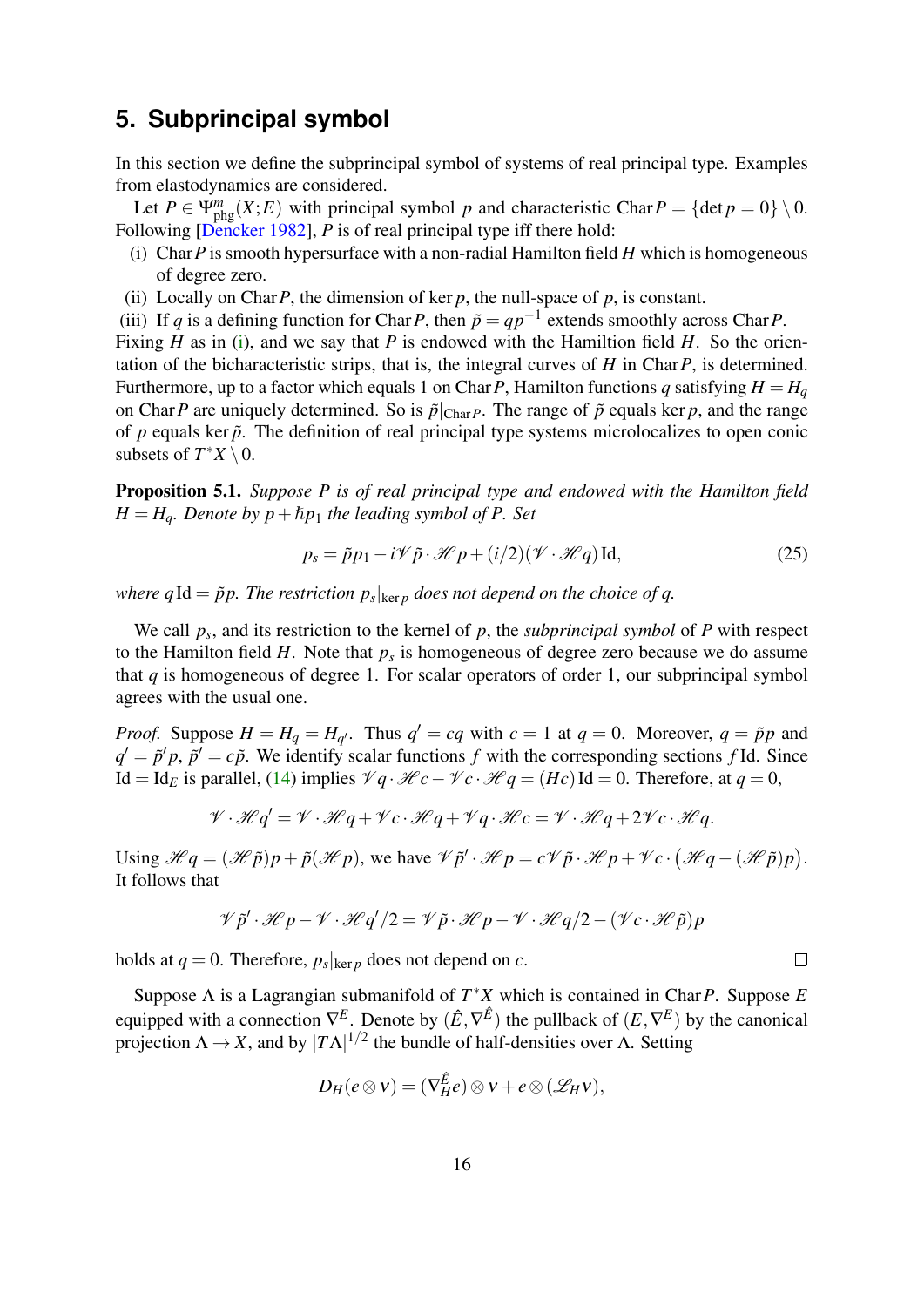the Hamilton field *H* and the subprincipal symbol  $p<sub>s</sub>$  determine a first order differential operator  $D_H$  which operates on sections of the bundle  $\hat{E} \otimes |T\Lambda|^{1/2} \to \Lambda$ . Here *e* is a section of  $\hat{E}$ , and  $\mathscr{L}_H$ ν denotes the Lie derivative of a nowhere vanishing the half-density v. Note that  $D_H$ is well-defined.

<span id="page-16-0"></span>**Lemma 5.2.** Suppose  $a \in C^{\infty}(\Lambda; \hat{E} \otimes |TX|^{1/2})$  satisfies  $i^{-1}D_Ha + p_sa \in \text{ker } p$ . Then pa van*ishes along a bicharacteristic strip of H if pa vanishes at some point on it.*

*Proof.*  $\mathcal{V}q = (\mathcal{V}p)\tilde{p} + p\mathcal{V}\tilde{p}$  and  $\mathcal{H}q = (\mathcal{H}\tilde{p})p + \tilde{p}\mathcal{H}p$  imply the first equality of

$$
p\mathscr{V}\tilde{p}\cdot\mathscr{H}p-\mathscr{V}p\cdot(\mathscr{H}\tilde{p})p=\mathscr{V}q\cdot\mathscr{H}p-\mathscr{V}p\cdot\mathscr{H}q=\nabla_H^{\pi^*\mathrm{End}(E)}p.
$$

The second follows from [\(14\)](#page-9-1). Observe that  $D_H pa = (\nabla_H^{\text{End}(\hat{E})})$  $\frac{\text{End}(\hat{E})}{H}p$ )*a* + *pD<sub>H</sub>a*, and that  $\nabla_H^{\text{End}(\hat{E})}$  $\frac{p}{H}$ <sup>*p*</sup> equals the pullback of  $\nabla_H^{\pi^* \text{End}(E)}$  $\frac{h}{H}$  Eliq(E) p to  $\Lambda$ . Using the assumption and [\(25\)](#page-15-1), we get

$$
D_H pa = (p\mathscr{V}\tilde{p}\cdot\mathscr{H}p - \mathscr{V}p\cdot(\mathscr{H}\tilde{p})p - ipp_s)a
$$
  
= -\mathscr{V}p\cdot(\mathscr{H}\tilde{p})pa + (\mathscr{V}\cdot\mathscr{H}q)pa/2.

This means that the restriction of *pa* to a bicharacteristic satisfies a homogeneous system of ordinary differential equations. The assertion follows from uniqueness of solutions to initial value problems.  $\Box$ 

Consider the operator  $P = L - \rho D_t^2$  of elastodynamics for a three-dimensional elastic body. The principal symbol is  $p(\xi, \tau) = \ell(\xi) - \rho(x)\tau^2$  at  $(\xi, \tau) \in T^*_{\{x\}}$  $\chi^*_{(x,t)}(M\times\mathbb{R})$ . Suppose the stiffness tensor is isotropic with Lamé parameters satisfying  $\lambda + \mu > 0$  and  $\mu \ge 0$ . The principal symbol  $\ell(\xi)$  of the isotropic elasticity operator *L* is stated in formula [\(50\)](#page-32-1) of Appendix [A.](#page-31-0) Therefore, the principal symbol *p* of the operator of elastodynamics for isotropic media is given by

<span id="page-16-1"></span>
$$
p(\xi,\tau)/\rho = (c_p^2 \xi^2 - \tau^2) \pi_p(\xi) + (c_s^2 \xi^2 - \tau^2) \pi_s(\xi).
$$
 (26)

Here  $c_s=\sqrt{\mu/\rho}<\sqrt{(\lambda+2\mu)/\rho}=c_p$  are the speeds of shear and pressure waves. If  $(\xi,\tau)\in$ Char *P*, then one of  $\tau = \pm c_{p/s} |\xi|$  holds. Off Char *P* there holds

$$
\rho p(\xi,\tau)^{-1} = (c_p^2 \xi^2 - \tau^2)^{-1} \pi_p(\xi) + (c_s^2 \xi^2 - \tau^2)^{-1} \pi_s(\xi).
$$

So we see that *P* is of real principal type. For a fluid,  $\mu = 0$ , *P* is of real principal type where  $\tau \neq 0$ , despite  $c_s$  being zero.

Now suppose the elastic medium is non-isotropic and that the eigenvalues of the acoustic tensor  $\ell(\xi)$ ,  $\xi \neq 0$ , are pairwise distinct. Then *P* is of real principal type. In fact, setting  $\tilde{p} = (\partial_{\tau}q)(\partial_{\tau}p)^{-1} = -(\partial_{\tau}q/2)$ Id on ker *p*, the extension required in [\(iii\)](#page-15-2) is seen to exists, [\[Dencker 1982,](#page-38-0) Proposition 3.2]. By Proposition [A.1,](#page-32-2) this observation applies to transversely isotropic media which are generic small perturbations from isotropy. The axis of rotational symmetry,  $J(x)$ , should not be parallel to the propagation direction  $\xi$ .

Suppose the elastodynamics operator  $P = L - \rho D_t^2$  is of real principal type. A natural endowment of *P* with a Hamilton field is given by the condition  $Ht = 1$ , so that bicharacteristic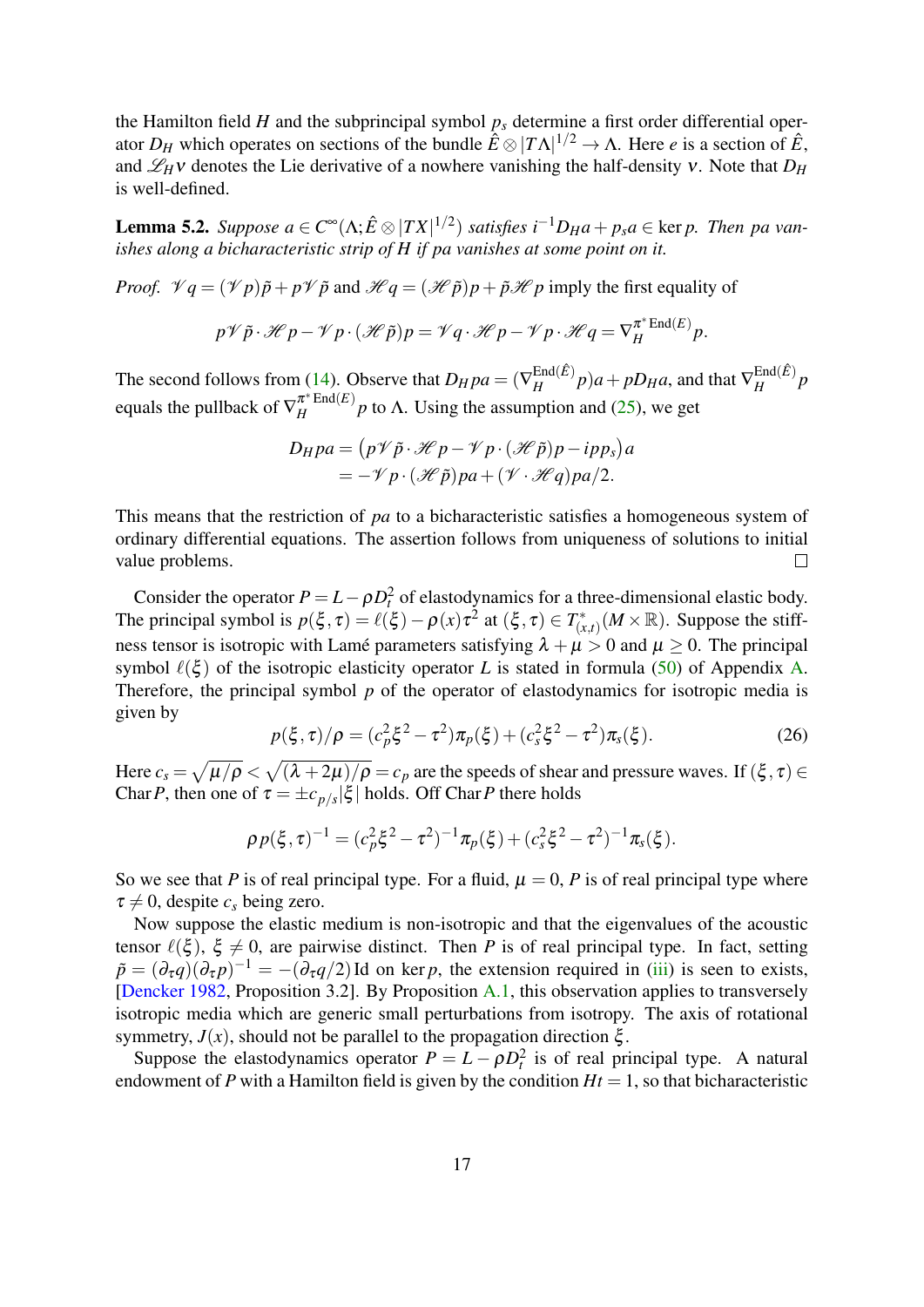strips are parametrized by time. The leading symbol  $p + \hbar p_1$  is given by  $p = \ell - \rho \tau^2$  and  $p_1 = \ell_1$ . Here we equipped  $X = M \times \mathbb{R}$  with the connection induced from *M* by projection off the time axis. The projection is also used to pull back the (complexified) tangent bundle of *M* to get the bundle  $E \to X$ . The formula [\(25\)](#page-15-1) for the subprincipal symbol can be simplified to a formal Poisson bracket:

<span id="page-17-0"></span>
$$
2ip_s = \mathcal{V}\,\tilde{p}\cdot\mathcal{H}\,p - \mathcal{H}\,\tilde{p}\cdot\mathcal{V}\,p \quad \text{on ker}\,p. \tag{27}
$$

In fact, using [\(24\)](#page-14-0), [\(25\)](#page-15-1), and  $\partial_t p = 0$ , we compute

$$
2ip_s = \tilde{p}\mathscr{V} \cdot \mathscr{H} p + 2\mathscr{V}\tilde{p} \cdot \mathscr{H} p - \mathscr{V} \cdot \mathscr{H}\tilde{p}p
$$
  
=  $\mathscr{V}\tilde{p} \cdot \mathscr{H} p - \mathscr{H}\tilde{p} \cdot \mathscr{V} p - (\mathscr{V} \cdot \mathscr{H}\tilde{p})p$ ,

and this implies [\(27\)](#page-17-0).

#### <span id="page-17-2"></span>**6. Lagrangian solutions**

With a real-valued non-degenerate phase function  $\varphi$  and a symbol  $\alpha$  there is associated the oscillatory integral  $\int e^{i\phi(x,\theta)} a(x,\theta) d\theta$ . We assume that *a* is a section of the bundle *E* pulled back by the map  $(x, \theta) \mapsto x$ , i.e.,  $a(x, \theta) \in E_x$  holds. The duality pairing with test functions in  $C_c^{\infty}(X; E^* \otimes |TX|)$ ,  $E^*$  the dual bundle of *E*, is defined. The oscillatory integral is a distribution section of *E*. The wavefront set is contained in the Lagrangian manifold parametrized by φ. Lagrangian distributions are microlocally sums of oscillatory integrals. Let  $Λ ⊂ T^*X \setminus 0$ be a closed conic Lagrangian submanifold. Denote by  $I^{\mu}(X,\Lambda;E)$  the space of Lagrangian distribution sections of *E* of order  $\leq \mu$  which are associated with Λ. Denote the Maslov bundle by  $M_\Lambda$  and the pullback of *E* under the projection  $\Lambda \to X$  by  $\hat{E}$ . There is a principal symbol isomorphism

$$
I^{\mu}(X,\Lambda;|TX|^{1/2}\otimes E)/I^{\mu-1}\equiv S^{\mu+n/4}(\Lambda;M_{\Lambda}\otimes |T\Lambda|^{1/2}\otimes \hat{E})/S^{\mu-1+n/4},
$$

[\[Hörmander 1985b,](#page-39-4) Theorem 25.1.9]. We assume that principal symbols are homogeneous. The principal symbol *a* of  $A \in I^{\mu}(X, \Lambda; |TX|^{1/2} \otimes E)$  at  $(y, \eta) \in \Lambda$  is given by

<span id="page-17-1"></span>
$$
\langle \chi(y), a(y, \eta; \lambda) \rangle \omega^{-1/2} = \lim_{\hbar \to 0+} (2\pi)^{-n/4} \hbar^{\mu - n/4} \int_X e^{-i\psi/\hbar} \langle \chi, A \rangle, \tag{28}
$$

 $n = \dim X$ ; [\[Duistermaat 1973,](#page-38-5) §4.1]. Here the real-valued function  $\psi \in C^{\infty}(X)$  satisfies  $\psi(y) = 0$  and  $\psi(y) = \eta$ . The tangent plane at  $(y, \eta)$  of the graph of  $d\psi$  is denoted  $\lambda$ , and it is assumed that  $\lambda$  is transversal to  $T_{(y,\eta)}\Lambda$ . The section  $\chi \in C_c^{\infty}(X; E^* \otimes |TX|^{1/2})$  vanishes outside a small neighborhood of *y*. Finally,  $\omega$  is the canonical volume form of  $T^*X$ , and angular brackets are duality brackets.

A convenient representation of the inverse of the principal symbol map is found microlocally using canonical coordinates  $x, \xi$  such that the planes  $\xi$  =constant are transversal to  $\Lambda$ .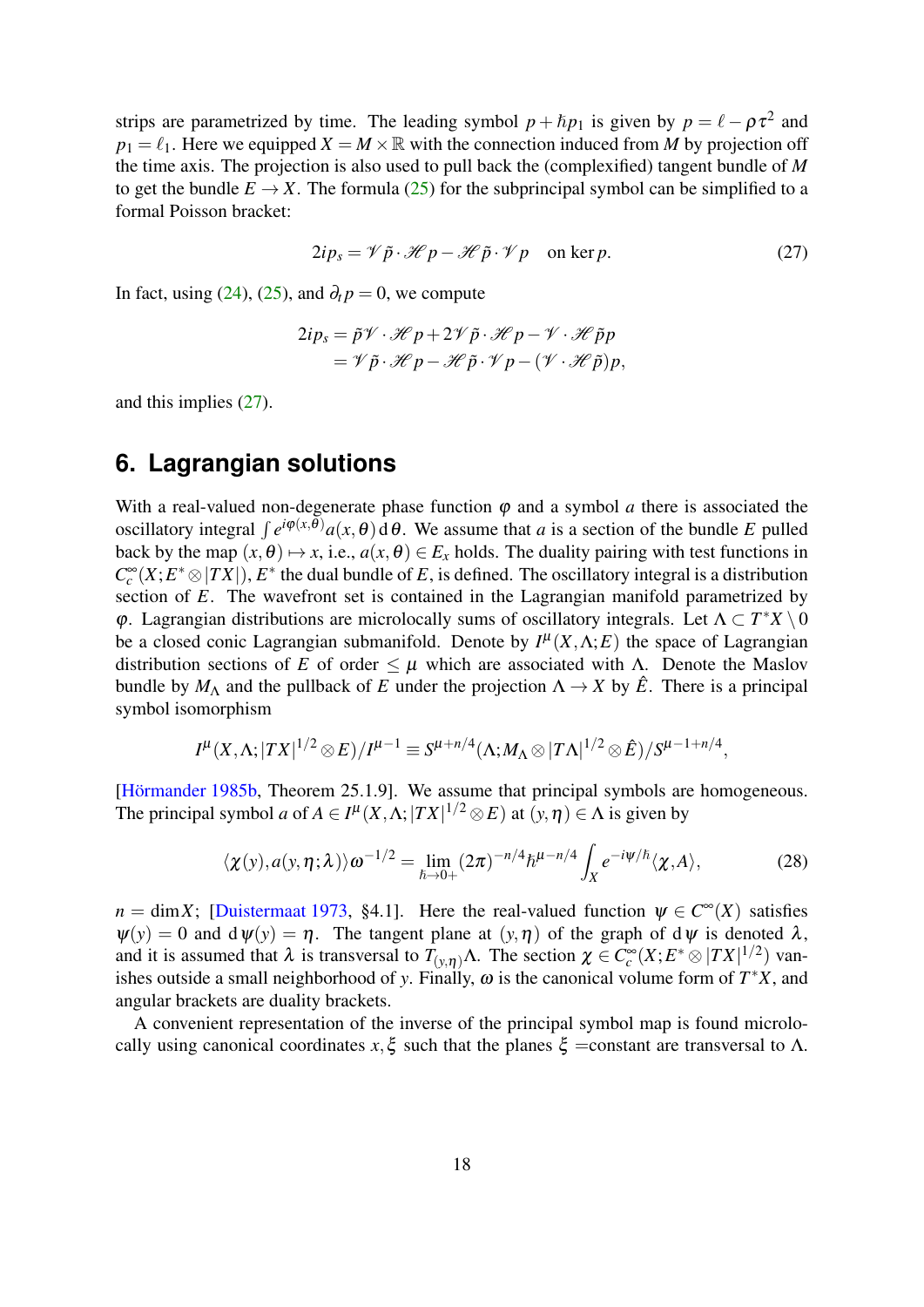Then  $\Lambda$  is parametrized by a phase function  $\langle \xi , x \rangle - \Theta(\xi)$ ,  $\Theta \in C^{\infty}$  real-valued and homogeneous of degree one. Thus  $\Lambda$  is given by  $x = \Theta'(\xi)$ , [\[Hörmander 1985a,](#page-39-5) Theorem 21.2.16]. If  $a(\xi) | d\xi|^{1/2}$  is the principal symbol of  $A \in I^{\mu}$ , then

$$
A(x) \equiv (2\pi)^{-3n/4} \int_{\mathbb{R}^n} e^{i(\langle \xi, x \rangle - \Theta(\xi))} \tau_{x \leftarrow \Theta'(\xi)}^E a(\xi) |dx|^{1/2} d\xi \quad \mod I^{\mu-1}.
$$

To see this, substitute  $\hbar \xi$  for  $\xi$ , choose  $\psi(x) = \langle \eta, x \rangle$ , and evaluate [\(28\)](#page-17-1) by stationary phase.

We generalize the Duistermaat–Hörmander formula [\[Hörmander 1985b,](#page-39-4) Theorem 25.2.4] about products with vanishing principal symbol to non-scalar real principal type systems.

<span id="page-18-0"></span>**Theorem 6.1.** *Suppose*  $P \in \Psi_{phg}^{m}(X;E)$  *is of real principal type with leading symbol*  $p + \hbar p_1$ *and endowed with the Hamilton field H. Let* Λ *be a closed conic Lagrangian submanifold of* Char P. Let  $A \in I^{\mu}(X, \Lambda; |TX|^{1/2} \otimes E)$  with the principal symbol a. Suppose PA  $\in$ *I* µ+*m*−1 (*X*,Λ;|*T X*| <sup>1</sup>/<sup>2</sup> ⊗*E*)*. Then pa* = 0*, and the principal symbol b of PA satisfies*

<span id="page-18-1"></span>
$$
i^{-1}D_H a + p_s a = \tilde{p}b. \tag{29}
$$

It follows from [\(29\)](#page-18-1) and ker  $\tilde{p} = \text{im } p$  that *b* is uniquely determined modulo the range of *p*. Maslov factors do not appear in [\(29\)](#page-18-1) because they are locally constant. A non-geometric coordinate version of [\(29\)](#page-18-1) is given in [\[Hansen and Röhrig 2004,](#page-39-6) Theorem 3.1].

*Proof.* We work microlocally near a given point in  $\Lambda$ . Choose  $\tilde{P} \in \Psi_{phg}^{-m+1}(X;E)$  with principal symbol  $\tilde{p}$ . The product  $Q = \tilde{P}P$  is of real principal type. By Proposition [4.3,](#page-12-0) the leading symbol  $q_0 + \hbar q_1$  satisfies  $q_0 = q$ Id and, on ker  $p, q_1 = \tilde{p}p_1 - i\mathcal{V}\tilde{p}\cdot\mathcal{H}p$ . Therefore, equipping *Q* with the Hamilton field *H*, the subprincipal symbol of *Q* is equal to *p<sup>s</sup>* .

It suffices to prove the theorem with *P* replaced by *Q*. So we assume  $m = 1$ ,  $p = q$ Id,  $\tilde{p} =$ Id, and  $p_s = p_1 + (i/2)(\mathcal{V} \cdot \mathcal{H}q)$  Id. Fixing canonical coordinates as above,  $\Lambda = \{x = \Theta'(\xi)\}\$ holds. Recall the abbreviations  $\partial_j = \partial/\partial x^j$  and  $\partial^j = \partial/\partial \xi_j$ . Using Taylor's formula, we write  $q(x,\xi) = q_j(x,\xi)(x^j - \partial^{j}\Theta(\xi))$ . (Summation over indices in opposite position is implied.) On  $\Lambda$ , the Hamilton field reads  $H = -q_j \partial^{j}$ .

Put  $\tilde{a}(x,\xi) = \tau_{x \leftarrow \Theta'(\xi)}^E a(\xi) \in E_x$ . Suppose

<span id="page-18-2"></span>
$$
A(x) = (2\pi)^{-3n/4} \hbar^{-\mu - 3n/4} \int_{\mathbb{R}^n} e^{i(\langle \xi, x \rangle - \Theta(\xi) )/\hbar} \tilde{a}(x, \xi) |dx|^{1/2} d\xi.
$$
 (30)

The principal symbol of *A* is  $a(\xi)|d\xi|^{1/2}$ . Apply Proposition [4.2](#page-11-1) to the oscillatory integral  $(30)$ , and get

$$
PA(x) = (2\pi)^{-3n/4} \hbar^{-\mu - m - 3n/4} \int e^{i(\langle \xi, x \rangle - \Theta(\xi)) / \hbar} \tilde{b}(x, \xi, \hbar) |dx|^{1/2} d\xi,
$$
  

$$
\tilde{b}(x, \xi, \hbar) = q(x, \xi) \tilde{a}(x, \xi) + \hbar p_1(x, \xi) \tilde{a}(x, \xi) - i\hbar \nabla_{\nabla}^{E} \tilde{a}(x, \xi)
$$

$$
-i\hbar ((\nabla_{V}|dx|^{1/2}) |dx|^{-1/2} + \nabla^{2} \langle \xi, x \rangle \cdot \mathcal{V}^{2} q(x, \xi) / 2) \tilde{a}(x, \xi) + \mathcal{O}(\hbar^{2})
$$

with  $V = (\partial^j q) \partial_j$ . A partial integration proves

$$
\int e^{i(\langle \xi, x \rangle - \Theta(\xi))/\hbar} q(x, \xi) \tilde{a}(x, \xi) d\xi = i\hbar \int e^{i(\langle \xi, x \rangle - \Theta(\xi))/\hbar} \partial^j q_j(x, \xi) \tilde{a}(x, \xi) d\xi.
$$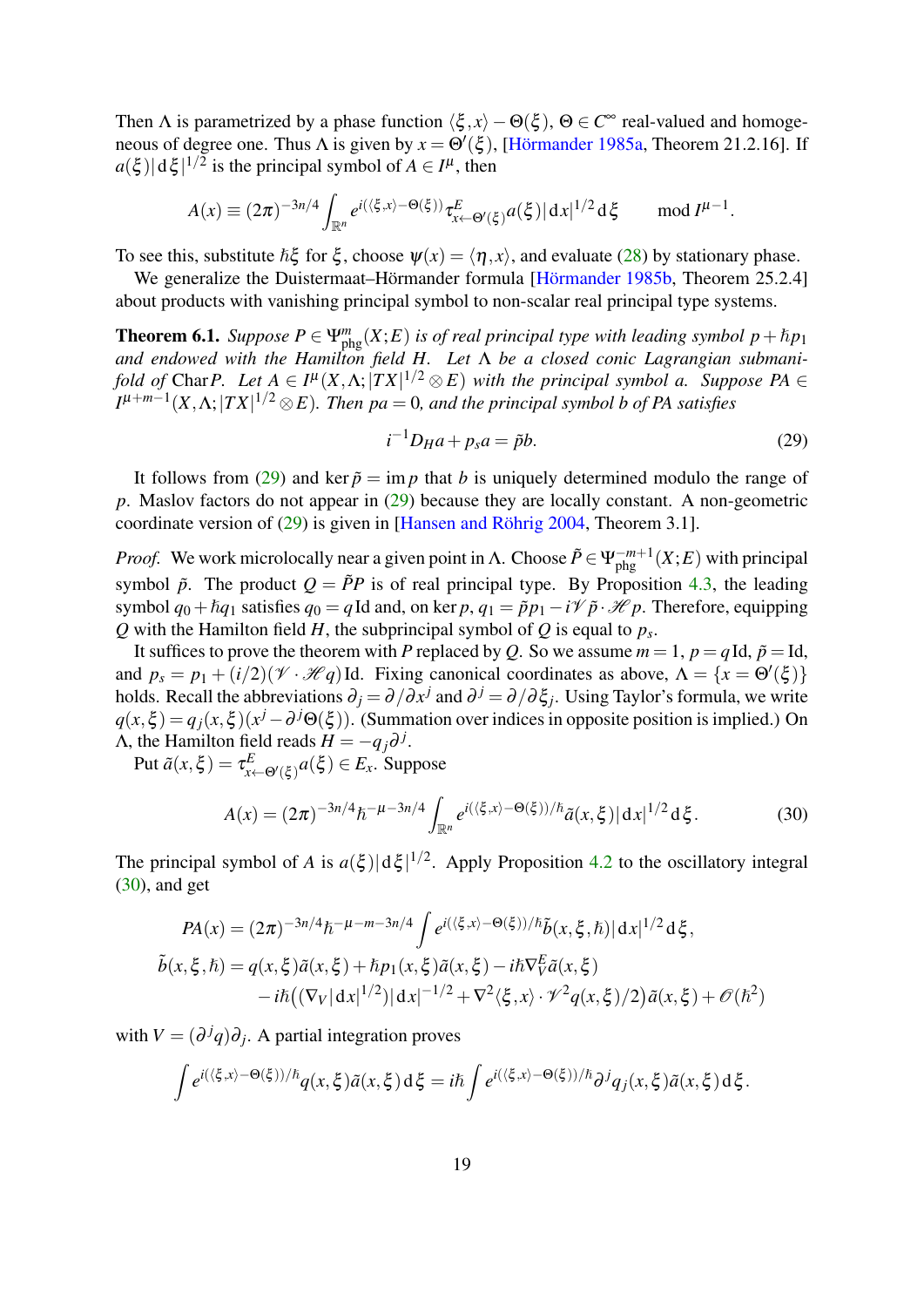Hence  $PA(x) \equiv (2\pi)^{-3n/4} \int e^{i(\langle \xi, x \rangle - \Theta(\xi))} b(x, \xi) |dx|^{1/2} d\xi$  modulo  $I^{\mu+m-2}$ , where

$$
b = i\partial^j(q_j\tilde{a}) + p_1\tilde{a} - i\nabla^E_V\tilde{a} + i(\Gamma^k_{jk}\partial^jq + \Gamma^j_{k\ell}\xi_j\partial^k\partial^\ell q)\tilde{a}/2.
$$

Here the Γ's are the Christoffel symbols of the symmetric connection  $\nabla$ , and we used the formulas  $\nabla |\mathrm{d}x|^{1/2} = -\Gamma_{jk}^k \mathrm{d}x^j |\mathrm{d}x|^{1/2}/2$  and  $\nabla^2 \langle \xi, x \rangle = \nabla \xi_j \mathrm{d}x^j = -\Gamma_k^j$  $\int_{k\ell}^{j} \xi_j \, dx^k dx^{\ell}$ . The principal symbol of *PA* is  $b(\Theta'(x), \xi) |d\xi|^{1/2}$ . Observe that  $\nabla^E \tilde{a}(x, \xi) = 0$  holds if  $x = \Theta'(\xi)$ . We claim that, at  $\Lambda$ , the following holds:

<span id="page-19-0"></span>
$$
D_H(av) = -\partial^j (q_j \tilde{a})v + (\partial^j \partial_j q)av/2, \quad v = |d\xi|^{1/2}.
$$
 (31)

Assuming  $(31)$  we obtain

$$
bv = i^{-1}D_H(av) + p_1av + i(\partial^j\partial_j q + \Gamma^k_{jk}\partial^j q + \Gamma^j_{k\ell}\xi_j\partial^k\partial^\ell q)a\nu/2 \quad \text{at } \Lambda.
$$

Recall [\(8\)](#page-6-1). The sum in brackets expresses  $\mathcal{V} \cdot \mathcal{H} q$  in coordinates, implying [\(29\)](#page-18-1).

It remains to prove [\(31\)](#page-19-0). Let  $(y(t), \eta(t))$  denote the bicharacteristic curve in Λ which passes at  $t = 0$  through  $(x, \xi)$ ,  $x = \Theta'(\xi)$ . This means that

$$
\frac{\mathrm{d}}{\mathrm{d}t}\eta_j(t) = -q_j(y(t), \eta(t)), \quad \eta(0) = \xi, \quad y(t) = \Theta'(\eta(t)).
$$

Set  $\beta_t = y|_{[0,t]}$ . Denote by  $\lambda_t$  the loop which consists of  $\beta_t$  followed by the geodesic from  $y(t)$ to  $y(0) = x$ . There holds

$$
-q_j\partial^j\tilde{a}|_{x=\Theta'(\xi)}=\frac{\mathrm{d}}{\mathrm{d}t}\tilde{a}(x,\eta(t))\big|_{t=0}=\frac{\mathrm{d}}{\mathrm{d}t}\tau^E_{\lambda_t}\tau^E_{\beta_t^{-1}}a(\eta(t))\big|_{t=0}=\nabla_H^{\pi^*E}a(\xi).
$$

The last equality follows from Lemma [3.1](#page-8-2) and the Leibniz rule. Moreover, since *H* is tangent to Λ, we may replace  $\pi^*E$  by  $\hat{E}$ . Note that  $\partial^j\partial_jq = \partial^jq_j - (\partial_jq_k)\partial^j\partial^k\Theta$  holds on Λ. The Lie derivative of the half-density  $v$  is obtained as follows:

$$
(\mathscr{L}_H v)/v = -\partial^j q_j (\Theta'(\xi), \xi)/2 = -((\partial_k q_j)\partial^k \partial^j \Theta + (\partial^j q_j))/2 = \partial^j \partial_j q/2 - \partial^j q_j.
$$

Compare [\[Hörmander 1985b,](#page-39-4) (25.2.11)]. Combining the results proves [\(31\)](#page-19-0).

**Remark 6.2.** Given  $B \in I^{\mu+m-1} = I^{\mu+m-1}(X,\Lambda;|TX|^{1/2} \otimes E)$ , we solve  $PA \equiv B$  modulo  $I^{\mu+m-2}$  as follows. First we solve transport equations [\(29\)](#page-18-1) to find  $A \in I^{\mu}$  such that  $pa = 0$ , and such that the principal symbol of  $B - PA \in I^{\mu+m-1}$  lies in ker  $\tilde{p}$ . Using ker  $\tilde{p} = \text{im } p$ , we then replace *A* by  $A + A'$ , where  $A' \in I^{\mu-1}$  solves  $PA' \equiv B - PA$  modulo  $I^{\mu+m-2}$ .

We use the Lagrangian intersection calculus of [\[Melrose and Uhlmann 1979\]](#page-40-2) to solve real principal type equations with Lagrangian sources. Suppose  $(\Lambda_0, \Lambda)$  is a pair of conic Lagrangian submanifolds of  $T^*X \setminus 0$  intersecting cleanly in the boundary of  $\Lambda$ ,  $\partial \Lambda = \Lambda \cap \Lambda_0$ . Let *A* be an element of

$$
I^k(\Lambda_0\cup\Lambda)=I^k(X,\Lambda_0\cup\Lambda;|TX|^{1/2}\otimes E),
$$

the space of Lagrangian distributions of order  $\leq k$  associated with the intersecting pair. To simplify formulas, we denote intersecting pairs by their union, and we often drop *X* and the

 $\Box$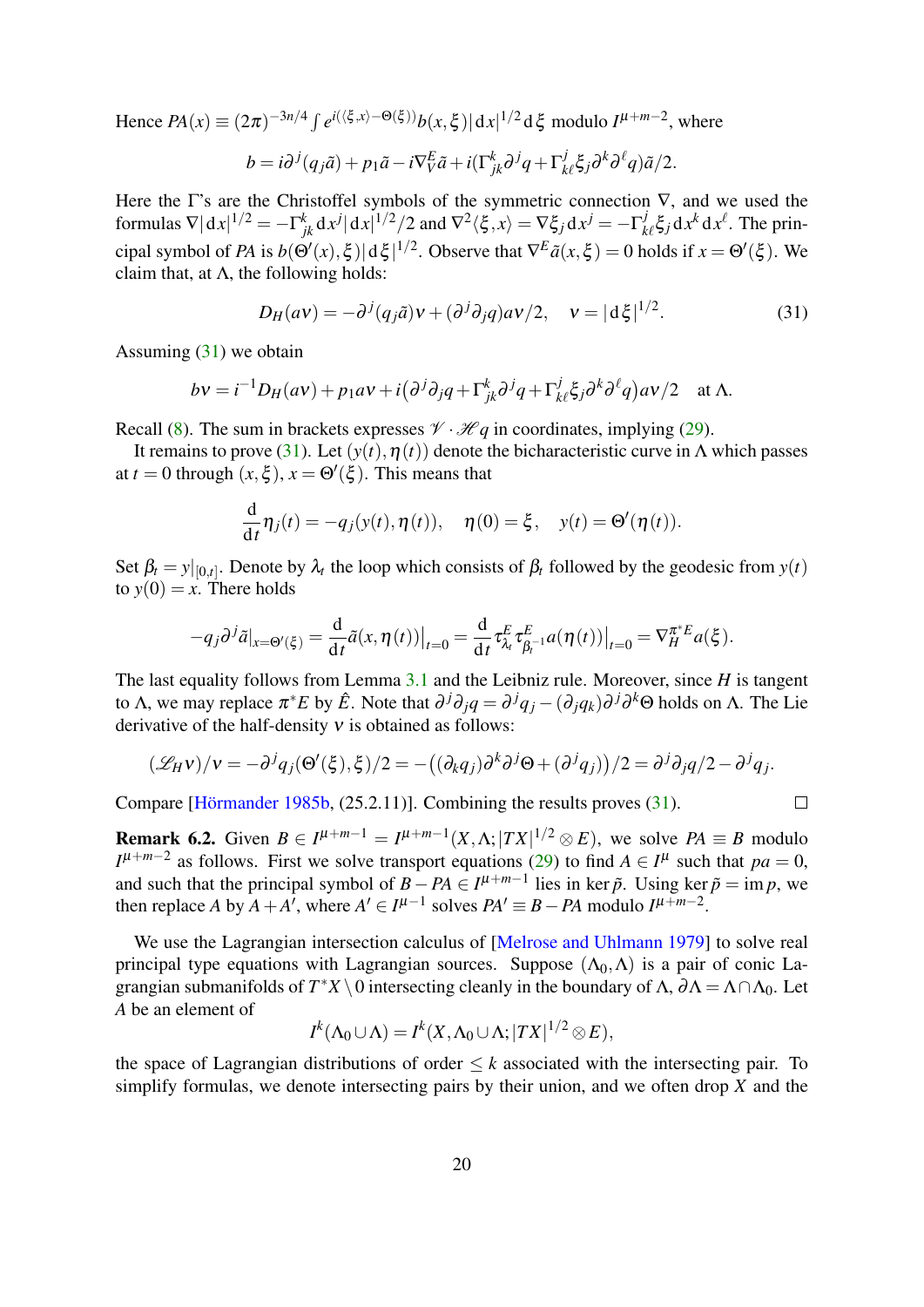bundle  $|TX|^{1/2} \otimes E$  from the notation. There holds WFA  $\subset \Lambda_0 \cup \Lambda$ . In  $\Lambda \setminus \Lambda_0$ , resp. in  $\Lambda_0 \setminus \Lambda$ , *A* belongs to  $I^k(\Lambda)$  with principal symbol *a*, resp. to  $I^{k-1/2}(\Lambda_0)$  with principal symbol *a*<sub>0</sub>. The principal symbol  $(a_0, a)$  of *A* satisfies a compatibility condition at ∂Λ which we recall. Suppose  $\gamma \in \partial \Lambda$ . Choose smooth functions  $s_1, \ldots, s_{n-1}$  and  $q, t$  such that the following hold. On ∂Λ,  $σ = ds_1 ∧ ... ∧ ds_{n-1} ≠ 0$  at γ. The function *q* vanishes on Λ and its differential on  $Λ_0$  at γ is nonzero. The function *t* vanishes on  $Λ_0$ , is positive on  $Λ \Lambda_0$ , and  $H_d t > 0$  at γ. The Hamilton fields of *q* and *t* are  $H_q$  and  $H_t$ . Choose a Lagrangian plane  $\mu \subset T_{\gamma}(T^*X)$  which is transversal to the fiber and to the connecting path between  $T_{\gamma} \Lambda_0$  and  $T_{\gamma} \Lambda$  generated from  $T_{\gamma} \partial \Lambda$ and the straight line between  $H_t$  and  $H_q$ . The symbols *a* and  $qa_0$  are smooth at  $\partial \Lambda$ , and

<span id="page-20-0"></span>
$$
a|\sigma \wedge dt|^{-1/2} = (2\pi)^{1/4} e^{\pi i/4} qa_0 |\sigma \wedge dq|^{-1/2} (H_q t)^{1/2}
$$
 (32)

holds at  $\gamma$  and  $\mu$ . Conversely, if  $(a_0, a) \in S^{k+(n-2)/4}(\Lambda_0) \times S^{k+n/4}(\Lambda)$  satisfy the compatibility condition [\(32\)](#page-20-0), then there exists  $A \in I^k(\Lambda_0 \cup \Lambda)$ , unique modulo  $I^{k-1}(\Lambda_0 \cup \Lambda)$ , which has  $(a_0, a)$  as its principal symbol. On the symbol level, the action of pseudo-differential operators on  $\cup_k I^k(\Lambda_0 \cup \Lambda)$  is by multiplication of symbols, consistent with the standard calculus. See Theorem 4.13 and formula (5.2) of [\[Melrose and Uhlmann 1979\]](#page-40-2) for exact sequences which encode the symbol calculus.

<span id="page-20-3"></span>**Proposition 6.3.** *Suppose*  $P \in \Psi_{\text{phg}}^{m}(X;E)$  *is of real principal type with principal symbol p, endowed with a Hamilton field*  $\dot{H} = H_q$ *, and*  $\tilde{p}p = q$ *Id. Suppose*  $\Lambda_0$  *is a conic Lagrangian manifold such that H is transversal to*  $\Lambda_0$  *at*  $\Lambda_0 \cap$ Char*P.* Assume that the H-flowout of  $\Lambda_0 \cap$ Char P defines a conic Lagrangian manifold  $\Lambda$  which intersects  $\Lambda_0$  in the boundary of  $\Lambda$ ,  $∂Λ = Λ<sub>0</sub> ∩ Char P. Let$ 

$$
B\in I^{m+k-1/2}(X,\Lambda_0;|TX|^{1/2}\otimes E)
$$

*with principal symbol b. There exists*  $A \in I^k(X, \Lambda_0 \cup \Lambda; |TX|^{1/2} \otimes E)$  *such that*  $PA - B \in C^{\infty}$ . *The principal symbol a of A on*  $\Lambda \setminus \Lambda_0$  *satisfies pa* = 0*, and it is the solution of the transport*  $e$ *quation*  $i^{-1}D_Ha + p_s a = 0$  *with initial condition* 

<span id="page-20-1"></span>
$$
a|\sigma \wedge dt|^{-1/2} = (2\pi)^{1/4} e^{\pi i/4} \tilde{p} b|\sigma \wedge dq|^{-1/2} (Ht)^{1/2}
$$
 (33)

*at* ∂Λ*, the notation being as in* [\(32\)](#page-20-0)*.*

*Proof.* To construct *A*, we proceed symbolically. Given, in addition,  $C \in I^{m+k-1}(\Lambda_0 \cup \Lambda)$ , we first solve

<span id="page-20-2"></span>
$$
PA \equiv B + C \mod I^{m+k-3/2}(\Lambda_0) + I^{m+k-2}(\Lambda_0 \cup \Lambda).
$$
 (34)

Denote by *c* the principal symbol of *C* on  $\Lambda \setminus \Lambda_0$ . Let *a* be the solution of the transport equation  $i^{-1}D_H a + p_s a = \tilde{p}c$  on Λ which satisfies the initial condition [\(33\)](#page-20-1) at  $\partial \Lambda$ . Since  $p\tilde{p} = 0$  on Char*P*,  $pa = 0$  holds at  $\partial \Lambda$ , hence on all of  $\Lambda$  by Lemma [5.2.](#page-16-0) Put  $a_0 = p^{-1}b$  on  $\Lambda_0 \setminus \text{Char } P$ . The pair  $(a_0, a)$  satisfies the compatibility condition [\(32\)](#page-20-0). Choose  $A \in I^k(\Lambda_0 \cup$  $Λ$ ) with principal symbol  $(a<sub>0</sub>, a)$ . By the symbol calculus,  $PA - B \in I^{m+k-1}(\Lambda_0 \cup \Lambda)$ . By Theorem [6.1](#page-18-0) and the properties of *a*, the  $\Lambda$ -component of the principal symbol of  $PA - B - C$ ranges in ker  $\tilde{p} = \text{im } p$ . Therefore, we can find  $A' \in I^{k-1}(\Lambda_0 \cup \Lambda)$  such that the  $\Lambda$ -component of the principal symbol of  $P(A + A') - B - C \in I^{m+k-1}(\Lambda_0 \cup \Lambda)$  vanishes. It follows from the symbol calculus that [\(34\)](#page-20-2) holds with *A* replaced by  $A + A'$ .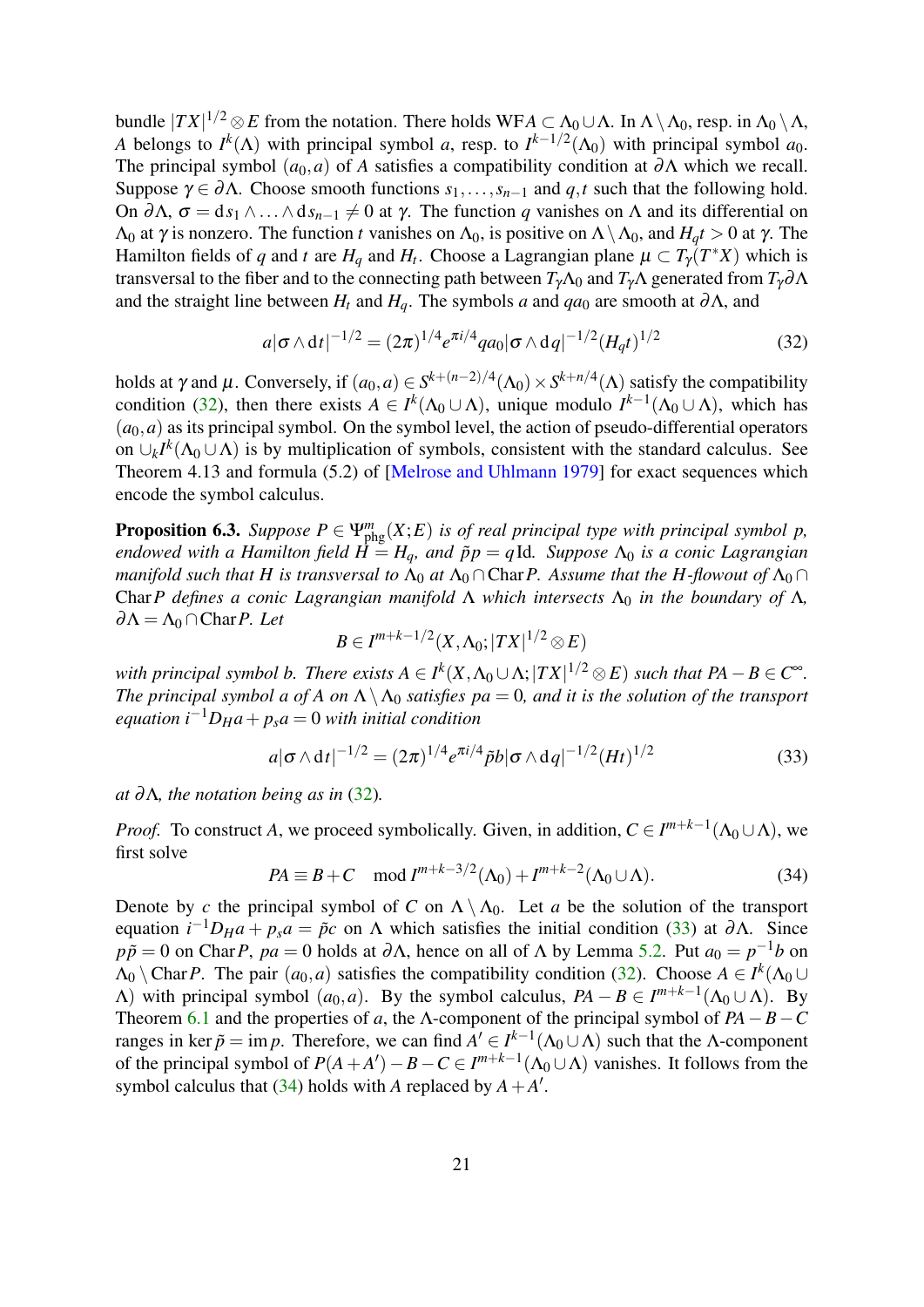We use [\(34\)](#page-20-2) to recursively construct  $A_{j'} \in I^{k-j'}(\Lambda_0 \cup \Lambda)$  such that

$$
P\sum_{0\leq j'
$$

 $\Box$ 

Asymptotic summation completes the proof.

Replacing *X* by  $X \times X$ ,  $\Lambda_0$  by the twisted conormal bundle of the diagonal in  $X \times X$ , and *B* by the identity operator Id, the foregoing arguments lead to a forward parametrix  $E_{+}$ . So,  $PE_+ \equiv$  Id holds modulo a smoothing operator, and  $E_+$  is an FIO associated with an intersecting pair of canonical relations.

# **7. Boundary parametrices of elastodynamics**

Let  $(M, g, C)$  be an elastic body. Assuming that the operator of elastodynamics,  $P = L - \rho D_t^2$ , is of real principal type, we shall construct, microlocally at non-glancing regions, outgoing and incoming Dirichlet parametrices at the boundary of space-time  $X = M \times \mathbb{R}$ . Furthermore, we define the corresponding microlocal DN maps which map displacements to tractions.

The boundary ∂*M* is endowed with its natural metric tensor and connection. Let *n* be the interior unit normal field at ∂*M*. Discarding a closed subset of the interior of *M*, removes the interface *N* from consideration, and  $\kappa : (r, y) \mapsto x = \exp_y(rn(y))$  maps  $[0, R] \times \partial M$  diffeomorphically onto *M*. We assume that *r* is the distance from *x* to  $\partial M$ , and that  $y = b(x)$  is the unique point in ∂*M* nearest to *x*. Parallel transport along boundary orthogonal geodesics,  $r \mapsto \kappa(r, y)$ , gives an orthogonal bundle isomorphism between *TM* and the pullback by *b* of *T*∂<sub>*M</sub>M*. Using the isomorphism, we identify sections of the tangent bundle *TM* with smooth</sub> maps from the interval [0,*R*[ into the space of sections of *T*∂*MM*. Analogously, tensor fields over *M* are identified with *r*-dependent sections of the restrictions to ∂*M* of corresponding tensor bundles. We equip the bundles with the pullback connections under the inclusion map  $\partial M \hookrightarrow M$ . Using the identifications, the elasticity operator *L* and other differential operators are regarded as elements of the algebra generated by  $D_r = i^{-1} \partial_r$  and the tangential differential operators. An operator is said to be tangential if it commutes with multiplication by *r*. We use the complexifications of bundles without distinguishing in notation from the real case.

Covariant derivation in directions tangent to boundary orthogonal geodesics is given by

$$
\nabla_V u(x) = \partial_r u(r, y), \quad x = \kappa(r, y), \quad V = \tau_{x \leftarrow y} n(y).
$$

Put  $v = d r |_{\partial M}$ . Define *B* by

<span id="page-21-1"></span>
$$
-i\nabla u = D_r u \otimes v + Bu. \tag{35}
$$

The operator *B* is tangential. More precisely, *B* consists of a family, smoothly parametrized by *r*, of differential operators which map sections of *T*∂*MM* to sections of Hom(*T*∂*M*,*T*∂*MM*). Here  $T_{\partial M}M = \mathbb{R}n \oplus T\partial M$  and the corresponding orthogonal decomposition of *TM* is used. Notice that  $B|_{r=0} = -i\nabla^{T_{\partial M}M}$ .

As in [\[Hansen 2011,](#page-39-7) Proposition 11], the elasticity and the traction operator are

<span id="page-21-0"></span>
$$
L = (D_r - i \text{tr} S)(A_0 D_r + A_1) + A_1^{\sharp} D_r + A_2, \quad iT = A_0 D_r + A_1.
$$
 (36)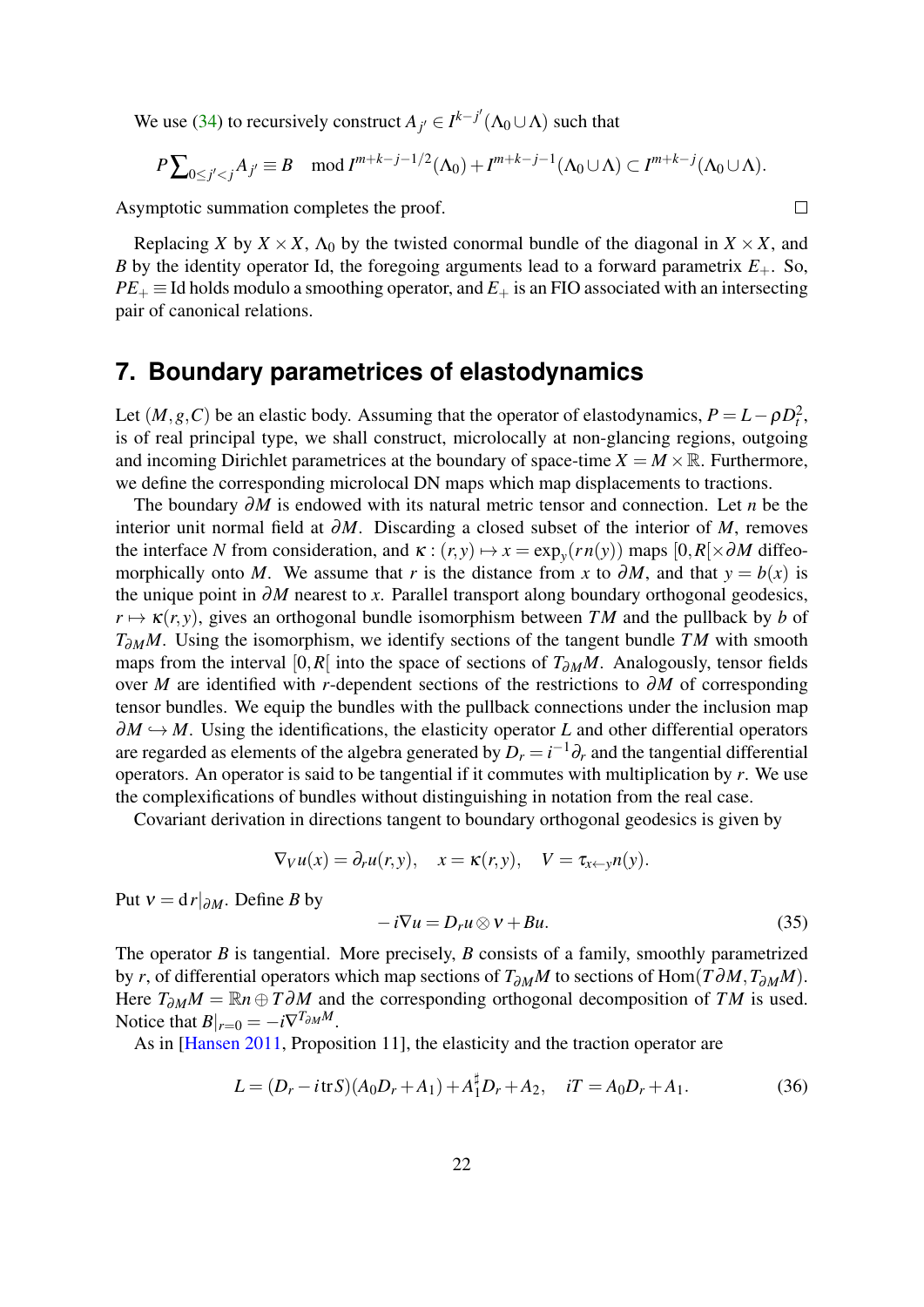The Hessian  $S = \nabla^2 r$  is the shape operator associated with the level surfaces of *r*. The proof of [\(36\)](#page-21-0) uses [\(4\)](#page-3-0) with strain tensors replaced by covariant derivatives:

<span id="page-22-0"></span>
$$
\int_{r\geq 0} \int_{\partial M} C \nabla u \overline{\nabla v} J dV_{\partial M} dr = \int_{r\geq 0} \int_{\partial M} L u \, \overline{v} J dV_{\partial M} dr + \int_{\partial M} T u \, \overline{v} dV_{\partial M}. \tag{37}
$$

Notice that  $\kappa^* dV_M = J dV_{\partial M} dr$  holds with *J* given by  $\partial_r \log J = \text{tr} S$ ,  $J|_{r=0} = 1$ . Recall that the bundle identification by parallel transport preserves inner products. Insert  $(35)$  into  $(37)$ and perform partial integrations to get [\(36\)](#page-21-0). Put  $B^{\sharp} = J^{-1}B^*J$  with  $B^*$  the adjoint of *B*. The coefficients in [\(36\)](#page-21-0) are

<span id="page-22-3"></span>
$$
A_0 = \mathbf{v} \cdot \mathbf{C} \cdot \mathbf{v}, \quad A_1 = \mathbf{v} \cdot \mathbf{C}B, \quad A_1^{\sharp} = B^{\sharp} \mathbf{C} \cdot \mathbf{v}, \quad A_2 = B^{\sharp} \mathbf{C}B. \tag{38}
$$

The dots to the left and right of the stiffness tensor *C* denote contractions with one of the two left and one of the two right slots of *C*, respectively. The operators  $A_j$  and  $A_j^{\sharp}$  $j$ <sub>*j*</sub> are of order  $\leq j$ with real principal symbols. The principal symbols  $a_0(r, y)$  and  $a_2(r, y, \eta)$ ,  $0 \neq \eta \in T_y^* \partial M$ , of  $A_0$  and  $A_2$  are symmetric positive definite. The principal symbol of  $A_1^{\sharp}$  $\frac{1}{1}$  is the transpose  $a_1(r, y, \eta)$ <sup>t</sup> of the principal symbol of  $A_1$ . Coordinatewise, at  $r = 0$ , the principal symbols are given by

<span id="page-22-2"></span>
$$
a_0^{ik} = \nu_j C^{ijkm} \nu_m, \quad a_1^{ik} = \nu_j C^{ijkm} \eta_m, \quad a_2^{ik} = \eta_j C^{ijkm} \eta_m. \tag{39}
$$

Suppose  $P = L - \rho D_t^2$  is of real principal type. Endow *P* with the Hamilton field *H* which satisfies  $Ht = 1$  on Char*P*. Fix

$$
\gamma = (\eta, \tau) \in T^*_{(\mathbf{y},t)}(\partial M \times \mathbb{R}).
$$

In general, there are several bicharacteristics which hit the space-time boundary over γ. Each corresponds to a unique point in Char $P \cap (\gamma + \mathbb{R} \nu)$ ,  $\nu = d r(\gamma)$ . Suppose  $\gamma$  non-glancing, that is, *Hr* never vanishes at the intersection. Set  $E = \text{End}(T_vM)$ , and

$$
a(s) = p(\gamma + s\nu) = a_0s^2 + (a_1(\eta) + a_1(\eta)^t)s + a_2(\eta) - \rho\tau^2 \in \text{End}(E),
$$

where *p* denotes the principal symbol of *P*. We are going to apply results of Appendix [B](#page-32-0) to the quadratic self-adjoint polynomial function *a*(*s*). The real spectrum of *a*(*s*) equals Char  $P \cap (\gamma +$  $\mathbb{R}v$ ). Let  $a'(s)$  denote the derivative of  $a(s)$ . Define the *outgoing spectrum* (resp. *incoming spectrum*) at  $\gamma$  as the set  $\sigma_{out}$  (resp.  $\sigma_{in}$ ) of  $s \in \mathbb{C}$ , Im $s \geq 0$ , such that ker  $a(s) \neq 0$ , and  $-\tau a'(s)$ is positive (resp. negative) definite on  $\text{ker }a(s)$  when *s* is real. Proposition [B.4](#page-35-0) applies to give spectral factorizations at  $γ$ :

<span id="page-22-1"></span>
$$
a(s) = (s - q_{\text{out/in}}^{\sharp})a_0(s - q_{\text{out/in}}),
$$
\n(40)

 $spec(q_{out/in}) = \sigma_{out/in}$ , and  $spec(q_{out/in}^{\sharp}) \cap spec(q_{out/in}) = \emptyset$ . Bicharacteristic strips are outgoing from (resp. incoming to) the boundary iff the distance *r* increases (resp. decreases) as time increases. The outgoing and incoming spectral factorizations are distinct only if the real spectrum of  $a(s)$  is non-empty. The terms outgoing and incoming spectral factorization are justified by the following lemma.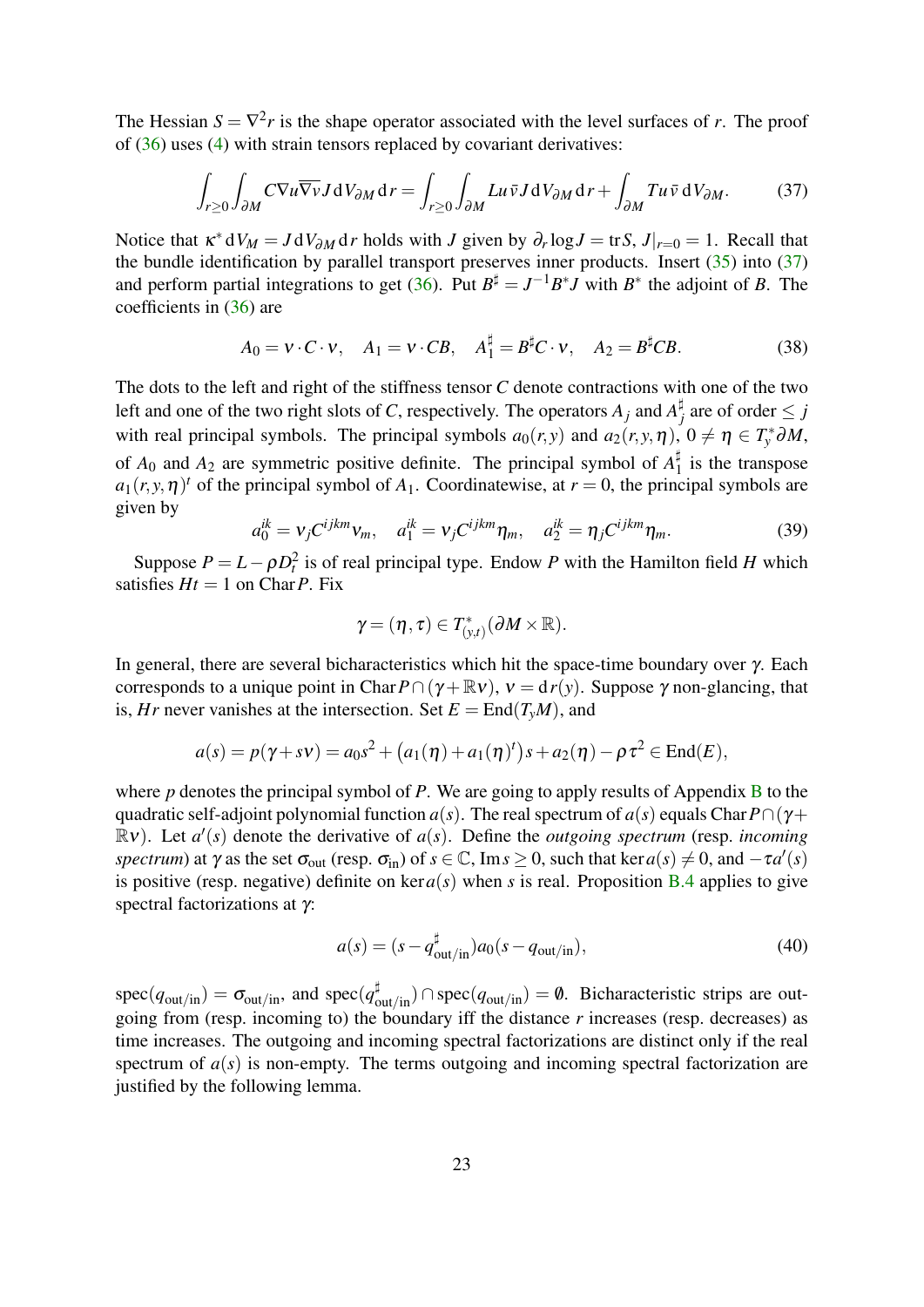<span id="page-23-2"></span>**Lemma 7.1.** *Suppose*  $\gamma + s\gamma \in \text{Char } P$ . *The restriction of*  $-\tau a'(s)$  *to the null space of*  $a(s)$  *is positive (resp. negative) definite iff Hr*(γ + *sv) is positive (resp. negative).* 

*Proof.* Suppose  $a(s)w = 0$  with  $w \neq 0$ . Using the real principal type assumption, we extend *w* to a neighborhood of  $\gamma + s\nu$  as a smooth section which satisfies  $pw = 0$  on Char*P*. The real-valued function  $q = (w|pw)$  vanishes on Char *p* and is, in a neighborhood of  $\gamma + s\nu$ , a defining function of Char*P*. Indeed,  $\partial/\partial \tau$  is transversal to Char*P*, and the Hamilton field  $H_q$ of *q* satisfies  $H_q t = \frac{\partial q}{\partial \tau} = -2\rho \tau(w|w) \neq 0$  on Char*P*. Thus  $H = cH_q$  holds with  $c\tau < 0$ . The assertion follows from  $Hr = cH_qr = c(w|a'(s)w)$ .  $\Box$ 

Microlocally at non-glancing points we decompose *P* into a product of first order operators. The factorization will be in the algebra generated by  $D<sub>r</sub>$  and the algebra of tangential pseudodifferential operators,  $\Psi_{\text{tang}}^{\infty} = \bigcup_m \Psi_{\text{tang}}^m$ . If *y* denotes local coordinates of  $\partial M$ , then tangential pseudo-differential operators are of the form  $A(r, y, t, D_y, D_t)$ . We ignore the issue that these operators may not be pseudo-differential near boundary conormals because we apply the operators only to distributions which are  $C^{\infty}$ -maps from  $r \ge 0$  into distribution sections over the boundary. Equip the space-time boundary  $\partial M \times \mathbb{R}$  with the pullback connection obtained from the Levi-Civita connection of the boundary  $\partial M$  by projecting off the time axis. We use the geometric symbol calculus for pseudo-differential operators on  $\partial M \times \mathbb{R}$ .

Proposition 7.2. *In a microlocal neighborhood of a given non-glancing boundary point, there*  $e$ xist  $Q, Q^\sharp \in \Psi^1_{\text{tang}}$  *such that* 

<span id="page-23-0"></span>
$$
L - \rho D_t^2 \equiv (D_r - Q^{\sharp}) A_0 (D_r - Q) \tag{41}
$$

holds modulo  $\Psi^{-\infty}_{\tang}+\Psi^{-\infty}_{\tang}D_r.$  The principal symbol q of  $Q$  and the principal symbol  $q^\sharp$  of  $Q^\sharp$ *have disjoint spectra. The bicharacteristic strips of D<sup>r</sup>* −*Q are the outgoing bicharacteristics*  $of L - \rho D_t^2$ .

The factor  $D_r - Q$  is of real principal type because  $L - \rho D_t^2$  is. We call  $Q_{\text{out}} = Q$  the outgoing right root of  $L - \rho D_t^2$ . Similarly, there exists an incoming right root  $Q_{\text{in}}$ .

*Proof.* On the principal symbol level, [\(41\)](#page-23-0) necessitates

<span id="page-23-1"></span>
$$
a_0s^2 + (a_1(\eta) + a_1(\eta)^t)s + a_2(\eta) - \rho\tau^2 = (s - q^{\sharp}(\eta, \tau))a_0(s - q(\eta, \tau)).
$$
 (42)

To find *q*, we use the outgoing factorizations [\(40\)](#page-22-1), that is, we choose  $q = q_{\text{out}}$ . The real principal type property and the non-glancing assumption insures that real eigenvalues *s* of  $a(s) = p(\gamma + s\nu)$  are smooth functions of  $\gamma = (\gamma, t, \eta, \tau)$  and of  $r \ge 0$ , provided *r* is small. Furthermore, the sign type of *s* remains locally constant; see Lemma [B.3](#page-34-0) for the positive or negative type of a real eigenvalue. The integral formula [\(54\)](#page-33-0) implies that the right root  $q = q(r, y, \eta, \tau)$  is smooth and is homogeneous of degree 1 in  $(\eta, \tau)$ . The same is true of the left root  $q^{\sharp}$ .

Passing from symbols to operators, [\(36\)](#page-21-0) and [\(42\)](#page-23-1) give

$$
L - \rho D_t^2 = (D_r - Q^{\sharp})A_0(D_r - Q) + R_0D_r + R_1
$$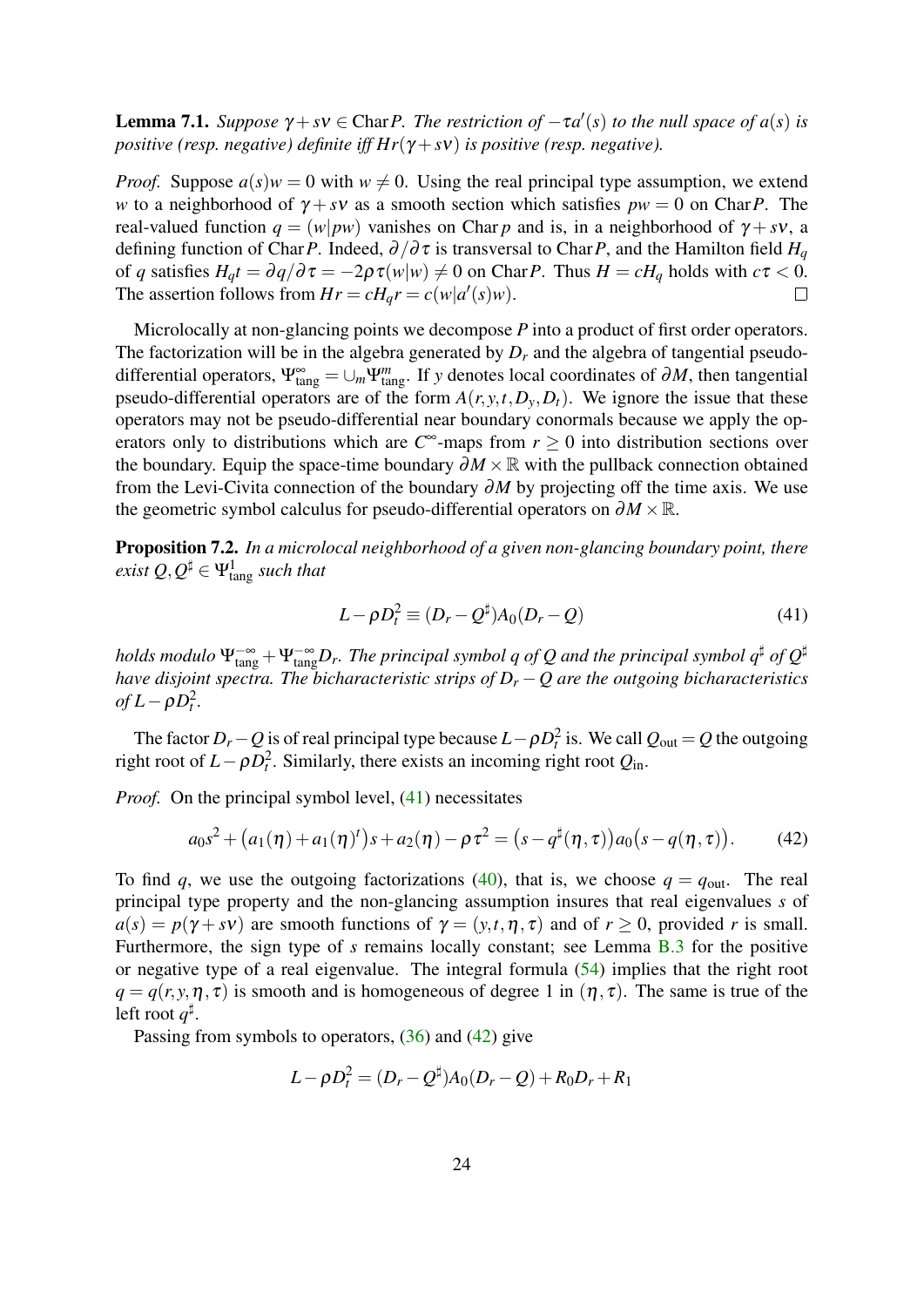with  $R_j \in \Psi_{\text{tang}}^j$ . The spectra of *q* and  $q^{\sharp}$  are disjoint. Hence the equations  $s_j q - q^{\sharp} s_j = r_j$ have unique solutions  $s_j$ . The principal symbol  $r_j$  of  $R_j$  is homogeneous of degree *j*. So,  $s_j$  is a homogeneous symbol of degree  $j - 1$ . Choose  $S_j \in \Psi_{\text{tang}}^{j-1}$  with principal symbols  $s_j$ . Replacing *Q* by  $Q - A_0^{-1}$  $\frac{1}{2}(S_0Q + S_1)$  and  $Q^{\sharp}$  by  $Q^{\sharp} + (Q^{\sharp}S_0 + S_1)A_0^{-1}$  $_0^{-1}$ , the orders of the error terms are decreased by one step, i.e.  $R_j \in \Psi_{\text{tang}}^{j-1}$  holds. Continuing this procedure we find, for every  $k \in \mathbb{N}$ , *Q* and  $Q^{\sharp}$  such that  $R_j \in \Psi_{\text{tang}}^{j-k}$  holds. The proof is completed using asymptotic summation.  $\Box$ 

As in [\(41\)](#page-23-0), let  $Q = Q_{\text{out}}$  be the outgoing right root near a conic non-glancing set  $\Gamma \subset$  $T^*(\partial M \times \mathbb{R})$  with compact base. The principal symbol  $q = q(r, y, t, \eta, \tau)$  has a spectral decomposition  $q = \sum_s s \psi_s + \psi$ . Here  $\psi_s$  projects onto the eigenspace of the outgoing real eigenvalue *s*, and the spectrum of  $\psi$  is contained in the positive upper half-plane. Follow-ing [\[Taylor 1975\]](#page-40-3), we find that  $(D_r - Q)W \equiv W(D_r - Q')$  holds with  $W \in \Psi_{\text{tang}}^0$  elliptic and  $Q' \in \Psi_{\text{tang}}^1$  which has a block diagonal principal symbol with blocks corresponding to the spectral decomposition of *q*. Hence, microlocally near the given non-glancing point, we have a parametrix *U* of the Dirichlet problem

$$
(D_r - Q)U \equiv 0, \quad U|_{r=0} \equiv \text{Id}.
$$

Furthermore,  $U = \sum_{s} U_s + V$  where  $U_s$  is a (tangential) Fourier integral operator associated with the canonical relation given by the bicharacteristic strips outgoing from  $(0, y, t, s, \eta, \tau)$ . The principal symbol of  $U_s$  at  $r = 0$  equals  $\psi_s$ . The Poisson type operator *V* maps boundary data to sections which are  $C^{\infty}$  in  $r > 0$ . Microlocally we construct outgoing and incoming boundary parametrices,  $U_{\text{out}}$  and  $U_{\text{in}}$ , such that  $u = U_{\text{out/in}}f$  solves  $Lu - \rho D_t^2 u \equiv 0$  and  $u|_{r=0} \equiv 0$ *f* microlocally near  $\Gamma$  if WF(*f*)  $\subset \Gamma$ . The wavefront set of  $u = U_{\text{out}} f$  (resp.  $u = U_{\text{in}} f$ ) is disjoint from incoming (resp. outgoing) bicharacteristics which pass over  $\Gamma$ , justifying the terminology. In view of  $(36)$ , in the non-glancing region, the boundary traction is given as follows:

$$
Tu|_{r=0} = -i(A_0D_r u + A_1 u)|_{r=0} \equiv Z_{\text{out/in}}f, \quad u = U_{\text{out/in}}f.
$$

Here  $Z_{\text{out/in}} = -i(A_0Q_{\text{out/in}} + A_1)|_{r=0}$  is the outgoing/incoming DN-map which maps boundary traces of displacements (Dirichlet data) to boundary traces of tractions (Neumann data). The principal symbol  $q = q_{\text{out/in}}$  of  $Q_{\text{out/in}}$  is the unique right root of the spectral factorization [\(42\)](#page-23-1). The principal symbol of  $Z_{\text{out/in}}$  is  $z_{\text{out/in}} = -i(a_0q_{\text{out/in}} + a_1)$ . We call  $z_{\text{out/in}}$  boundary impedance because it corresponds to the surface impedance tensor in the physics literature, [\[Barnett and Lothe 1985\]](#page-38-2).

The components of  $M^\circ \setminus N$  extend as manifolds with smooth boundaries. So the results of the present section not only give Dirichlet parametrices and impedance operators for the boundary ∂*M* but also for both sides *N* <sup>±</sup> of the interface *N*. Thus we have, microlocally at non-glancing regions in  $T^*(N^{\pm}\times\mathbb{R})$ , Dirichlet parametrices  $U^{\pm}_{out/in}$  and impedances  $z^{\pm}_{out/in}$ .

#### <span id="page-24-0"></span>**8. Reflection and transmission**

We turn to the microlocal study of problem [\(6\)](#page-4-1) at the boundary and at the interface. Given sources *h* and *h*<sub>*j*</sub> on the boundary  $\partial M \times \mathbb{R}$  and on the interior interface  $N \times \mathbb{R}$ , respectively,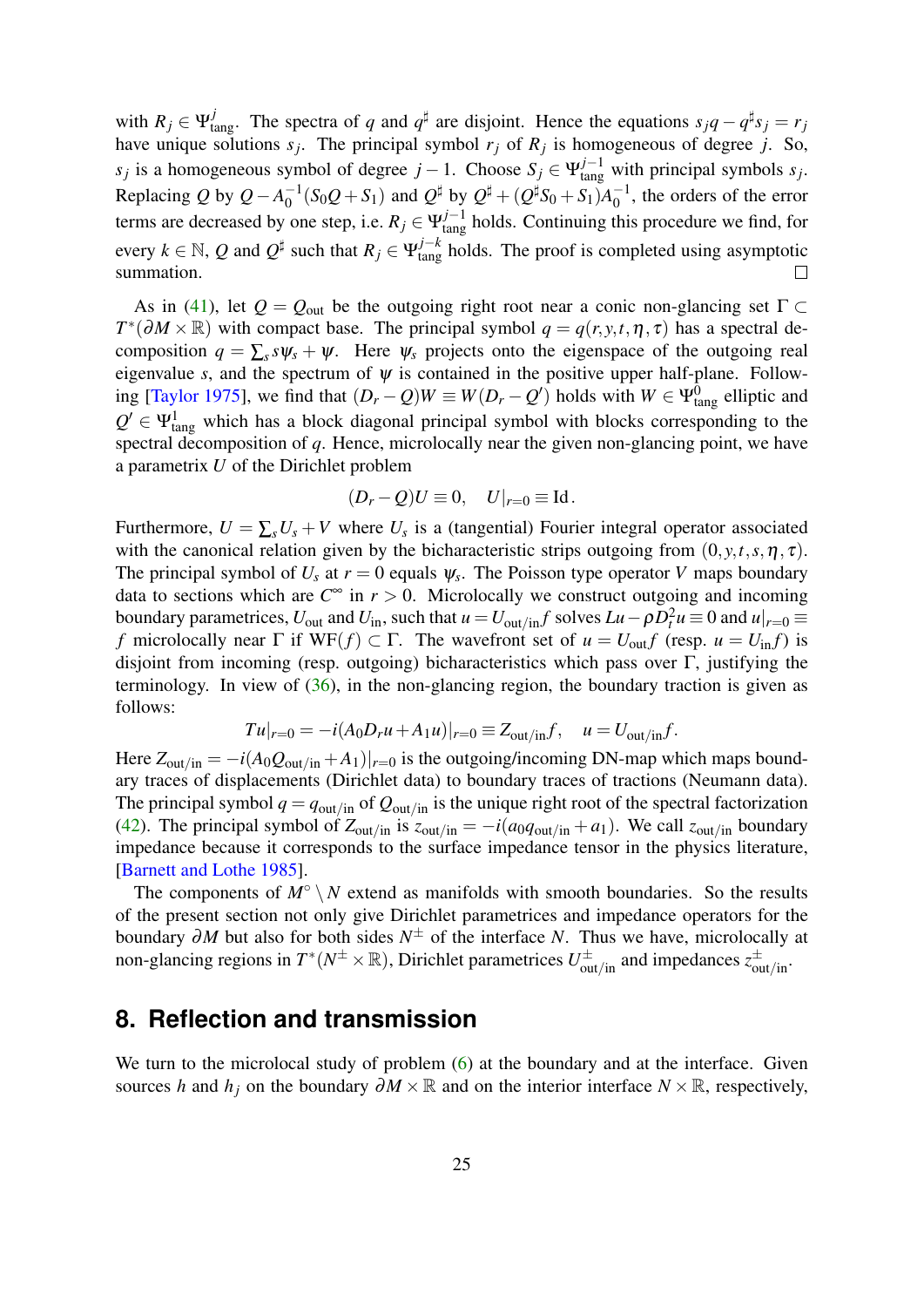we look for solutions of  $Pu = 0$  which satisfy, microlocally near given non-glancing points,

$$
Tu|_{\partial M\times\mathbb{R}}=h,\quad u|_{N^+\times\mathbb{R}}-u|_{N^-\times\mathbb{R}}=h_0,\quad Tu|_{N^+\times\mathbb{R}}+Tu|_{N^-\times\mathbb{R}}=h_1.
$$

Recall that the jump of tractions across an interface is the sum of tractions of both sides because our definition of traction involves the oriented normal. We assume *u* to be microlocally outgoing; incoming solutions are handled analogously. Sources are either given as data or arise as traces of incoming waves. Using the outgoing Dirichlet parametrices, we make the ansatz  $u = U_{\text{out}} f$  and  $u = U_{\text{out}}^{\pm} f^{\pm}$  at the boundary and at the interface, respectively. This leads, microlocally in non-glancing regions, to the equations  $Z_{out} f = h$  on  $\partial M \times \mathbb{R}$  and

$$
f^+ - f^- = h_0
$$
,  $Z_{out}^+ f^+ + Z_{out}^- f^- = h_1$  on  $N \times \mathbb{R}$ .

The equation on  $N \times \mathbb{R}$  reduces to  $(Z_{out}^+ + Z_{out}^-)f^+ = h_1 + Z_{out}^-h_0$ . Therefore, we ask for properties of  $Z_{\text{out}}$  and of  $Z_{\text{out}}^+ + Z_{\text{out}}^-$ , in particular, whether these are elliptic operators.

The projection  $T^*(\partial M \times \mathbb{R}) \to \partial M$  off fiber and time axis induces, by pullback of the complexification of the bundle  $T_{\partial M}M \to \partial M$ , a rank 3 bundle *E*. Similarly, we have rank 3 bundles  $E^{\pm} \to T^*(N \times \mathbb{R})$  with respect to the sides  $N^{\pm}$  of the interface *N*. Points in  $T^*(N \times$  $\mathbb{R}$ )  $\setminus$  0 are said to be non-glancing if they are non-glancing for both sides of *N*. Non-glancing sets are open. Over the non-glancing sets  $E$  and  $E^{\pm}$  split into subbundles of locally constant rank:  $E = E_c \oplus E_r$  and  $E^{\pm} = E_c^{\pm} \oplus E_r^{\pm}$ . The subbundles with subscripts *c* and *r* correspond respectively to the non-real and the real spectrum of the outgoing spectral factorization; see [\(60\)](#page-36-0) for the fiberwise decomposition where  $Q = q_{\text{out}}$ . The non-glancing set decomposes into three open subsets, the hyperbolic, mixed, and elliptic regions. The hyperbolic region  $\mathcal H$  is defined by  $E_c = 0$  and  $E_c^+ \cap E_c^- = 0$ , and the elliptic region  $\mathscr E$  by  $E_c = E$  and  $E_c^+ = E_c^- = E$ . The complement of  $\mathcal{H} \cup \mathcal{E}$  in the non-glancing set constitutes the mixed region  $\mathcal{M}$ . Notice that, at *N*,  $\mathcal{H}$  includes any region which is hyperbolic with respect to at least one side of *N*, e.g., hyperbolic–mixed or hyperbolic–elliptic regions in the sense of [\[Stefanov et al. 2021\]](#page-40-0) are contained in  $\mathcal{H}$ .

In this section we study outgoing impedances *z* and  $z^+ + z^-$  only at  $\mathcal{H} \cup \mathcal{M}$ . The elliptic region  $\mathscr E$  is analyzed in Section [9.](#page-27-0)

# <span id="page-25-0"></span>**Proposition 8.1.**  $Z_{\text{out}}$  and  $Z_{\text{out}}^+ + Z_{\text{out}}^-$  are elliptic in  $\mathcal{H}$ .

*Proof.* It follows from Proposition [B.5](#page-37-0) and Lemma [7.1](#page-23-2) that  $-\tau \text{Im}(u|z_{\text{out}}u) \ge 0$  holds for  $u \in E$ with strict inequality if the  $E_r$ -component of  $u$  is non-zero. This implies

$$
-\tau \operatorname{Im} \left( u \middle| (z_{\text{out}}^+ + z_{\text{out}}^-)u \right) > 0 \quad \text{if } u \notin E_c^+ \cap E_c^-.
$$

Hence  $\ker z_{\text{out}} \subset E_c$  and  $\ker(z_{\text{out}}^+ + z_{\text{out}}^-) \subset E_c^+ \cap E_c^-$ .

No assumption about the symmetry group of the elastic medium is made in Proposition [8.1.](#page-25-0) For an analogous result in  $\mathcal M$ , we shall assume the medium isotropic and use a matrix representation on impedance.

Matrix representations of the impedance  $z = z_{out}(\eta, \tau)$  are obtained from eigenvectors of the polynomial  $a(s) = p(\gamma + s\nu)$ :

<span id="page-25-1"></span>
$$
izv = (sa_0 + a_1)v \quad \text{whenever } a(s)v = 0 \text{ and } s \in \sigma_{\text{out}} \text{ hold.} \tag{43}
$$

 $\Box$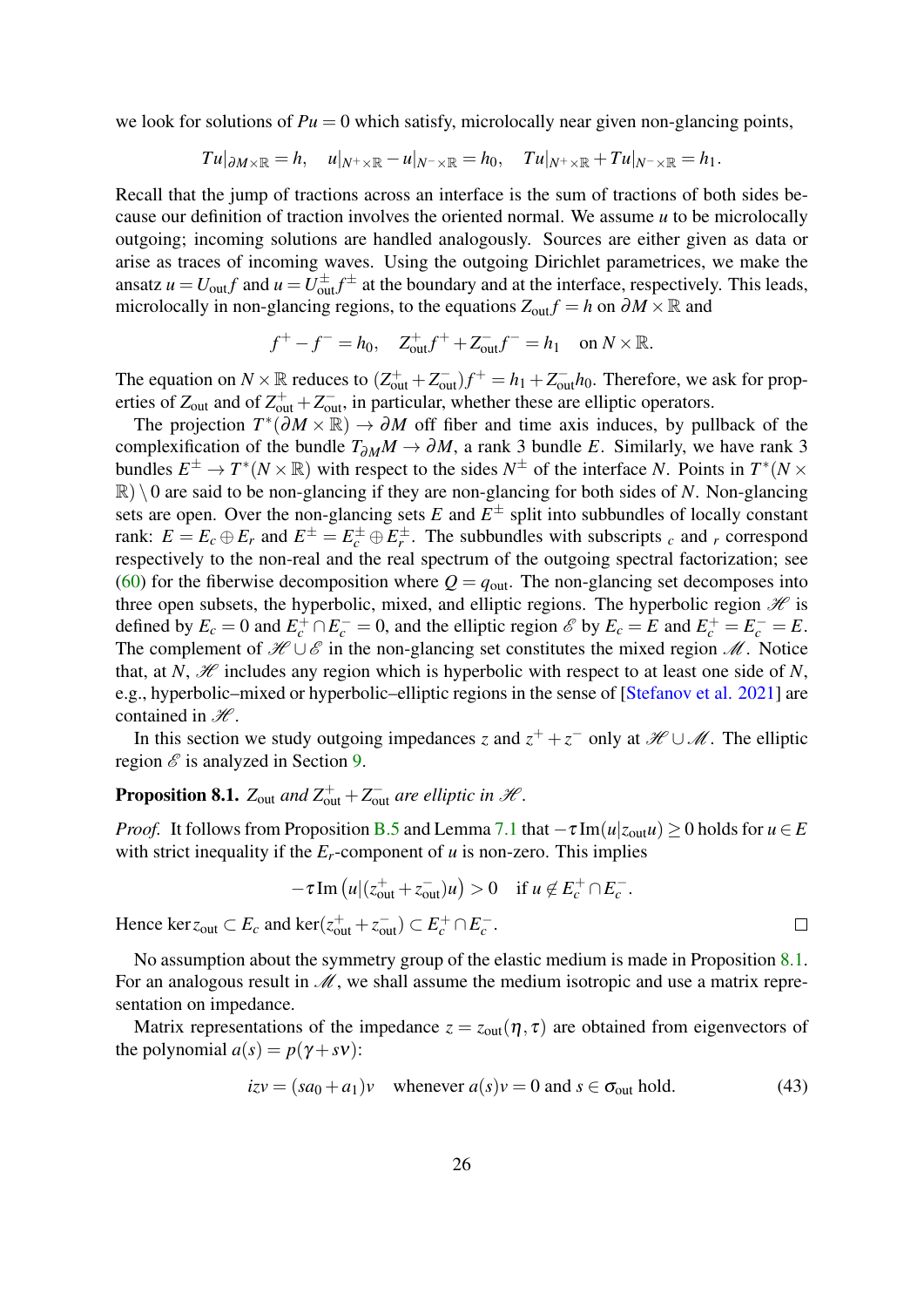Here  $q = q_{out}(\eta, \tau)$  is outgoing right root introduced in [\(40\)](#page-22-1). Equivalently, the six-dimensional vector  $[v, izv]^t$  is an eigenvector of the Stroh matrix [\(55\)](#page-33-1). In case of non-semisimple eigenvalues, principal vectors must be used in the obvious way.

Suppose the elastic material isotropic with Lamé parameters  $\lambda, \mu$  satisfying  $\mu > 0$  and  $\lambda + \mu > 0$ . In view of [\(26\)](#page-16-1), we consider the polynomial

$$
a(s) = p(\xi, \tau) = (\lambda + \mu)\xi \otimes \xi + \mu \xi^2 \operatorname{Id} - \rho \tau^2 \operatorname{Id}, \quad \xi = \eta + s\nu.
$$

Recall that  $\eta, v \in T_y^*M$  are orthogonal, and  $|v| = 1$ . Observe that

$$
a_0 = (\lambda + \mu)v \otimes v + \mu \mathrm{Id}, \quad a_1(\eta) = (\lambda + \mu)v \otimes \eta.
$$

The inequality  $(\lambda + 2\mu)\eta^2 > \rho \tau^2$  defines the hyperbolic region, and  $(\lambda + 2\mu)\eta^2 > \rho \tau^2 > \mu \eta^2$ the mixed region. Suppose  $\tau < 0$ . The outgoing eigenvalues  $s = s_{p/s}$ , ker $a(s) \neq 0$ , are the roots of  $s^2 = \tau^2/c_{p/s}^2 - \eta^2 \neq 0$  which are positive real or positive imaginary. Choose  $\zeta \neq 0$ orthogonal to v and  $\eta$ . Fix  $\tilde{s}$  so that  $\eta + \tilde{s}v$  and  $\eta + s_s v$  are orthogonal, i.e.,  $\eta^2 + \tilde{s} s_s = 0$ . A straightforward computation based on [\(43\)](#page-25-1) gives

$$
iz\zeta = s_s\mu\zeta,
$$
  
\n
$$
iz(\eta + \tilde{s}v) = -\mu\eta^2v + s_s\mu\eta,
$$
  
\n
$$
iz(\eta + s_pv) = (\rho\tau^2 - \mu\eta^2)v + s_p\mu\eta.
$$

The formulas represent  $z = z_{\text{out}}$  in a basis of SH-SV-P polarizations.

<span id="page-26-0"></span>**Proposition 8.2.** Suppose the elastic body is isotropic. Then  $Z_{\text{out}}$  and  $Z_{\text{out}}^+ + Z_{\text{out}}^-$  are elliptic *in* M*.*

*Proof.* Suppose  $(\eta, \tau) \in \mathcal{M}$ . By the proof of Proposition [8.1](#page-25-0) it suffices to show that ker $z \cap$  $E_c = 0$  and ker( $z^+ + z^-$ )∩*E*<sup>+</sup><sub>c</sub> ∩*E*<sub>c</sub><sup>−</sup> = 0. (We dropped the subscript <sub>out</sub>.) Since *s<sub>s</sub>* is real, *E<sub>r</sub>* contains the two-dimensional space orthogonal to  $\xi = \eta + s_s v$ . Therefore, dim  $E_c \le 1$  and  $\min(\dim E_c^+, \dim E_c^-) \le 1$ . Suppose  $\dim E_c^+ = 1$ . Thus  $s_p^+ \in i\mathbb{R}_+, E_c^+ = \mathbb{C}(\eta + s_p^+ \nu)$ , and

$$
iz^{+}(\eta + s_p^{+}v) = (\rho^{+}\tau^{2} - \mu^{+}\eta^{2})v + s_p^{+}\mu^{+}\eta \neq 0.
$$

We claim that the inner product of  $(iz^+ + iz^-)(\eta + s_p^+ \nu)$  and  $\eta$  is not zero. If  $\dim E_c^- = 1$ , then either  $E_c^+ \cap E_c^- = 0$  or  $s_p^+ = s_p^-$ , implying the claim in this case. Suppose  $E_c^- = E$ , i.e.,  $s_s^-$  and  $s_p^-$  are positive imaginary. Define *s* and *t* by  $\eta^2 + s s_s^- = 0$  and  $t s_p^- + (1-t) \hat{s} = s_p^+$ . Observe that  $\hat{s} \in i\mathbb{R}_+$  and  $|s_p^{\pm}| < |\eta| < |\hat{s}|$ , hence  $t > 0$ . The inner product of

$$
(iz^{+} + iz^{-})(\eta + s_{p}^{+}v) = iz^{+}(\eta + s_{p}^{+}v) + tiz^{-}(\eta + s_{p}^{-}v) + (1-t)iz^{-}(\eta + \hat{s}v)
$$

and  $\eta$  equals  $\eta^2$  times the sum  $s_p^+ \mu^+ + t s_p^- \mu^- + (1-t) s_s^- \mu^-$ . The sum is positive imaginary because  $0 < s_s^- < s_p^-$  in *i*R, and  $t > 0$ . This proves the claim and the lemma.  $\Box$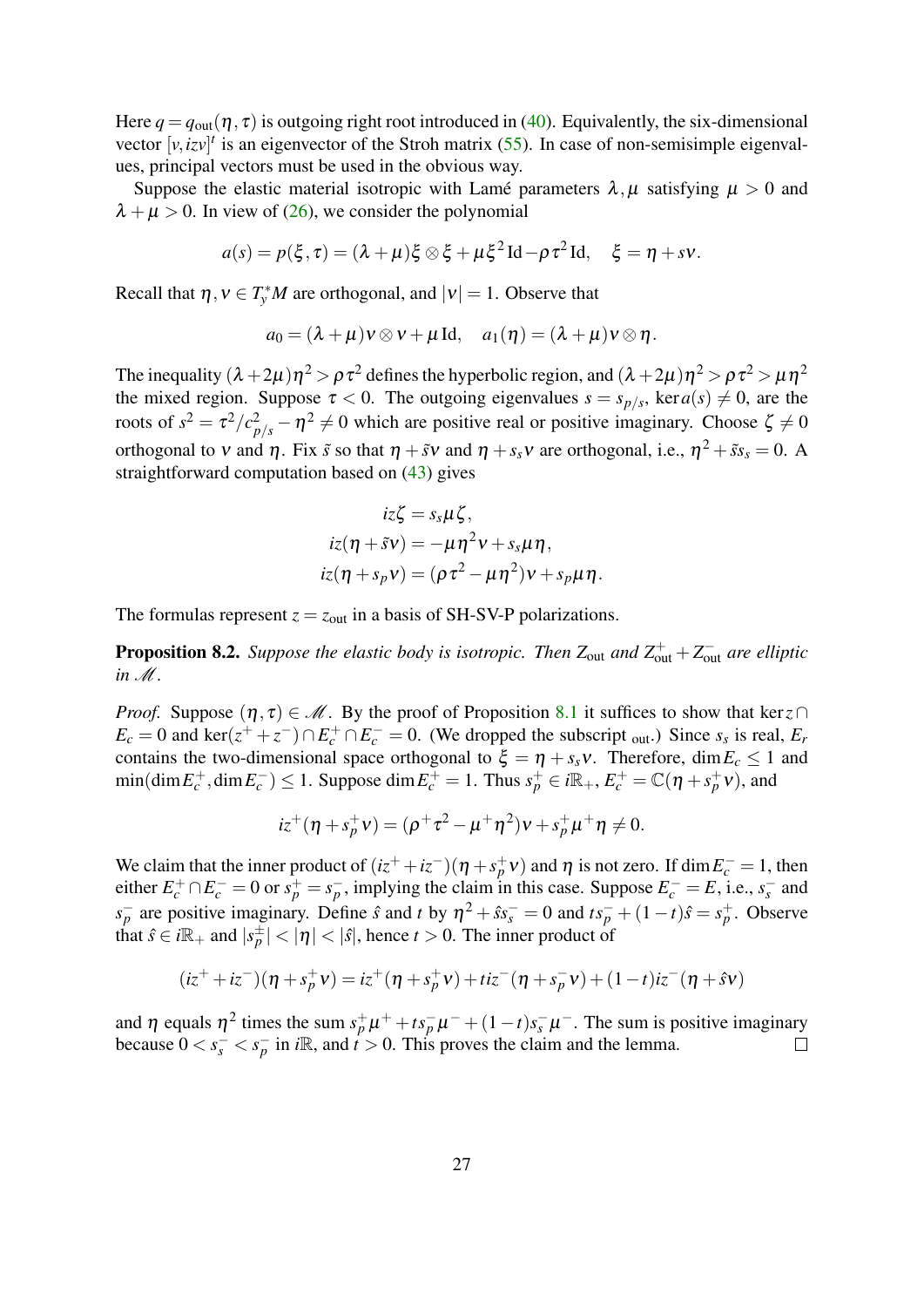#### <span id="page-27-0"></span>**9. Surface waves**

The elliptic region is the open subset  $\mathscr{E} \subset T^*(\partial M \times \mathbb{R}) \cup T^*(N \times \mathbb{R})$  over which no incoming or outgoing bicharacteristics pass. However, elastic waves satisfying zero traction boundary conditions may have singularities in  $\mathscr E$  because Char $Z \cap \mathscr E$  may be non-empty. This happens for isotropic media and is the reason for the existence of Rayleigh surface waves. The free surface wave theory of [\[Barnett and Lothe 1985\]](#page-38-2) implies, when translated into the language of microlocal analysis as done below, that *Z* is, for any elastic symmetry, of real principal type in  $\mathscr E$ . The elliptic region  $\mathscr E$  is called the subsonic region in Barnett–Lothe theory, and the part of the glancing region which bounds  $\mathscr E$  is called transsonic.

Suppose  $0 \neq \eta \in T^*_{y}(\partial M)$ . Set  $v = dr(y)$  as before. For real  $\tau$ , the condition  $\gamma = (\eta, \tau) \in \mathscr{E}$ is equivalent to the positive definiteness of

$$
p(\gamma + s\nu) = a_0s^2 + (a_1(\eta) + a_1(\eta)^t)s + a_2(\eta) - \rho\tau^2, \quad s \in \mathbb{R}.
$$

Decreasing  $\tau^2$  does not lead out of  $\mathscr{E}$ . Put  $\tau_{\eta} = \sup_{(\eta, \tau) \in \mathscr{E}} \tau$ . Then  $|\tau| = \tau_{\eta} > 0$  describes the part of glancing set which bounds  $\mathscr E$ . Denote by  $q = q(\eta, \tau)$  the unique spectral right root of the polynomial  $p(\gamma + s\nu)$  with spectrum contained in the upper complex half-plane. The principal symbol of *Z* is the impedance *z* given by  $iz(\eta, \tau) = a_0 q(\eta, \tau) + a_1(\eta)$ .

The following fact is well-known.

#### <span id="page-27-1"></span>**Lemma 9.1.** *At*  $\tau = 0$  *the impedance z is positive definite.*

*Proof.* Suppose  $\tau = 0$ . Let  $u_0 \in E$ . Put  $u(r) = e^{irq}u_0$  and  $D = -i\partial_r$ . As  $r \to \infty$ ,  $u(r)$  decreases to zero exponentially. Using  $(61)$  and  $(39)$ , we get

$$
(zu_0|u_0) = \int_0^\infty (a_0Du|Du) + (a_1(\eta)u|Du) + (Du|a_1(\eta)u) + (a_2(\eta)u|u) dr
$$
  
= 
$$
\int_0^\infty (Cw(r)|w(r)) dr.
$$

Here  $w(r) = Du(r)v + u(r)\eta$  is the symmetrization of the tensor  $Du(r) \otimes v + u(r) \otimes \eta$ . Since the stiffness tensor *C* is positive definite,  $(zu_0|u_0) \ge 0$  holds. Suppose  $(zu_0|u_0) \le 0$ . This implies  $w = 0$ . Since v and  $\eta$  are orthogonal,  $0 = (w(r)|vv) = (Du(r)|v|v)|^2$  holds. We infer that  $(u(r)|v)$  is constant, hence zero. Suppose  $\mu$  is orthogonal to v. It follows that  $(Du(r)|\mu)|v|^2 = (w(r)|v\mu) = 0$ . Thus  $Du = 0$ , and  $u_0 = 0$ .  $\Box$ 

The boundary value  $v = u|_{\partial M \times \mathbb{R}}$  of an elastic wave *u* which satisfies the free surface boundary condition,  $Tu|_{\partial M \times \mathbb{R}} = 0$ , is a solution of the equation  $Zv = 0$ . Next, we show that the results of Section [6](#page-17-2) apply to  $Zv = 0$  in  $\mathscr E$ .

<span id="page-27-3"></span>**Proposition 9.2.** *Z* is of real principal type in  $\mathscr E$ . The leading symbol of Z is  $z + \hbar z_1$ , where  $z = -i(a_0q + a_1)$  *is the impedance, and*  $z_1$  *is the unique solution of* 

<span id="page-27-2"></span>
$$
q^*z_1 - z_1q + (\mathcal{V} \cdot \mathcal{H}a_1^t)q - \mathcal{V}q^*a_0 \cdot \mathcal{H}q + ia_{2,1} + i\operatorname{tr}(S)z + i\partial_r z = 0.
$$
 (44)

*Here*  $S = \nabla^2 r$ ,  $\partial_r z = (\partial z/\partial r)|_{r=0}$ , and  $a_2 + \hbar a_{2,1}$  is the leading symbol of A<sub>2</sub>.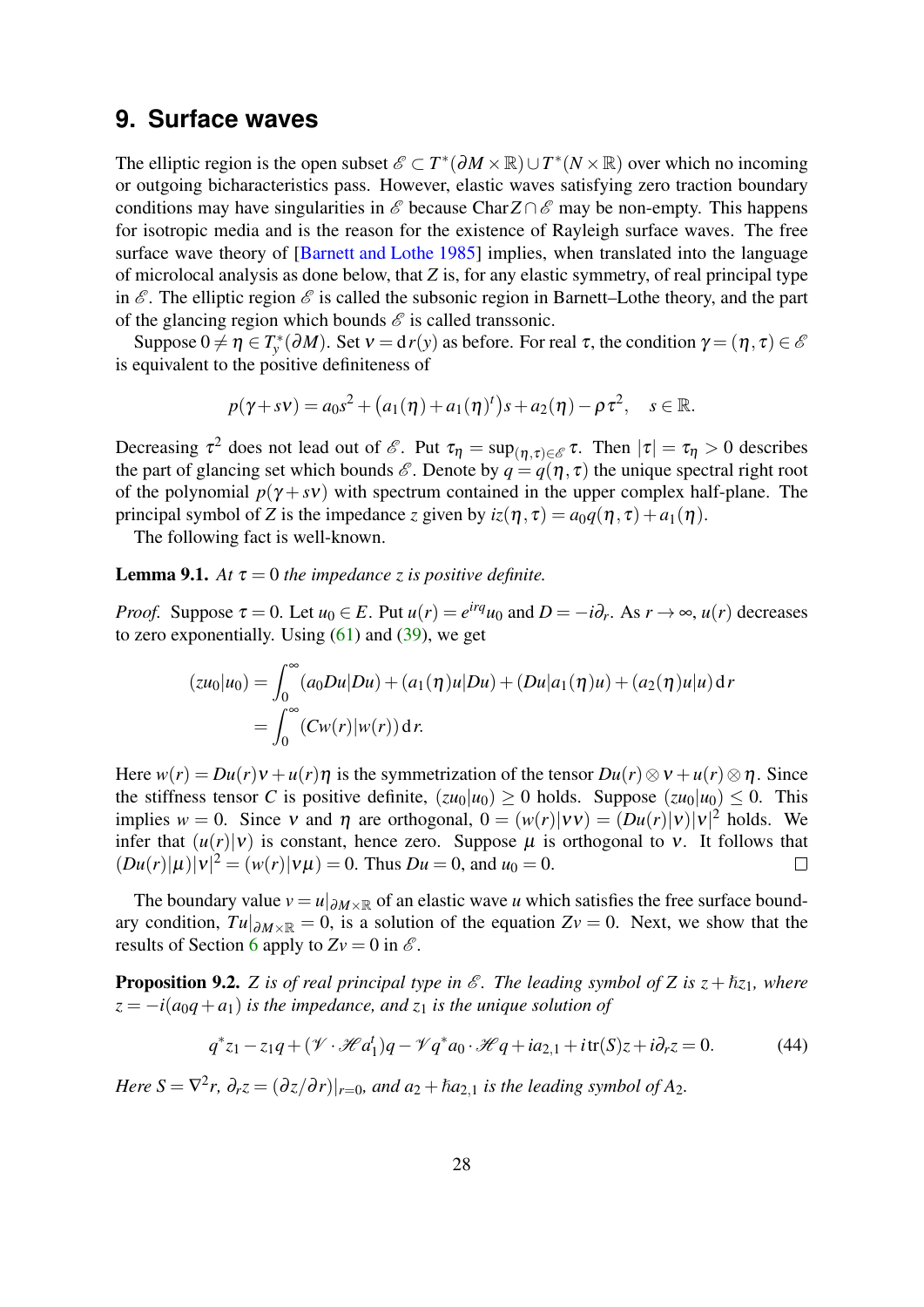We used  $z = -i(a_0q + a_1)$  to define the derivative  $\partial_r z$ .

*Proof.* In  $\mathcal{E}$ , *z* is self-adjoint. By Proposition [B.6,](#page-38-6) Re*z* is positive definite; consequently, at least two eigenvalues of *z* are positive. Proposition [B.7](#page-38-7) implies that  $\partial z/\partial \tau^2$  is negative definite. Using perturbation theory of eigenvalues, e.g. [\[Kato 1995,](#page-39-8) Theorem II-5.4], we find that  $\partial \det z / \partial \tau \neq 0$  holds at Char*Z*. In view of Lemma [9.1,](#page-27-1) either  $z(\eta, \tau)$  is positive definite for  $|\tau| < \tau_\eta$ , or there exists a positive smooth function  $\hat{\tau}$  on an open neigborhood  $W \subset T^*(\partial M)$ of  $\eta$ , such that, for  $\zeta \in W$ ,  $(\zeta, \tau) \in \text{CharZ}$  holds iff  $|\tau| = \hat{\tau}(\zeta)$ . Clearly, dim ker $z(\eta, \tau) = 1$ holds for  $(\eta, \tau) \in \text{Char } Z$ . The real principal type property of *Z* now follows.

For the leading symbol, we procede as in [\[Hansen 2011,](#page-39-7) Lemma 18]. Recall [\(36\)](#page-21-0). Comparing coefficients of powers of  $D_r$ , we see that  $(41)$  is equivalent to the following two equations between tangential operators:

$$
A_0Q + A_1 + Q^{\sharp}A_0 + A_1^{\sharp} - i\operatorname{tr}(S)A_0 = 0,
$$
  

$$
[D_r, A_0Q + A_1] - Q^{\sharp}A_0Q + A_2 - \rho D_t^2 - i\operatorname{tr}(S)A_1 = 0.
$$

Multiply the first equation from the right by *Q*, and add the equations:

<span id="page-28-0"></span>
$$
A_0 Q^2 + A_1 Q + A_1^{\sharp} Q + A_2 - \rho D_t^2 = -\operatorname{tr}(S)Z - [D_r, A_0 Q + A_1].
$$
\n(45)

The principal symbol of the first order operator on the right-hand side is  $-\text{tr}(S)z-\partial_r z$ . Using Propositions [\(4.3\)](#page-12-0) and [\(4.6\)](#page-13-1), we compute the leading symbol of the second order operator on the left. First, we determine the symbols of the operators  $A_1$  and  $A_1^{\dagger}$  $\frac{1}{1}$  defined in [\(38\)](#page-22-3). The horizontal derivative of the principal symbol of  $B|_{r=0}$  vanishes, because this operator is a covariant derivative. It follows that the leading symbol of *A*<sup>1</sup> equals its principal symbol *a*1. At  $r = 0$ ,  $A_1^{\sharp} = A_1^*$  $^{*}_{1}$  holds. The leading symbol of  $A_{1}^{*}$ <sup>\*</sup><sub>1</sub> is  $a_1^t - i\hslash \mathcal{V} \cdot \mathcal{H} a_1^t$  $t_1$ , and those of  $iZ + A_1^*$ 1 and  $Q = A_0^{-1}$  $\int_0^{-1}(iZ - A_1)$  are

$$
-q^*a_0 + i\hbar(z_1 - \mathscr{V} \cdot \mathscr{H}a_1^t) \quad \text{and} \quad q + i\hbar a_0^{-1}z_1,
$$

respectively. Therefore, the leading symbol of  $A_0Q^2 + (A_1 + A_1^*)$ <sup>\*</sup><sub>1</sub>) $Q = (iZ + A_1^*)$  $j_1^*$ ) $Q$  is

$$
(a_0q^2+a_1q+a_1^tq)+i\hslash((z_1-\mathscr{V}\cdot\mathscr{H}a_1^t)q-q^*z_1+\mathscr{V}q^*a_0\cdot\mathscr{H}q).
$$

The principal symbol of the second order operator on the left-hand side of  $(45)$  must be zero. This is confirmed by the solvency equation [\(53\)](#page-33-2). Equating the lower order term of the leading symbol on the left with the principal symbol on the right of [\(45\)](#page-28-0) proves [\(44\)](#page-27-2).  $\Box$ 

It is clear from the proof that, for  $(\eta, \tau) \in \mathscr{E} \setminus \text{Char}(Z)$ , either  $z(\eta, \tau)$  is positive definite or  $z(\eta, \tau)$  has exactly one negative eigenvalue. In the latter case, there exists a unique  $0 < \tau_R <$ |τ| satisfying  $(\eta, \tau_R) \in \text{Char}(Z)$ . This is the basic criterion of Barnett–Lothe theory for the existence of Rayleigh–type surface waves. Other useful existence criteria are stated in terms of the limit of  $z(\eta, \tau)$  as  $\tau \to \tau_n$ ; see [\[Barnett and Lothe 1985\]](#page-38-2).

Surface waves *u* are, microlocally near  $\mathscr{E} \cap \text{Char}(Z)$ , given by  $u = Uv$ , where *U* is the Dirichlet parametrix, and *v* solves the real principal type system  $Zv \equiv 0$  on  $\mathscr{E}$ .

**Remark 9.3.** At the interior interface  $N \times \mathbb{R}$ , surface waves of Stoneley–type may occur. These do arise when  $Char(Z^+ + Z^-) \cap \mathcal{E} \cap T^*(N \times \mathbb{R}) \neq \emptyset$ . In fact, the proof of Proposition [9.2](#page-27-3) applies also to  $Z^+ + Z^-$  instead of *Z*. To see this, notice the positive definiteness of  $z^+ + z^-$  at  $\tau = 0$ , of Re( $z^+ + z^-$ ) and of  $-\partial(z^+ + z^-)/\partial \tau^2$  in  $\mathscr{E} \cap T^*(N \times \mathbb{R})$ .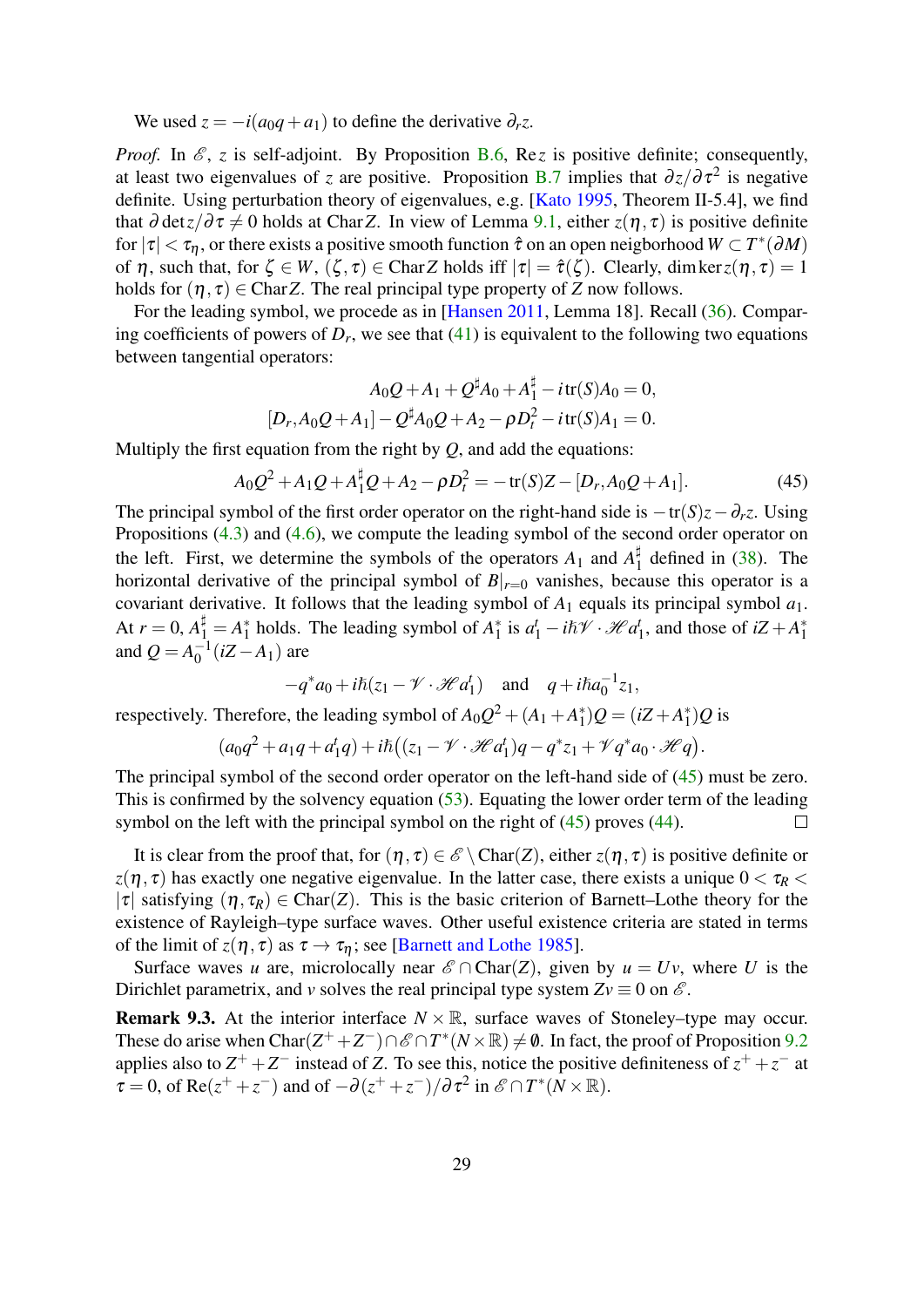### <span id="page-29-0"></span>**10. Propagation of polarization**

Suppose  $P = L - \rho D_t^2$  of real principal type. Endow Char *P* with the Hamilton field *H* determined by  $Ht = 1$ . We say that a Lipschitz continuous map  $\gamma: I \to {}^bT^*(M \times \mathbb{R})$  from an interval  $I \subset \mathbb{R}$  into the *b*-cotangent bundle is an outgoing broken bicharacteristic of [\(6\)](#page-4-1) iff  $\gamma(I)$ does not intersect the glancing set and, at time  $t \in I$ , one of the following holds:

(i)  $\gamma'(t) = H(\gamma(t))$ , or

<span id="page-29-1"></span>(ii)  $\gamma(s) \in T^*(M' \times \mathbb{R}) \cap \text{Char} P$  for  $s - t > 0$  small.

Case [\(ii\)](#page-29-1) arises at points of reflection or transmission. We call the sequence of components of Char*P* containing bicharacteristic segments the signature of a broken bicharacteristic γ.

We look for outgoing solutions *u* of [\(6\)](#page-4-1) which are generated by Lagrangian sources. By outgoing we mean that time *t* is bounded from below on  $supp(u)$ . Since the boundary and the interface are non-characteristic,

 ${}^b\text{WF}(u) \subset T^*(M' \times \mathbb{R}) \cup T^*(\partial M \times \mathbb{R}) \cup T^*(N \times \mathbb{R}) \subset {}^bT^*(M \times \mathbb{R})$ 

has to hold. Here we use the abbreviation  $M' = M \setminus (\partial M \cup N)$  from Section [2.](#page-3-1)

By Proposition [8.2,](#page-26-0) the first assumption of the following proposition is true in the case of isotropic elastic materials.

**Proposition 10.1.** Suppose  $Z_{\text{out}}$  and  $Z_{\text{out}}^+ + Z_{\text{out}}^-$  are elliptic in  $\mathscr{M}$ . Suppose  $f \in I^{k+3/2}(\Lambda_f)$ is a compactly supported Lagrangian distribution in  $M' \times \mathbb{R}$ , and *H* is transversal to the La*grangian manifold* Λ*<sup>f</sup> at* Λ*<sup>f</sup>* ∩ Char*P. Suppose every broken bicharacteristic issuing from*  $\Lambda_f \cap \text{Char } P$  extends until a time  $t_1$ . There is a unique outgoing solution  $u(x,t)$ ,  $t < t_1$ , of the *transmission problem* [\(6\)](#page-4-1) *which satisfies homogeneous boundary and transmission conditions,*  $h = h_i = 0$ *. Moreover, u is a Lagrangian distribution with associated Lagrangian manifolds labelled by signatures of the broken bicharacteristics issuing from* Λ*<sup>f</sup> . Along any broken bicharacteristic the polarization is completely determined by transport equations* [\(1\)](#page-1-0) *along segments, and by initial values at* Λ*<sup>f</sup>* ∩Char*P and at points on the boundary or the interface in terms of reflection and transmission laws; see* [\(47\)](#page-30-0) *below.*

*Proof.* Applying Proposition [6.3,](#page-20-3) we obtain  $w \in I^k(\Lambda_f \cup \Lambda)$  such that  $Pw \equiv f$  holds modulo a function which is  $C^{\infty}$  except for jump discontinuities across the interface  $N \times \mathbb{R}$ . Restriction to a hypersurface is an FIO of order 1/4. The Cauchy data of *w*, that is the restrictions of *w* and the traction *Tw* to the boundary and the interface, are Lagrangian distributions of orders  $k + 1/4$  and  $k + 5/4$ . The Cauchy data of *w* are related by the incoming DN operators  $Z_{\text{in}}$ . Note that, because  $\Lambda$  does not intersect the glancing set, the Lagrangian manifold associated with the Cauchy data is the restriction of  $\Lambda$  to  $\mathcal{H} \cup \mathcal{M}$ . Replace *u* by  $u + w$ . Now we have a transmission problem [\(6\)](#page-4-1) with  $f \equiv 0$ , and  $h, h_i$  are, in  $\mathcal{H} \cup \mathcal{M}$ , given by the Cauchy data of *w*. Moreover, *h* and *h*<sub>1</sub> are Lagrangian distributions of order  $k + 5/4$ , and *h*<sub>0</sub> of order  $k + 1/4$ . Following the outline in Section [8,](#page-24-0) we set

<span id="page-29-2"></span>
$$
u_1 = UZ^{-1}h + U^{+}(Z^{+} + Z^{-})^{-1}(h_1 + Z^{-}h_0) + U^{-}(Z^{+} + Z^{-})^{-1}(h_1 - Z^{+}h_0).
$$
 (46)

Here, inverses are parametrices of the elliptic operators *Z* and  $Z^+ + Z^-$ , and the operators  $U, U^{\pm}$  are outgoing Dirichlet parametrices. The canonical relations of the FIO parts of *U*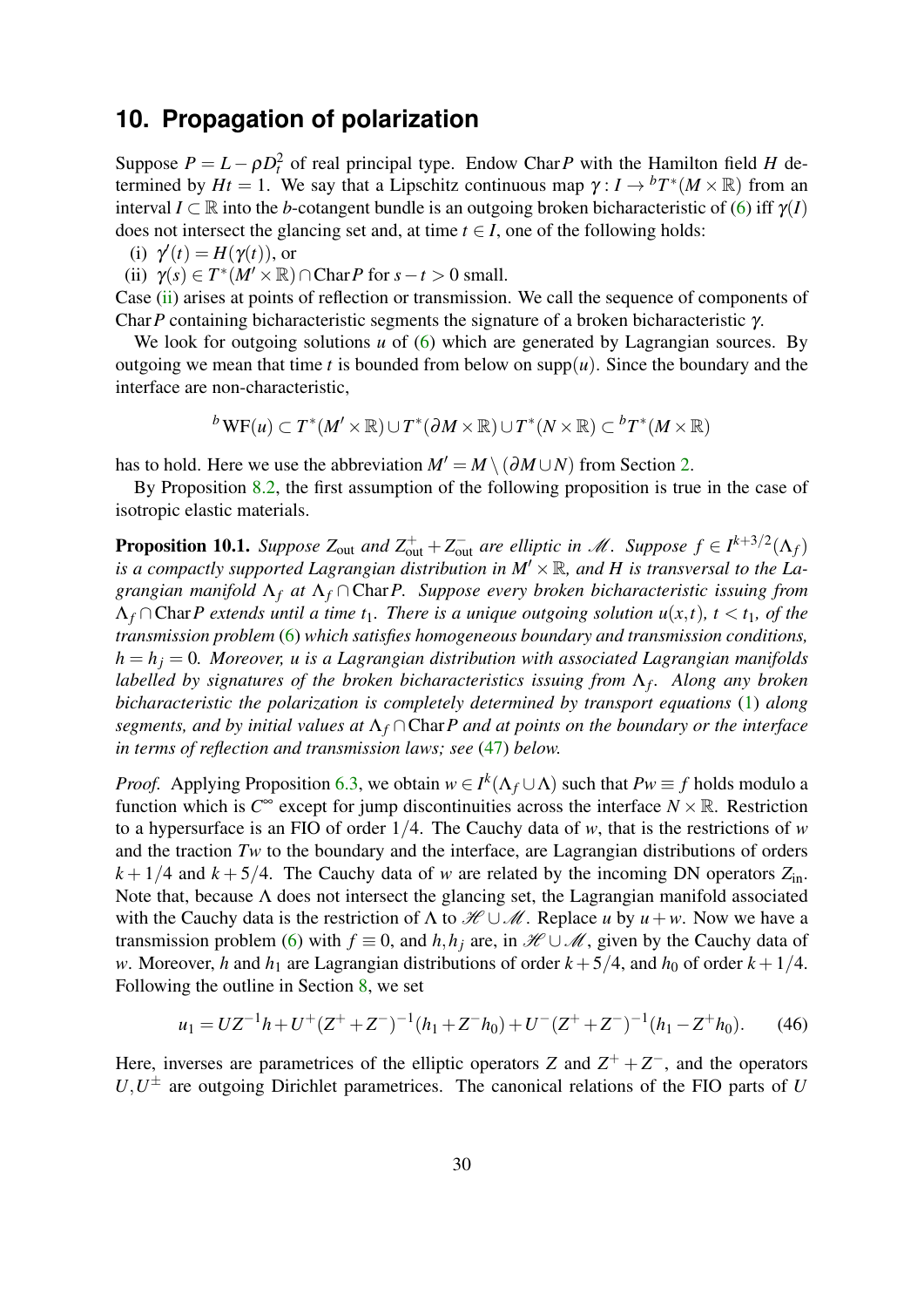and  $U^{\pm}$  are extended by Hamilton flowout until the boundary or the interface are hit again or the final time  $t_1$  is reached. The Lagrangian manifold generated by the flowouts is  $\tilde{\Lambda}$ . Now  $u = u_1 \in I^k(\tilde{\Lambda})$  solves [\(6\)](#page-4-1) for  $f \equiv 0$  and modified boundary sources *h*, *h<sub>j</sub>*. The infimum of *t* over (WF*h*∪WF*h*<sub>0</sub>∪WF*h*<sub>1</sub>)∩(HUM) has strictly increased after modification. The number of reflections and transmissions along outgoing broken bicharacteristics issuing from the wavefront sets of the sources is bounded. Continuing as above, we reach, after finitely many steps, time  $t = t_1$ . Thus we have shown that, under our assumptions, [\(6\)](#page-4-1) can be solved modulo  $C^{\infty}$  errors for Lagrangian sources. By the results of Section [2](#page-3-1) we obtain exact solutions.  $\Box$ 

Let  $q_{out}^{\pm} = \psi^{\pm} + \sum_s s \psi_s^{\pm}$  be the spectral decompositions of outgoing right roots, where  $\psi_s^{\pm}$ is the projector onto the eigenspace with real eigenvalue *s* and  $\psi^{\pm}$  maps into  $E_c^{\pm}$ . Apply the symbol calculus to the construction [\(46\)](#page-29-2). For incoming polarization over  $N^+$ , the initial values of reflected and transmitted polarizations at the interface can be concisely written as

<span id="page-30-0"></span>
$$
a_{\text{out},s}^{\pm} = -\psi_s^{\pm} (z_{\text{out}}^+ + z_{\text{out}}^-)^{-1} (z_{\text{in}}^+ \pm z_{\text{out}}^+ ) a_{\text{in}}^+.
$$
 (47)

An analoguous but simpler law holds at the boundary.

Remark 10.2. Our assumption that *Z* be elliptic in the mixed region means that we do not cover the phenomenon of supersonic surface waves in special tranversely isotropic media, [\[Gundersen et al. 1991\]](#page-39-9).

Finally we turn to surface waves. In the elliptic region, *Z* and  $Z^+ + Z^-$  are of real principal type, possibly even elliptic. Endow these operators with a Hamilton field, also denoted *H*, which satisfies  $Ht = 1$ .

<span id="page-30-1"></span>**Proposition 10.3.** Let  $h \in I^{k+1/2}(\Lambda_h)$  a compactly supported Lagrangian distribution on  $\partial M \times \mathbb{R}$ *. Suppose that*  $\Lambda_h \subset \mathscr{E} \cap T^*(\partial M \times \mathbb{R})$  and H is transversal to  $\Lambda_h$  at  $\Lambda_h \cap \text{CharZ}$ . *Suppose that no (Rayleigh) bicharacteristic issuing from* WF(*h*) *intersects the glancing set before time t*<sub>1</sub>*. The transmission problem* [\(6\)](#page-4-1) with  $f = 0 = h_i$  has a unique outgoing solu*tion u(x,t), t* < *t*<sub>1</sub>*. Furthermore, u*  $\equiv Uw$  *modulo C*<sup>∞</sup>*, where U is the microlocal Dirichlet*  $\hat{p}$  parametrix at  $\mathscr{E}\cap T^*(\partial M\times\mathbb{R})$ , and  $w\in \mathscr{D}'(\partial M\times\mathbb{R})$  is the microlocally outgoing solution of  $Zw \equiv h$ . The polarization of w satisfies a transport equation [\(1\)](#page-1-0) with initial values determined *from the principal symbol of h at*  $\Lambda_h \cap \text{Char }Z$ .

*Proof.* We apply Proposition [6.3.](#page-20-3) We obtain  $w \in I^k(\Lambda_h \cup \Lambda)$ ,  $\Lambda \subset \text{Char }Z$  the Hamilton flowout of  $\Lambda_h \cap \text{Char } Z$ , such that  $Zw \equiv h$  holds for  $t < t_1$ . Observe that *Uw* satisfies the transmission problem modulo smooth error. Using Section [2,](#page-3-1) we obtain an exact solution  $u \equiv Uw$ .  $\Box$ 

Of course, actual surface waves can only arise when  $\Lambda_h \cap \text{CharZ}$  is non-empty. To set up the transport equation for the polarization of  $u|_{\partial M \times \mathbb{R}} \equiv w$  it is necessary to evaluate the subprincipal symbol of *Z* using the formulas [\(25\)](#page-15-1) and [\(44\)](#page-27-2) with  $p = z$  and  $p_1 = z_1$ . This is cumbersome but algorthmically straightforward. Observe that the subprincipal symbol of *Z*, hence also the polarization of *w*, depends not only on the elasticities on ∂*M* but also on their *r*-derivatives in direction transversal to the boundary. Furthermore, the polarization depends on the curvature of the boundary.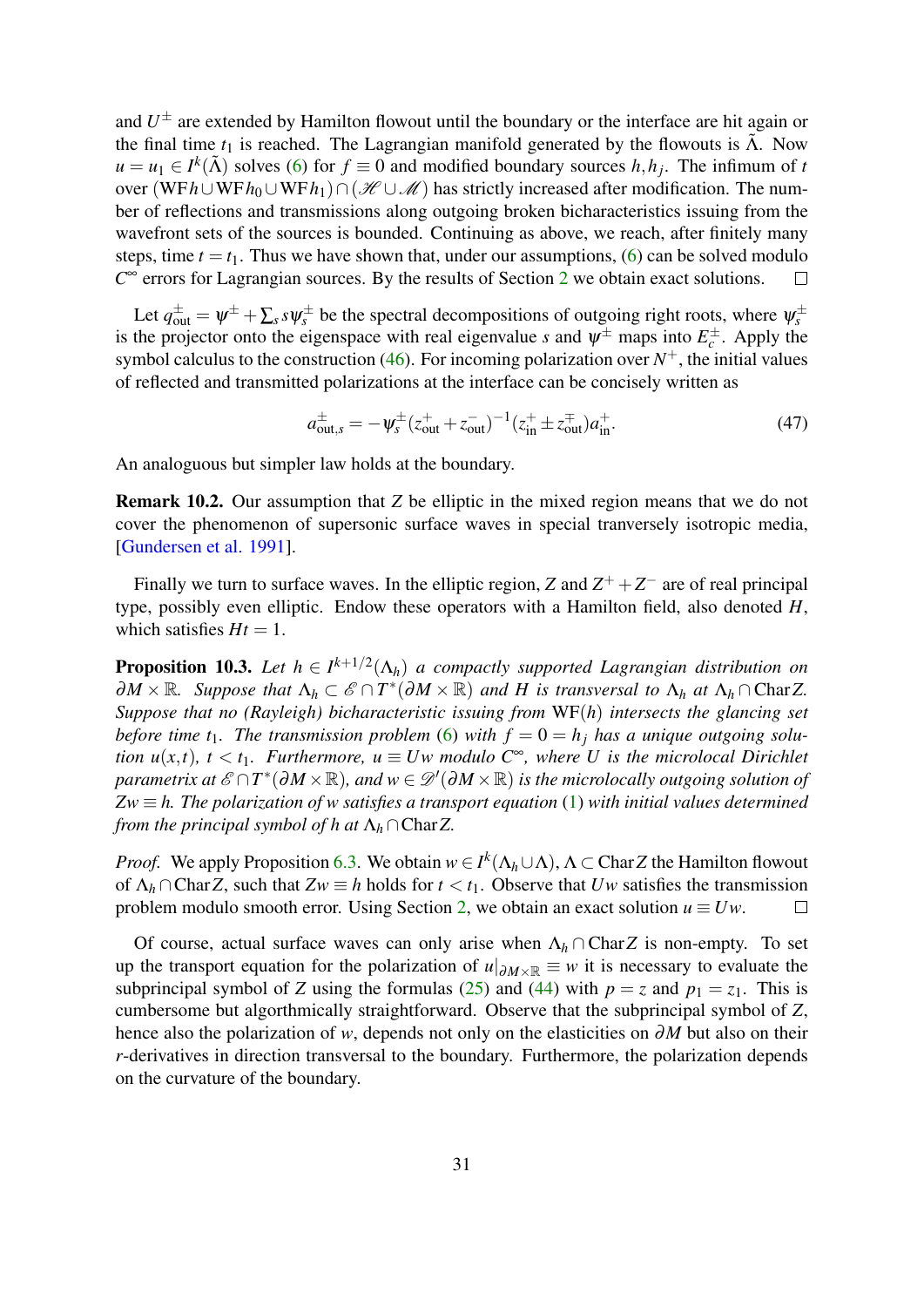In elasticity, dispersion of Rayleigh wave velocity has been observed, i.e., velocity depends on frequency and *r*; compare [\[Man et al. 2015\]](#page-39-10). Dispersion refers to *u* and not its boundary trace *w*, because the latter is Lagrangian with frequency-independent wave speed.

If Char $(Z^+ + Z^-) \cap \mathscr{E} \neq \emptyset$ , then existence of Stoneley type waves at the interior interface is proved in the same way as in Proposition [10.3.](#page-30-1) See the recent analysis [\[Zhang 2020\]](#page-41-2) of Rayleigh and Stoneley waves in isotropic media.

# <span id="page-31-0"></span>**A. Elastic symmetries**

Elastic materials are characterized by the symmetry group of the stiffness tensor. In this section we recall elastic symmetries. For transversely isotropic media which are small perturbations from isotropy, we prove a result about the eigenvalues of the acoustic tensor.

Fix a point in a 3-dimensional elastic body. With respect to an orthonormal basis of the tangent space at that point, the components of the stiffness tensor *C* are the elasticity constants  $C^{ijkm}$ . As in Section [2](#page-3-1) we view *C* as a contravariant 4-tensor. The symmetry properties of *C* can be expressed as  $C^{ijkm} = C^{jikm} = C^{kmij}$ . The dimension of the vector space *E* of stiffness tensors equals 21.

The special orthogonal group *SO*(3) acts on tensors. More specifically,  $O \in SO(3)$  acts 2-tensors, viewed as  $3 \times 3$ -matrices, by  $O \cdot S = OSO^t$ , and by  $(O \cdot C)[S] = O^t C[OSO^t]O$  on  $C \in$ *E*. From the representation theory of *SO*(3) the irreducible (real) representations are known. These are isomorphic to left translation on the spaces  $H_n$  of harmonic polynomial functions homogeneous of degree *n*. The dimension of  $H_n$  is  $2n + 1$ . Note that  $H_2$  can be identified with the space of traceless symmetric matrices, and *H*<sup>4</sup> with the space of the symmetric 4-tensors *C* which satisfy  $C^{iikm} = 0$  for all *k* and *m*. The representation on stiffness tensors decomposes into a direct sum of irreducibles:  $E \simeq H_4 \oplus H_2 \oplus H_2 \oplus H_0 \oplus H_0$ . More explicitly,

<span id="page-31-1"></span>
$$
C^{ijkm} = H^{ijkm} + (\delta^{ij}A^{km} + \delta^{km}A^{ij}) + (\delta^{ik}B^{jm} + \delta^{jm}B^{ik} + \delta^{im}B^{jk} + \delta^{jk}B^{im})
$$
  
+  $\lambda \delta^{ij}\delta^{km} + \mu (\delta^{ik}\delta^{jm} + \delta^{im}\delta^{jk}).$  (48)

Here  $H \in H_4$ ,  $A, B \in H_2$ , and  $\lambda, \mu \in H_0 = \mathbb{R}$ . Observe that

$$
C^{iikk} = 9\lambda + 6\mu, \quad C^{ijij} = 3\lambda + 12\mu,
$$
  
\n
$$
C^{iikm} = 3A^{km} + 4B^{km} + (3\lambda + 2\mu)\delta^{km},
$$
  
\n
$$
C^{ijim} = 2A^{jm} + 5B^{jm} + (\lambda + 4\mu)\delta^{jm},
$$

which implies that *C* determines  $\lambda, \mu, A, B, H$  uniquely.

For  $C \in E$ , the stabilizer  $G(C) \subset SO(3)$  consists of the matrices O which satisfy  $O \cdot C = C$ . Each stabilizer is conjugate to one of the following 8 subgroups: *SO*(3),*O*(2), the octahedral group  $\mathcal{O}$ , the dihedral groups  $D_4, D_3, D_2$ , the cyclic group  $Z_2$ , or the trivial subgroup. See [\[Forte and Vianello 1996\]](#page-39-11) for details.

Suppose that  $G(C)$  contains a subgroup conjugate to  $SO(2)$  with axis of rotation a unit vector *J*. Then the elastic material is either isotropic,  $G(C) = SO(3)$ , or transversely isotropic with respect to *J*, i.e.  $G(C)$  is conjugate to  $O(2)$ . The tensors *A*, *B*, *H* in [\(48\)](#page-31-1) are invariant under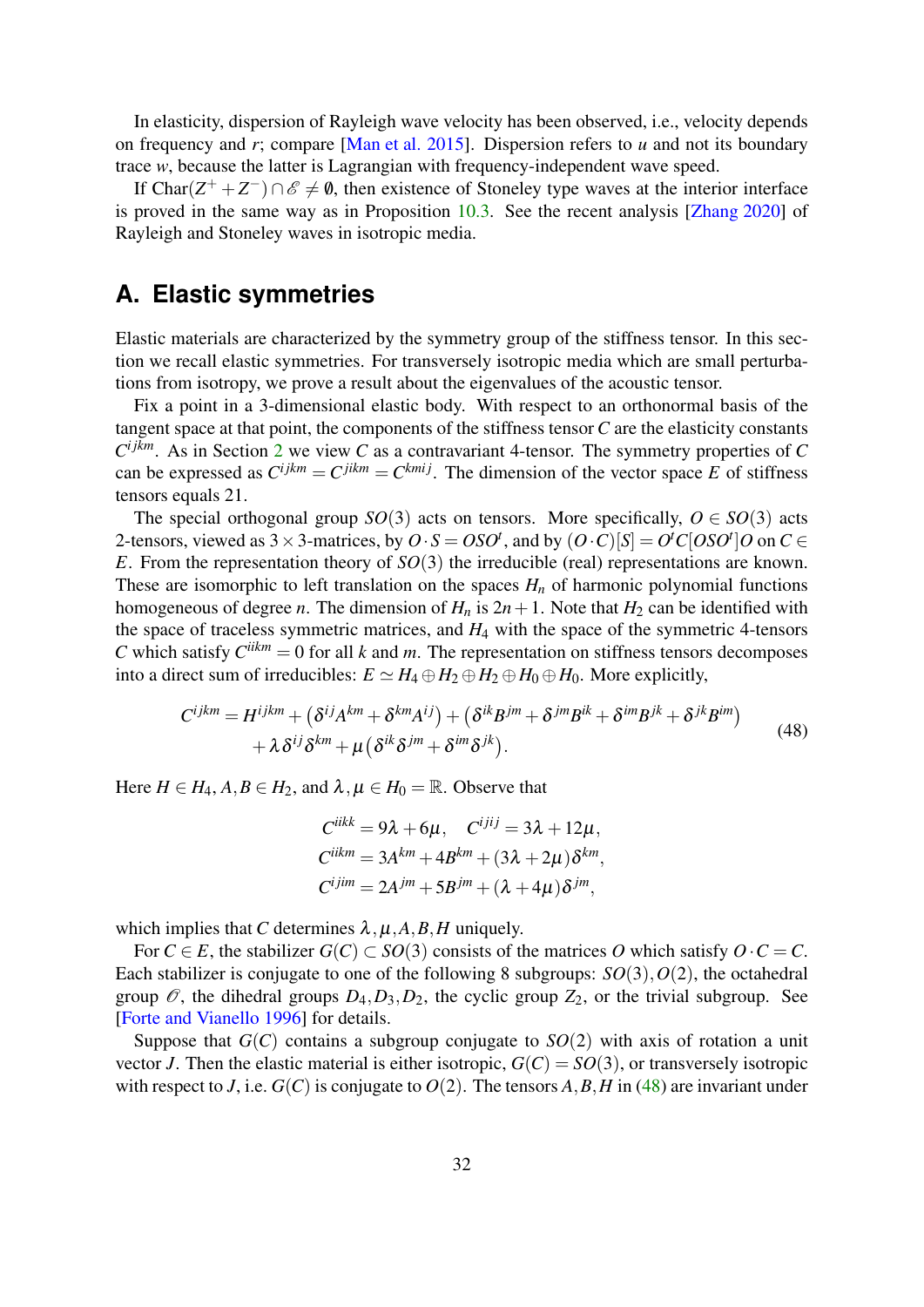rotations around the axis *J*. This implies that *A* and *B* are scalar multiples of  $J \otimes J - 1/3$ , and *H* equals  $J \otimes J \otimes J \otimes J$  modulo terms which can be absorbed into  $A, B, \lambda, \mu$ . So [\(48\)](#page-31-1) becomes

<span id="page-32-3"></span>
$$
C^{ijkm} = \lambda \delta^{ij} \delta^{km} + \mu \left( \delta^{ik} \delta^{jm} + \delta^{im} \delta^{jk} \right) + \alpha \left( \delta^{ij} J_k J_m + \delta^{km} J_i J_j \right) + \beta \left( \delta^{ik} J_j J_m + \delta^{jm} J_i J_k + \delta^{im} J_j J_k + \delta^{jk} J_i J_m \right) + \gamma J_i J_j J_k J_m.
$$
 (49)

Compare [\[Synge 1957,](#page-40-8) §6]. Note that *C* is determined by five real parameters  $\lambda, \mu, \alpha, \beta, \gamma$ and by the axis of rotation, *J*. When  $J = (0,0,1)$  the elasticities  $C^{1111}$ ,  $C^{1122}$ ,  $C^{1133}$ ,  $C^{2323}$ ,  $C^{3333}$  can be used as parameters; see [\[Tanuma 2007\]](#page-40-9). In the isotropic case, only the Lamé parameters  $\lambda$  and  $\mu$  can be non-zero. Positive definiteness (strong convexity) of an isotropic stiffness *C* holds iff  $\mu > 0$  and  $\lambda + \mu > 0$ .

Given a stiffness tensor *C* and a (co-)vector  $\xi$ , set  $\ell(\xi)$ <sup>ik</sup> =  $C^{ijkm}\xi_j\xi_m$ . The tensor  $\ell(\xi)$ , called acoustic tensor, is a symmetric endomorphism of the tangent space. Suppose *C* is isotropic. Then, writing  $\xi^2 = |\xi|^2$ ,

<span id="page-32-1"></span>
$$
\ell(\xi) = \ell_{\lambda,\mu}(\xi) = (\lambda + \mu)\xi \otimes \xi + \mu\xi^2 \operatorname{Id} = \xi^2((\lambda + 2\mu)\pi_p(\xi) + \mu\pi_s(\xi)).\tag{50}
$$

Here  $\pi_p(\xi)$  and  $\pi_s(\xi)$  are, for  $\xi \neq 0$ , the orthoprojectors onto the line spanned by  $\xi$  and onto its orthogonal complement, respectively.

Suppose  $C$  is transversely isotropic. Using  $(49)$ , the acoustic tensor is found to be

<span id="page-32-4"></span>
$$
\ell(\xi) = \ell_{\lambda,\mu}(\xi) + t(\xi),
$$
  

$$
t(\xi) = (\alpha + \beta)(J|\xi)(\xi \otimes J + J \otimes \xi) + \beta(J|\xi)^2 I + (\beta \xi^2 + \gamma(J|\xi)^2) J \otimes J.
$$
 (51)

The subspace orthogonal to  $\xi$  and *J* is an eigenspace of  $\ell(\xi)$  with eigenvalue  $\mu \xi^2 + \beta (J|\xi)^2$ , [\[Synge 1957,](#page-40-8) (6.7)]. For small parameters  $\alpha, \beta, \gamma$ , we regard [\(51\)](#page-32-4) as a perturbation of an isotropic elastic system.

<span id="page-32-2"></span>**Proposition A.1.** *Suppose*  $\lambda + \mu \neq 0$ ,  $\pi_s(\xi)J \neq 0$ , and  $\beta + \gamma(J|\hat{\xi})^2 \neq 0$  where  $\hat{\xi} = \xi/|\xi|$ . The *eigenvalues of* [\(51\)](#page-32-4) *are simple if*  $|\alpha| + |\beta| + |\gamma| \ll 1$ *.* 

*Proof.* Consider the perturbation  $t(\xi)$  on the isotropic  $\mu$ -eigenspace:

$$
\pi_{s}(\xi)t(\xi)\pi_{s}(\xi)=\beta(J|\xi)^{2}\pi_{s}(\xi)+(\beta\xi^{2}+\gamma(J|\xi)^{2})\pi_{J}(\xi),
$$

 $\pi$ <sup>*J*</sup>(ξ) the orthoprojector onto the line spanned by  $\pi$ <sub>*s*</sub>(ξ)*J*. By assumption,  $\pi$ <sub>*s*</sub>(ξ)*t*(ξ) $\pi$ <sub>*s*</sub>(ξ)</sub> has two distinct eigenvalues on im  $\pi_s(\xi)$ . It follows from [\[Kato 1995,](#page-39-8) Theorem II-5.4] that, for small  $\kappa \neq 0$ , the eigenvalues of  $\ell_{\lambda,\mu}(\xi) + \kappa t(\xi)$  are pairwise distinct.  $\Box$ 

# <span id="page-32-0"></span>**B. Spectral factorization and impedance**

We decompose a quadratic self-adjoint matrix-valued polynomial into a product first order factors which have disjoint spectra. Real eigenvalues are classified according to their sign characteristic, [\[Gohberg et al. 1982\]](#page-39-12). Using ideas from [\[Markus and Matsaev 1987\]](#page-40-10) and simplifying assumptions, we give complete proofs of the spectral factorization results needed in the main part of the paper, without reference to the full sign characteristic.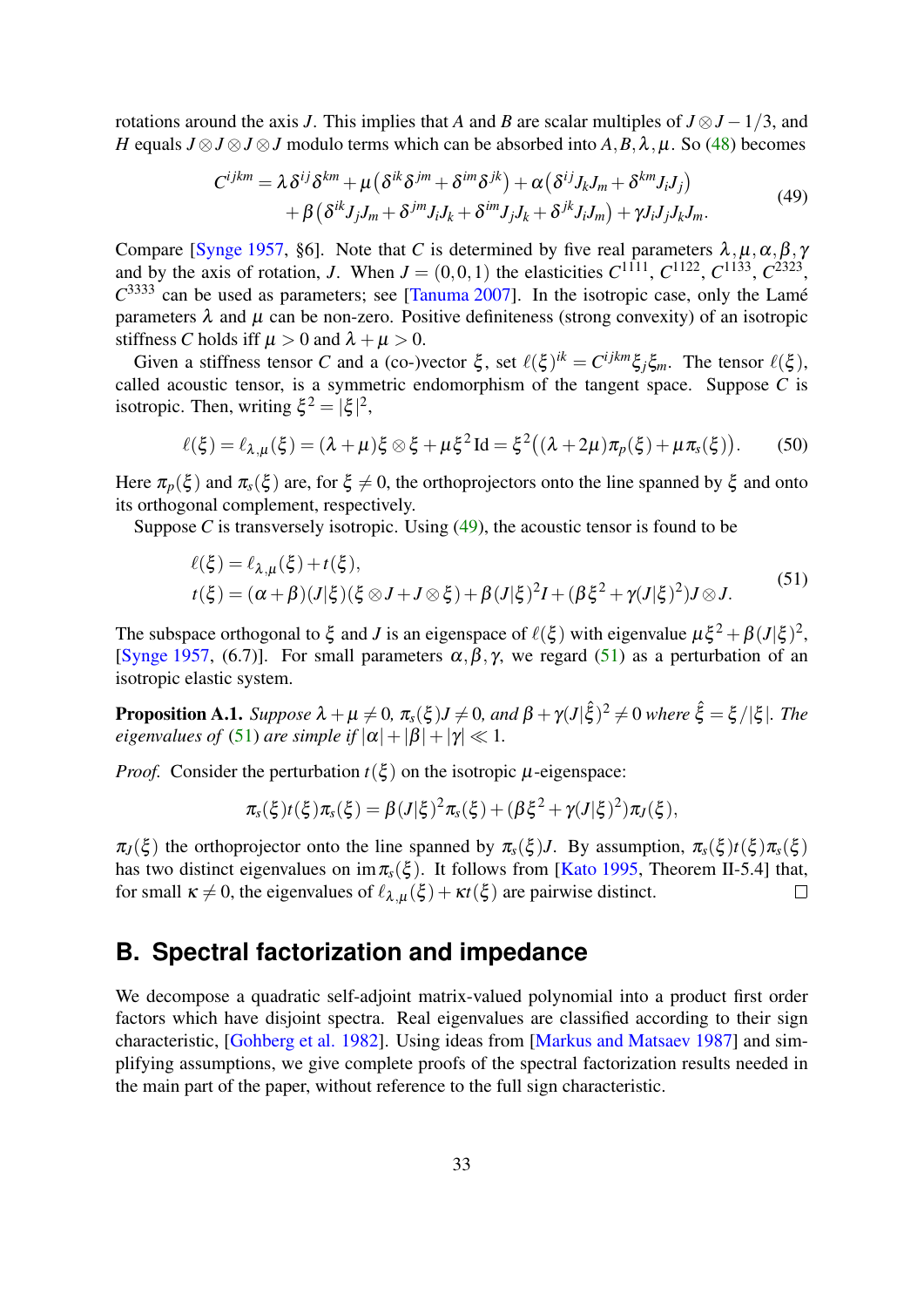Let *E* be a finite-dimensional complex Hilbert space. The scalar product  $(x|y)$  is linear in the *x* and conjugate linear in the *y* variable. We denote by  $A^*$  the adjoint of linear map *A*. Let  $A(s)$  be a selfadjoint quadratic polynomial function with values in  $End(E)$ :

$$
A(s) = A_0 s^2 + (A_1 + A_1^*)s + A_2, \quad s \in \mathbb{C};
$$

 $A(s)^* = A(\bar{s})$ , and  $A_0$  is positive definite. We are interested in factorisations

<span id="page-33-3"></span>
$$
A(s) = (s - Q^{\sharp})A_0(s - Q). \tag{52}
$$

with right roots  $Q \in End(E)$ . The spectrum spec(A) is the set of  $s \in \mathbb{C}$  for which  $A(s)$  is singular. The spectrum is finite and invariant under complex conjugation. The non-zero elements of the null-space ker*A*(*s*) are called eigenvectors associated with the eigenvalue *s*. Given  $\sigma \subset \mathbb{C}$ , a factorization [\(52\)](#page-33-3) is said to be  $\sigma$ -spectral if spec(*Q*) = spec(*A*)  $\cap \sigma$  and spec( $Q^{\sharp}$ ) = spec(A) \ σ. For a σ-spectral right root *Q* of [\(52\)](#page-33-3), ker*A*(*s*) = ker(*s* – *Q*) holds if *s* ∈  $\sigma$ . Furthermore, the root polynomials at  $\sigma$  of *A*(*s*) and *s* − *Q* are the same. We associate the impedance  $Z = -i(A_0Q + A_1) \in \text{End}(E)$  with a factorization [\(52\)](#page-33-3).

A straightforward computation shows that the solvency equation

<span id="page-33-2"></span>
$$
A_0 Q^2 + (A_1 + A_1^*)Q + A_2 = 0 \tag{53}
$$

is equivalent to [\(52\)](#page-33-3). The left root  $Q^{\sharp}$  is determined from  $Q^{\sharp}A_0 + A_0Q + A_1 + A_1^* = 0$ . Suppose *Q* is a σ-spectral right root *Q* of [\(52\)](#page-33-3), and γ a closed Jordan curve containing spec( $Q^{\sharp}$ ) in its exterior. Cauchy's Theorem applied to  $(s - Q)A(s)^{-1}$  gives

<span id="page-33-0"></span>
$$
Q \oint_{\gamma} A(s)^{-1} \, \mathrm{d} s = \oint_{\gamma} s A(s)^{-1} \, \mathrm{d} s. \tag{54}
$$

This formula determines Q on the range of  $\oint_{\gamma} A(s)^{-1} ds$ .

Associate with *A*(*s*) the matrix

<span id="page-33-1"></span>
$$
S = \begin{bmatrix} -A_0^{-1}A_1 & A_0^{-1} \\ -A_2 + A_1^*A_0^{-1}A_1 & -A_1^*A_0^{-1} \end{bmatrix} \in \text{End}(E \times E). \tag{55}
$$

A simple calculation shows that

<span id="page-33-4"></span>
$$
\begin{bmatrix} sA_0 + A_1^* & I \\ -A_0 & 0 \end{bmatrix} (s - S) = \begin{bmatrix} A(s) & 0 \\ -sA_0 - A_1 & I \end{bmatrix}.
$$
 (56)

Put  $J_1 = \begin{bmatrix} I & 0 \end{bmatrix}$ ,  $J_2 = \begin{bmatrix} 0 & I \end{bmatrix} \in \text{Hom}(E \times E, E)$ . Passing to inverses in [\(56\)](#page-33-4), we get

<span id="page-33-5"></span>
$$
(s-S)^{-1}J_2^* = \begin{bmatrix} A(s)^{-1} \\ (sA_0 + A_1)A(s)^{-1} \end{bmatrix}.
$$
 (57)

In particular,  $A(s)^{-1} = J_1(s - S)^{-1} J_2^*$  $2^*$ . Thus spec(*A*) = spec(*S*), and the orders of the poles of  $(s - S)^{-1}$  and of  $A(s)^{-1}$  agree. The linear polynomial  $s - S$  is called a linearization of the matrix polynomial *A*(*s*), [\[Gohberg et al. 1982\]](#page-39-12).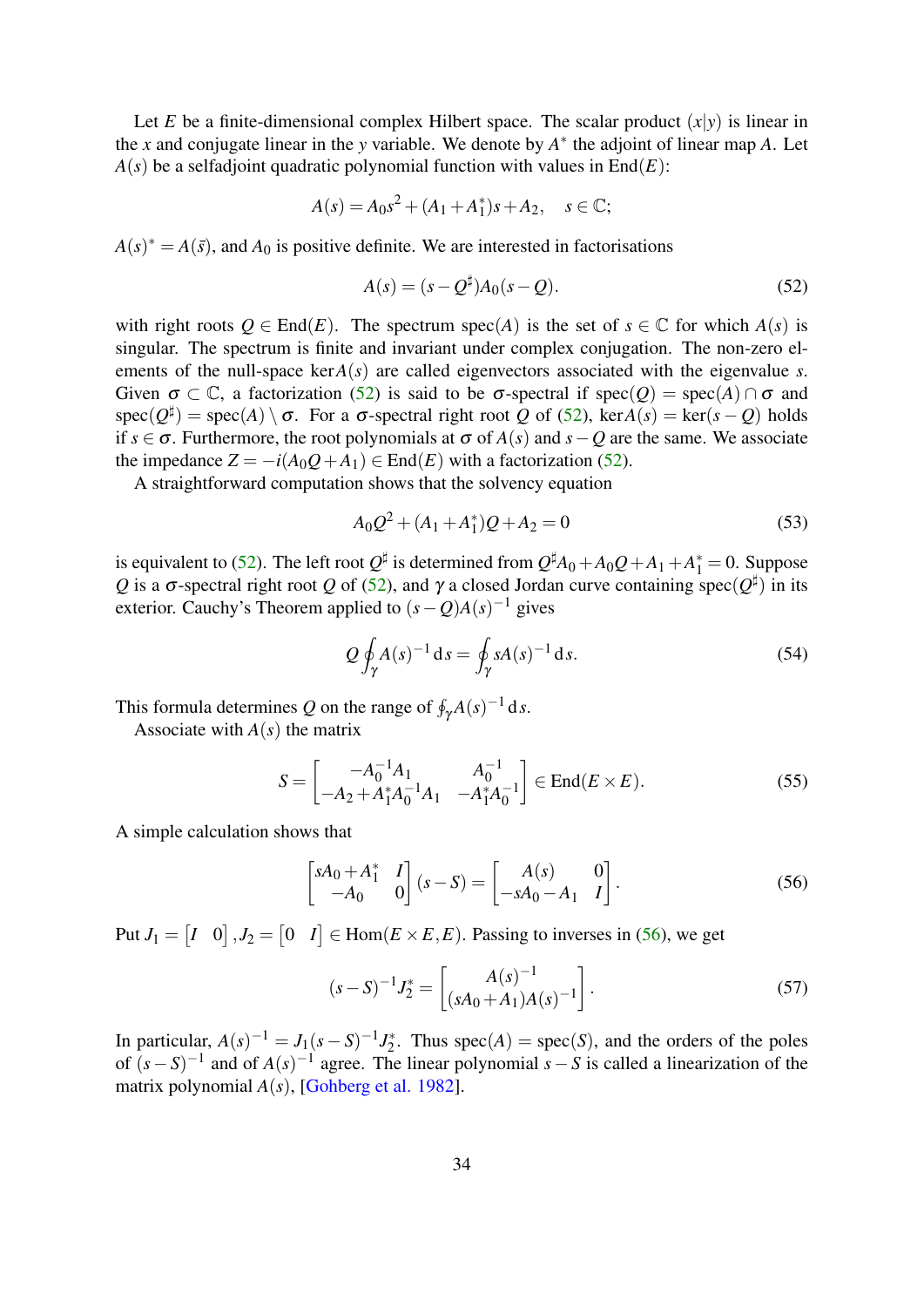Remark B.1. The special linearization [\(55\)](#page-33-1) is taken from the Stroh formalism of elasticity, see [\[Stroh 1962\]](#page-40-11) and [\[Tanuma 2007,](#page-40-9) Theorem 1.2]. The second order ODE systems  $A(D)u = 0$ with symbol  $A(s)$ ,  $D = -i d/dr$ , is equivalent to the first order system  $(D - S)w = 0$ , where  $w(r) = [u(r), (A_0 D + A_1)u(r)]^t$  is the joint field of displacements and tractions. The components of  $w(0)$  are related through the boundary impedance *Z*. Suppose *Q* is a  $\sigma$ -spectral right root of  $A(s)$  such that  $\sigma \subset \{\text{Im } s > 0\}$  holds and such that the real eigenvalues are semisimple. The solutions of the first order system  $(D - Q)u = 0$ , that is  $u(r) = e^{irQ}u(0)$ , are solutions of  $A(D)u = 0$  which are bounded on the positive half-line,  $r \ge 0$ .

Applying the Dunford–Taylor functional calculus of the operator *S*, we obtain

<span id="page-34-5"></span>
$$
(2\pi i)^{-1} \oint f(s)A(s)^{-1} ds = J_1 f(S)J_2^*
$$
\n(58)

if  $f$  is holomorphic in a neighborhood of spec $(A)$ . The contour of integration is a closed curve in the domain of  $f$  which winds singly around each point of  $spec(A)$ . In particular, for  $\sigma \subset \text{spec}(A)$ , we have the projector  $P_{\sigma} = 1_{\sigma}(S)$  onto the sum of generalized eigenspaces corresponding to  $\sigma$ . Here  $1_{\sigma} = 1$  in a neighborhood of  $\sigma$  and  $= 0$  in a neighborhood of spec(*A*)  $\setminus \sigma$ .

Denote the derivative of  $A(s)$  by  $A'(s)$ .

<span id="page-34-4"></span><span id="page-34-2"></span><span id="page-34-1"></span>**Lemma B.2.** *Let*  $s \in spec(A)$ *. The following conditions are equivalent:*  $(a)$   $A'(s)v + A(s)v_1 \neq 0$  *if*  $0 \neq v \in \text{ker}A(s)$  *and*  $v_1 \in E$ . *(b) There exist*  $R, R_1 \in End(E)$  *such that*  $RA(s) = 0$  *and*  $RA'(s) + R_1A(s) = I$ . (*c*) The pole of  $A(s)^{-1}$  at *s* is of order 1.

<span id="page-34-3"></span>We denote by  $R_s$  the residue at *s* of the meromorphic map  $A(s)^{-1}$ .

*Proof.* Each of the conditions [\(a\)](#page-34-1) and [\(b\)](#page-34-2) is equivalent to the map  $A'(s)$  inducing a bijection from ker $A(s)$  onto the quotient  $E/\text{im}A(s)$ . Condition [\(c\)](#page-34-3) implies [\(b\)](#page-34-2) with  $R = R<sub>s</sub>$ . Suppose the order of the pole is  $> 1$ . Then there exists a non-zero principal vector  $w'$ , that is, we have  $(s-S)w' + w = 0$  and  $(s-S)w = 0$  for some  $w \neq 0$ . The first component *v* of the eigenvector *w* is non-zero and satisfies  $A(s)v = 0$ , the second component equals  $(sA_0 + A_1)v$ . Using the first row of [\(56\)](#page-33-4), we find that the first component of *w'*, *v'*, satisfies  $A(s)y' + (2sA_0 + A_1^* + A_1)v = 0$ . This contradicts [\(a\)](#page-34-1).

Suppose *s* is semisimple, that means, the conditions of Lemma [B.2](#page-34-4) hold. Then  $\text{im} R_s =$  $\text{ker}A(s)$  and  $\text{im}A(s) = \text{ker}R_s$ .

Suppose  $s \in \mathbb{R} \cap \text{spec}(A)$  and  $(A'(s)v|v) \neq 0$  if  $0 \neq v \in \text{ker}A(s)$ . Since  $(A'(s)v|v)$  is real and ker $A(s) \setminus 0$  connected, the quadratic form on ker $A(s)$  defined by  $A'(s)$  is either positive definite or negative definite. We say that *s* is of *positive type* (resp. *negative type*) iff  $(A'(s)v|v)$ is positive (resp. negative) for all  $v \in \text{ker}A(s)$ ,  $v \neq 0$ .

<span id="page-34-0"></span>**Lemma B.3** ([\[Markus and Matsaev 1987,](#page-40-10) Lemma 2.1]). *Suppose*  $s \in \mathbb{R} \cap \text{spec}(A)$  *is of positive (resp. negative) type. Then s is semisimple. The residue R<sup>s</sup> is positive (resp. negative) semidefinite.*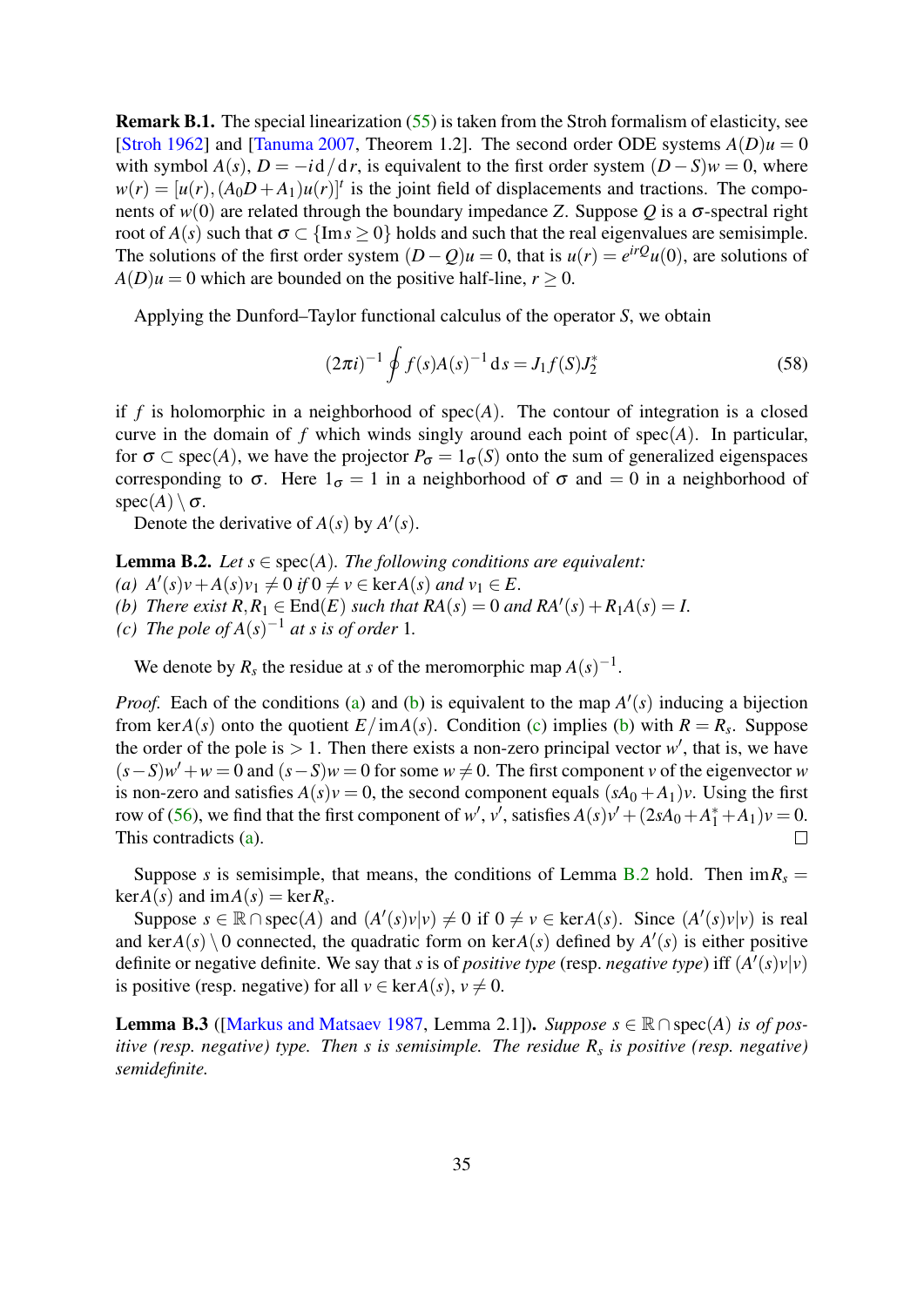*Proof.* Let  $v \in \text{ker}A(s)$  and  $v_1 \in E$ . Thus  $(A'(s)v + A(s)v_1|v) = (A'(s)v)v)$ . By the assumption and [\(a\)](#page-34-1), *s* is semisimple. Observe that  $R_s$  vanishes on the orthogonal complement of ker $A(s)$ . Condition [\(b\)](#page-34-2) with  $R = R_s$  implies  $(A'(s)v|R_s v) = (v|v)$ . Hence the eigenvalues of  $R_s|_{\text{ker }A(s)}$ are positive (resp. negative) iff *s* is of positive (resp. negative) type.

The following result is a special case of [\[Gohberg et al. 1982,](#page-39-12) Theorem 11.4].

<span id="page-35-0"></span>Proposition B.4. *Suppose each real eigenvalue of A*(*s*) *is of positive or negative type. Let*  $\sigma \subset \text{spec}(A)$  *be such that complex conjugation maps*  $\sigma \setminus \mathbb{R}$  *bijectively onto*  $\sigma^{\sharp} \setminus \mathbb{R}$ *, where*  $σ<sup>‡</sup>$  = spec(A) \  $σ$ . Assume that the eigenvalues in  $σ∩ℝ$  are all of the same type, opposite *to the type of the eigenvalues in*  $\sigma^{\sharp} \cap \mathbb{R}$ *. Put*  $M = P_{\sigma}(E \times E)$ *. Let*  $\gamma$  *be a positively oriented closed Jordan curve which contains* σ *in its interior and* σ ] *in its exterior. The following hold:*

- *(i)*  $J_1$  *restricts to a linear isomorphism*  $J : M \to E$ *, and*  $J^{-1} = [I, iZ]^t$ *.*
- *(ii)*  $Q = JS|_M J^{-1}$  is the right root of a unique  $\sigma$ -spectral factorization [\(52\)](#page-33-3).
- (*iii*)  $\oint_{\gamma} A(s)^{-1} ds$  is non-singular.

*Proof.* Write  $P = P_{\sigma}$ . Put  $C_j = J_1 P S^j P J_2^* = \oint_{\gamma} s^j A(s)^{-1} ds / 2\pi i$ . Here we use [\(58\)](#page-34-5).

<span id="page-35-1"></span>
$$
Re(x|C_0x) = Re(x|C_1x) = 0 \implies x = 0 \tag{59}
$$

holds for  $x \in E$ . To see this, put  $\overline{\gamma}(t) = \overline{\gamma(t)}$ . Since the polynomial *A* is self-adjoint,

$$
C_j + C_j^* = (2\pi i)^{-1} \oint_{\gamma - \bar{\gamma}} s^j A(s)^{-1} \, \mathrm{d} s.
$$

Note that  $A(s)^{-1} = A_0^{-1}$  $\int_0^{-1} s^{-2} + \mathcal{O}(|s|^{-3})$  as  $s \to \infty$ . Applying Cauchy's Theorem, we get

$$
C_0 + C_0^* = \sum_{s \in \sigma \cap \mathbb{R}} R_s - \sum_{s \in \sigma^\sharp \cap \mathbb{R}} R_s,
$$
  

$$
C_1 + C_1^* = A_0^{-1} + \sum_{s \in \sigma \cap \mathbb{R}} sR_s - \sum_{s \in \sigma^\sharp \cap \mathbb{R}} sR_s.
$$

The first equation implies

$$
2\operatorname{Re}(x|C_0x)=\sum_{s\in\sigma\cap\mathbb{R}}(x|R_sx)-\sum_{s\in\sigma^\sharp\cap\mathbb{R}}(x|R_sx).
$$

Suppose  $\text{Re}(x|C_0x) = 0$ . In view of Lemma [B.3](#page-34-0) and our assumptions, the right-hand side is a sum of terms which are all of the same sign, hence each term is zero. It follows that  $2 \text{Re}(x|C_1x) = (x|A_0^{-1})$  $^{17}_{0}$ , which implies *x* = 0 if Re(*x*|*C*<sub>1</sub>*x*) = 0.

If *x* is orthogonal to  $J_1M = J_1P(E \times E)$ , then  $(x|C_jx) = 0$ , hence  $x = 0$  by [\(59\)](#page-35-1). Therefore,  $E = J_1M$ . Similarly, replacing  $\sigma$  by  $\sigma^{\sharp}$ , we get  $E = J_1M^{\sharp}$  with  $M^{\sharp} = P_{\sigma^{\sharp}}(E \times E)$ . Note that  $E \times E = M \oplus M'$ . Thus dim  $M = \dim M^{\sharp} = \dim E$ . We infer that  $J = J_1 | M$  maps M bijectively onto *E*.

Suppose  $x \in E$  is orthogonal to the range of  $J_2P^*$ . In view of  $C_j^* = J_2P^*(S^j)^*P^*J_1^*$  $I_1^*$ , there holds  $(x|C_j^*x) = 0$  for all *j*. Again using [\(59\)](#page-35-1), we infer  $x = 0$ . Hence  $J_2P^*$  is surjective, thus *PJ*<sup>\*</sup><sub>2</sub> injective and onto *M*. Therefore  $C_0 = J_1 P P J_2^*$  is non-singular.

Observe that  $Q = JS|_M J^{-1} \in \text{End}(E)$  satisfies  $C_j = Q^j C_0$ . Therefore,

$$
A_0 Q^2 C_0 + (A_1 + A_1^*) Q C_0 + A_2 C_0 = (2\pi i)^{-1} \oint_{\gamma} A(s) A(s)^{-1} ds = 0.
$$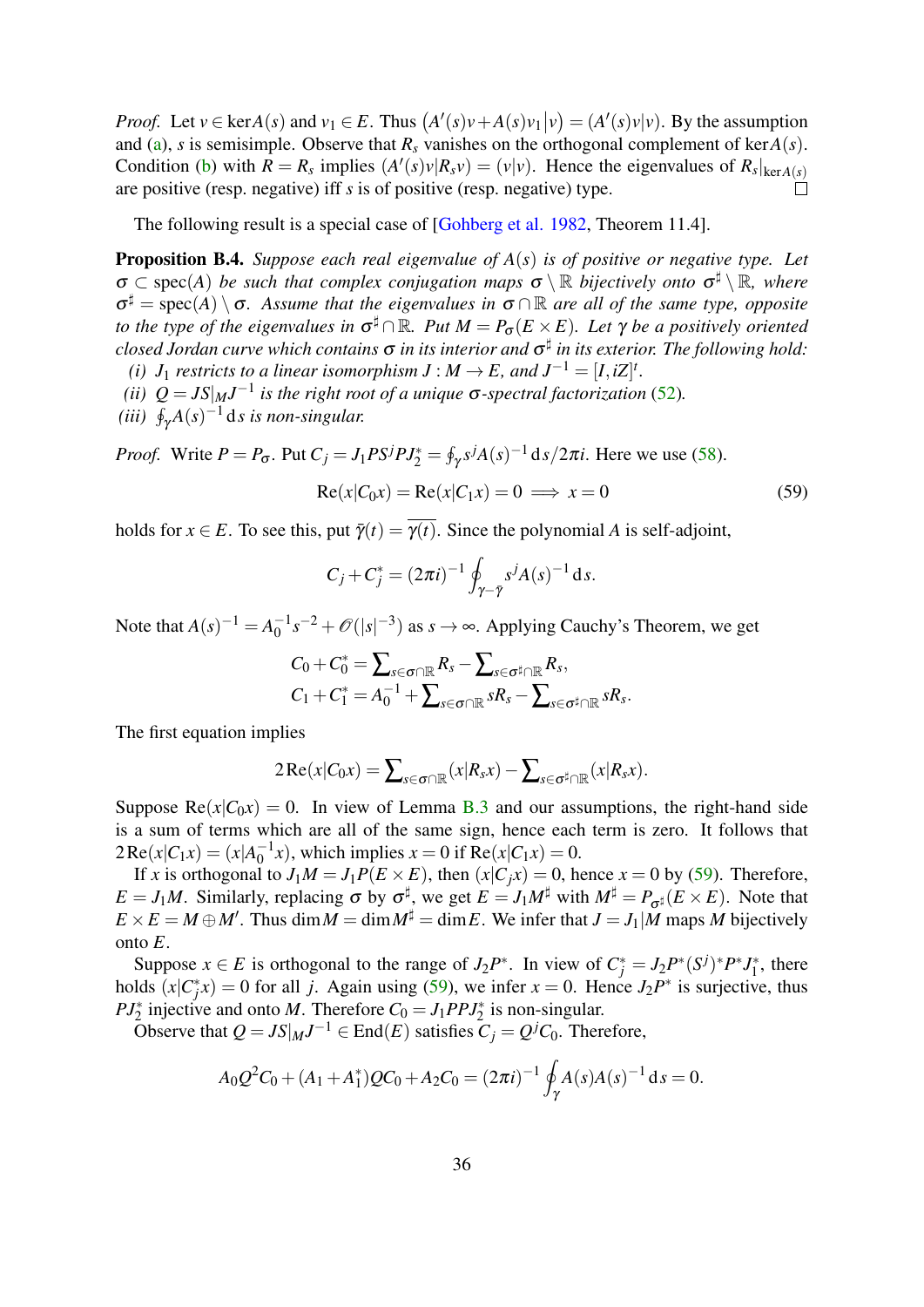This implies the solvency equation [\(53\)](#page-33-2), hence a factorization [\(52\)](#page-33-3).

From [\(56\)](#page-33-4) we derive  $\det(s - S) = \det(A_0)^{-1} \det(A(s))$ . Using [\(52\)](#page-33-3) this leads to

$$
\det(s - S) = \det(s - Q^{\sharp}) \det(s - Q).
$$

Note that  $Q$  is similar to  $S|_M$ , and  $S$  is similar to  $S|_M \oplus S_{M^{\sharp}}$ . Hence  $\det(s - S|_{M^{\sharp}}) = \det(s - Q^{\sharp}),$ implying that the factorization  $(52)$  is  $\sigma$ -spectral.

In view of [\(54\)](#page-33-0) and the invertibility of  $C_0$ , it is clear that  $Q$  is the only  $\sigma$ -spectral right root of  $A(s)$ .

Integrating [\(57\)](#page-33-5) over γ, we obtain  $P_{\sigma}J_2^* = [I, A_0Q + A_1]^tC_0$ . Therefore,  $[I, A_0Q + A_1]^t$  maps into *M*, and is a right inverse of *J*, hence the inverse of *J*.

Suppose  $\sigma \subset \text{spec}(A)$  satisfies the assumptions in Proposition [B.4](#page-35-0) and  $\sigma \subset \{\text{Im } s \geq 0\}$ . If spec(*A*) contains no real eigenvalues, then  $\sigma$  is uniquely determined. If there are real eigenvalues, then there are exactly two possibilities for  $\sigma$ : The real eigenvalues in  $\sigma$  are either of positive or of negative type. We distinguish the cases by saying that  $\sigma$  is of positive or negative type,  $\sigma = \sigma_+$  or  $\sigma = \sigma_-$ . Denote by *Q* the right spectral root of *A*(*s*) determined by  $\sigma$ , and by  $Q_{\pm}$  the right spectral roots determined by  $\sigma_{\pm}$ . The self-adjointness of the polynomial *A* implies the formula  $\mathcal{Q}^\sharp_\pm = \mathcal{Q}^*_\mp$ , a relation between left roots and adjoints of right roots.

The isomorphism  $\overline{J}: M \to E$  is a similarity between  $S|_M$  and  $Q$ . Put  $M_c = P_{\sigma \setminus \mathbb{R}}M$  and  $E_c = JM_c$ . The real eigenvalues *s* of *S*|*M* are semisimple, and *J* maps the eigenspaces onto  $\text{ker}(Q - s) = \text{ker}A(s)$ . We have the following decomposition of *E* into *Q*-invariant subspaces:

<span id="page-36-0"></span>
$$
E = E_c \oplus E_r, \quad E_r = \oplus_{s \in \sigma \cap \mathbb{R}} \ker A(s).
$$
 (60)

Observe that  $E_c$  equals the range of  $\oint_{\gamma} A(s) ds$  whenever  $\gamma$  is a closed Jordan curve in the upper half-plane which contains  $\sigma \setminus \mathbb{R}$  in its interior. Applying [\(54\)](#page-33-0), we see that  $Q|_{E_c}$  does not depend on  $\sigma \cap \mathbb{R}$  and that  $\text{spec}(Q|_{E_c}) \subset \{\text{Im } s > 0\}.$ 

Next we study the impedance *Z*. Eigenvectors of *Q* give explicit formulas:

 $Qv = sv \implies iZv = (sA_0 + A_1)v$ .

Below, we shall see that the restrictions of *Z* to  $E_c$  and  $E_r$  behave rather differently.

Suppose  $v_j \in E_c$ . Set  $u_j(r) = e^{irQ}v_j$  for  $r \ge 0$ . Then

$$
(Zv_1|v_2) = -\int_0^\infty D((A_0D + A_1)u_1(r)|u_2(r))\,\mathrm{d}\,r,
$$

 $D = -i d/dr$ . Using the differential equation  $A(D)u_1 = 0$ , we find that

<span id="page-36-1"></span>
$$
(Zv_1|v_2) = \int_0^\infty (A_0Du_1|Du_2) + (A_1u_1|Du_2) + (Du_1|A_1u_2) + (A_2u_1|u_2) dr.
$$
 (61)

As  $A_0$  and  $A_2$  are self-adjoint, this implies that  $(Zv_2|v_1)$  is the complex conjugate of  $(Zv_1|v_2)$ . Hence  $(Z^*v_1|v_2) = (Zv_1|v_2)$ . Thus we have shown:

<span id="page-36-2"></span>
$$
Z|_{E_c} = Z^*|_{E_c} \tag{62}
$$

It follows that  $Im(u|Zu) = 0$  holds for  $u \in E_c$ . In fact, ker  $Z \subset E_c$  by the following.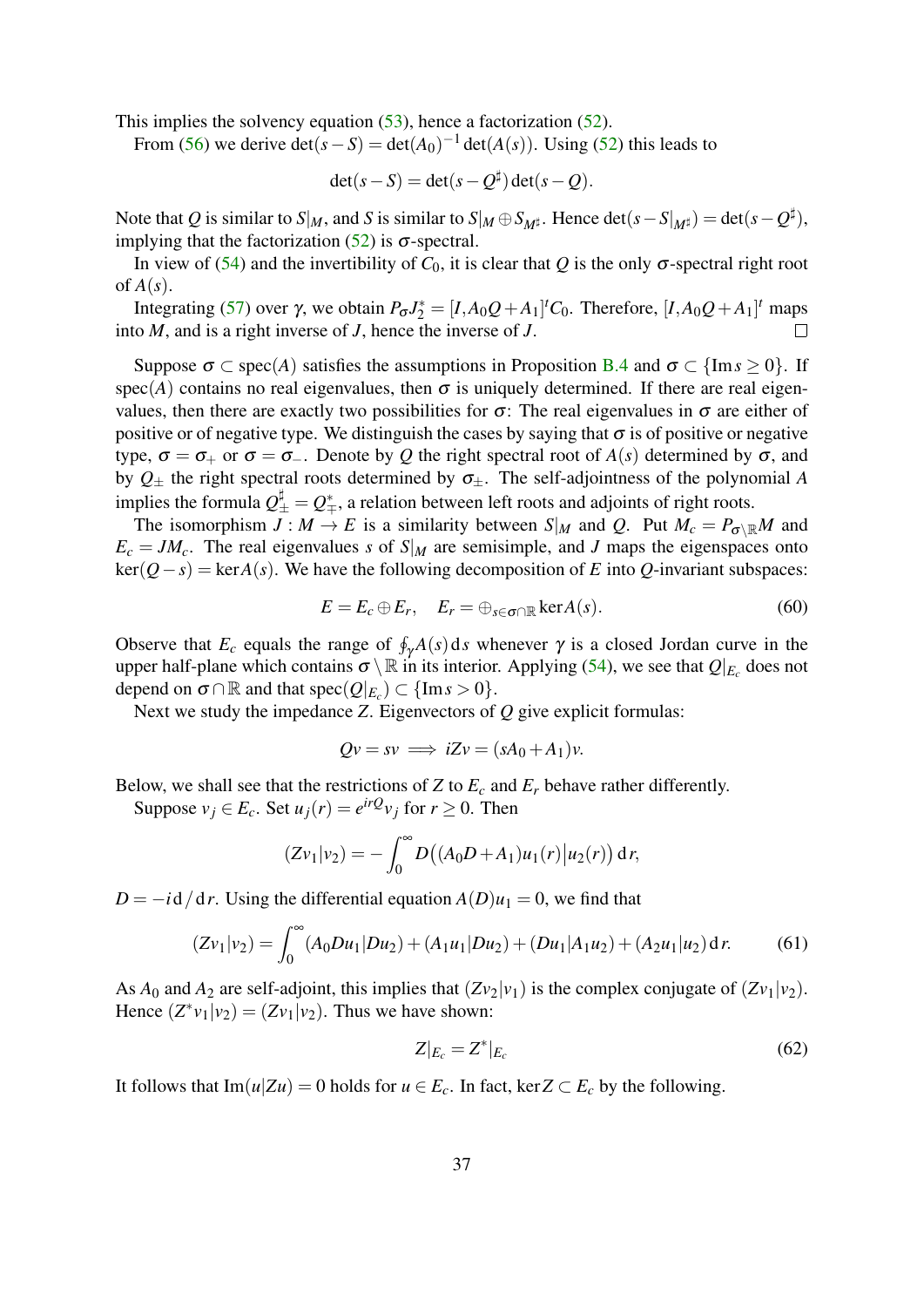<span id="page-37-0"></span>**Proposition B.5.** *Let*  $u \in E$ *. Denote by*  $u_s$  *the* ker $A(s)$ *-component of*  $u$  *with respect to* [\(60\)](#page-36-0)*. There holds*

<span id="page-37-1"></span>
$$
2\operatorname{Im}(u|Zu) = \sum_{s \in \sigma \cap \mathbb{R}} (A'(s)u_s|u_s). \tag{63}
$$

*If*  $\sigma$  *has positive (resp. negative) type, then* Im( $u|Zu$ ) > 0 *(resp.* Im( $u|Zu$ ) < 0*) holds for*  $u \in E$ *, with strict inequality if*  $u \notin E_c$ *.* 

*Proof.* We use the following indefinite inner product on  $E \times E$ :

$$
[w_1|w_2] = (w_1|Kw_2)_{E \times E} = (x_1|y_2) + (y_1|x_2), \quad w_j = \begin{bmatrix} x_j \\ y_j \end{bmatrix} \in E \times E, \quad K = \begin{bmatrix} 0 & I \\ I & 0 \end{bmatrix}.
$$

Directly from the definition [\(55\)](#page-33-1) we see that the map *S* is self-adjoint with respect to the inner product, that is, *KS* is selfadjoint with respect to the standard scalar product of  $E \times E$ . Therefore,  $[(S - s)^r w | v] = [w | (S - \bar{s})^r v]$ . It follows that

$$
[w|v] = 0 \quad \text{if } (S - s)^r w = 0 = (S - s)v \text{ and } \overline{s} \neq s.
$$

Hence  $[w|w] = [\tilde{w}|\tilde{w}] + \sum_{s \in \sigma \cap \mathbb{R}} [w_s|w_s]$  if  $w = \tilde{w} + \sum_s w_s$ ,  $\tilde{w} \in M_c$ ,  $w_s \in \text{ker}(S|M - s)$ . We apply the formula with  $w = (u, iZu)$ . Note that  $[w|w] = 2 \text{Im}(u|Zu)$ . By [\(62\)](#page-36-2),  $[w|w] = 0$  if  $u \in E_c$ . We find that

$$
\operatorname{Im}(u|Zu)=\sum\nolimits_{s\in\sigma\cap\mathbb{R}}\operatorname{Im}(u_s|Zu_s).
$$

Suppose  $u \in \text{ker}A(s)$ ,  $s \in \sigma \cap \mathbb{R}$ . Then

$$
(A'(s)u|u) = ((2sA0 + A1 + A1*)u|u) = (u|iZu) + (iZu|u) = 2Im(u|Zu).
$$

Summarizing, we have shown [\(63\)](#page-37-1). To complete the proof, recall that  $\pm (A'(s)u|u) > 0$  holds for  $0 \neq u \in \text{ker}A(s)$  if  $s \in \mathbb{R} \cap \sigma_{+}$ .  $\Box$ 

Finally, we present and reprove results which stem from and underlie the Barnett–Lothe theory of (Rayleigh) surface waves in anisotropic elastic media, [\[Barnett and Lothe 1985\]](#page-38-2). We assume that  $A(s)$  has no real eigenvalues. So we consider the  $\sigma$ -spectral factorization for  $\sigma = \text{spec}(A) \cap \{\text{Im } s > 0\}$ . Therefore  $E = E_c$ , and *Z* is self-adjoint by [\(62\)](#page-36-2). By [\(54\)](#page-33-0) and the definition of *Z* we have

$$
iZ \oint_{\gamma} A(s)^{-1} ds = \oint_{\gamma} (sA_0 + A_1)A(s)^{-1} ds.
$$

For  $R > 0$  sufficiently large, we take the closed curve  $\gamma$  as the sum of the interval  $[-R, R]$  and the semicircle  $Re^{it}$ ,  $0 \le t \le \pi$ . Letting  $R \to \infty$  and using  $sA_0A(s)^{-1} = s^{-1}Id + \mathcal{O}(s^{-2})$ , we get the Barnett–Lothe integral formula:

<span id="page-37-2"></span>
$$
iZ \int_{-\infty}^{\infty} A(s)^{-1} ds = i\pi \operatorname{Id} + \lim_{R \to \infty} \int_{-R}^{R} (sA_0 + A_1) A(s)^{-1} ds. \tag{64}
$$

Note that *A*(*s*) is positive definite for real *s*.

Real and imaginary parts of linear operators on *E* are defined if the Hilbert space *E* carries a real structure. This means that there exists a complex conjugation involution on *E*, and *E* is the complexification of the real subspace on which the conjugation restricts to the identity.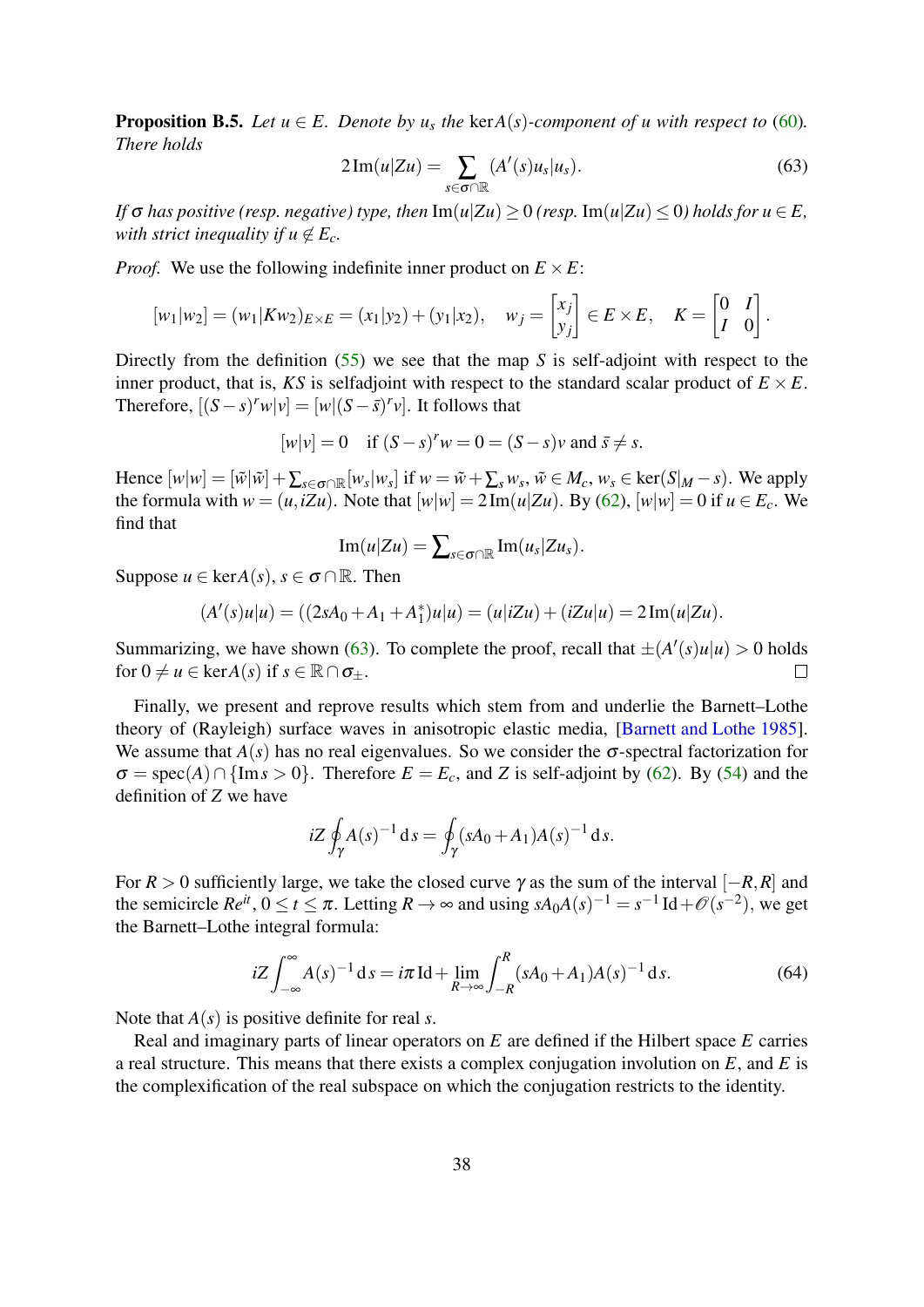<span id="page-38-6"></span>Proposition B.6. *Suppose the Hilbert space E carries a real structure, and that the operators A*<sup>*j*</sup> *are real. Suppose* spec(*A*)∩ $\mathbb{R} = \emptyset$  *and*  $\sigma = \text{spec}(A) \cap \{\text{Im } s > 0\}$ *. The real part* Re*Z* of *Z is positive definite. In addition, suppose* dim*E* ≥ 3*. There exists a* 2*-dimensional Z-invariant subspace of E on which Z is positive definite.*

*Proof.* From [\(64\)](#page-37-2) we infer that  $Re Z = \pi \left( \int_{-\infty}^{\infty} A(s)^{-1} ds \right)^{-1}$ , which proves the positive definiteness of Re*Z*. Suppose dim $E \geq 3$  holds, and *Z* has at most one positive eigenvalue. Then there exists  $0 \neq w \in E$  such that  $(v|Zv) \leq 0$  whenever  $(v|w) = 0$ . Let  $v \neq 0$  be a real vector which is orthogonal to both Re*w* and Im*w*. Then  $(v|(\text{Re }Z)v) = (v|Zv) \le 0$  which contradicts the positive definiteness of Re*Z*.  $\Box$ 

<span id="page-38-7"></span>**Proposition B.7.** *Suppose*  $\text{spec}(A) \cap \mathbb{R} = \emptyset$  *and*  $\sigma = \text{spec}(A) \cap \{\text{Im } s > 0\}$ *. Suppose*  $A_2$  *depends smoothly on a real parameter, whereas A*<sup>0</sup> *and A*<sup>1</sup> *do not depend on that parameter. Denoting the derivative with respect to the parameter by a dot, Z is positive or negative defi-* ˙ *nite if*  $\dot{A}_2$  *is.* 

*Proof.* Insertion of  $Q = A_0^{-1}$  $\int_0^{-1}(iZ - A_1)$  into the solvency equation [\(53\)](#page-33-2) gives

$$
(iZ + A_1^*)A_0^{-1}(iZ - A_1) + A_2 = 0,
$$

which is an equation of Ricatti type, [\[Mielke and Fu 2004\]](#page-40-12). Differentiating, we obtain the Lyapunov equation  $i(\dot{Z}Q - Q^*\dot{Z}) = -\dot{A}_2$ . Since the spectra of *Q* and  $Q^*$  are disjoint, the equation  $\frac{d}{dr}e^{ir\overline{Q}^*}Ye^{riQ}dr = -Y$ , we obtain  $\overline{Z} = \int_0^\infty e^{ir\overline{Q}^*}\overline{A_2}e^{riQ}dr$ . is uniquely solvable. Using  $\int_0^\infty$ d  $\Box$ 

### **References**

- <span id="page-38-2"></span>[Barnett and Lothe 1985] D.M. Barnett and J. Lothe, ["Free surface \(Rayleigh\) waves in](https://dx.doi.org/10.1098/rspa.1985.0111) [anisotropic elastic half-spaces: The surface impedance method",](https://dx.doi.org/10.1098/rspa.1985.0111) *Proc. R. Soc. Lond., Ser. A* 402 (1985), 135–152. [Zbl 0587.73030](https://zbmath.org/?q=an:0587.73030) [MR 819916](http://www.ams.org/mathscinet-getitem?mr=819916)
- <span id="page-38-4"></span>[Bokobza–Haggiag 1969] J. Bokobza–Haggiag, ["Opérateurs pseudo-différentiels sur une](https://dx.doi.org/10.5802/aif.311) [variété différentiable",](https://dx.doi.org/10.5802/aif.311) *Ann. Inst. Fourier* 19:1 (1969), 125-177. [Zbl 0176.08702](https://zbmath.org/?q=an:0176.08702) [MR](http://www.ams.org/mathscinet-getitem?mr=310708) [310708](http://www.ams.org/mathscinet-getitem?mr=310708)
- <span id="page-38-0"></span>[Dencker 1982] N. Dencker, ["On the propagation of polarization sets for systems of real prin](https://dx.doi.org/10.1016/0022-1236(82)90051-9)[cipal type",](https://dx.doi.org/10.1016/0022-1236(82)90051-9) *J. Functional Analysis* 46:3 (1982), 351–372. [Zbl 487.58028](https://zbmath.org/?q=an:487.58028) [MR 661876](http://www.ams.org/mathscinet-getitem?mr=661876)
- <span id="page-38-5"></span>[Duistermaat 1973] J.J. Duistermaat, *Fourier integral operators*, Courant Institute of Mathematical Sciences, New York University, New York, 1973. [Zbl 0272.47028](https://zbmath.org/?q=an:0272.47028) [MR 0451313](http://www.ams.org/mathscinet-getitem?mr=0451313)
- <span id="page-38-1"></span>[Duistermaat and Hörmander 1972] J.J. Duistermaat and L. Hörmander, ["Fourier integral op](https://dx.doi.org/10.1007/BF02392165)[erators. II",](https://dx.doi.org/10.1007/BF02392165) *Acta Math.* 128:3-4 (1972), 183–269. [Zbl 0232.47055](https://zbmath.org/?q=an:0232.47055) [MR 0388464](http://www.ams.org/mathscinet-getitem?mr=0388464)
- <span id="page-38-3"></span>[Evans 1998] L.C. Evans, *Partial differential equations*, Graduate Studies in Mathematics 19, American Mathematical Society, Providence, RI, 1998. [Zbl 0902.35002](https://zbmath.org/?q=an:0902.35002) [MR 1625845](http://www.ams.org/mathscinet-getitem?mr=1625845)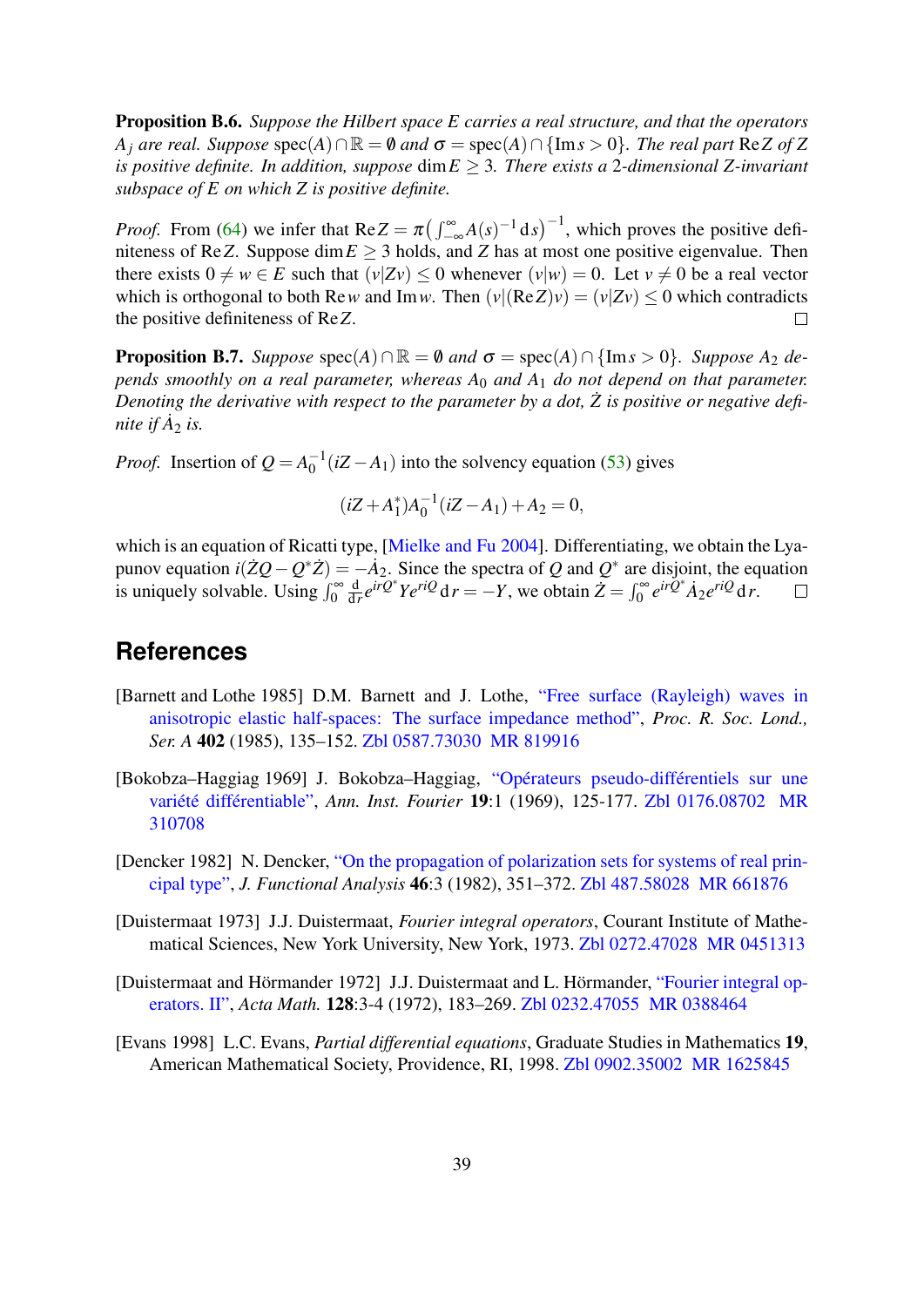- <span id="page-39-11"></span>[Forte and Vianello 1996] S. Forte and M. Vianello, ["Symmetry classes for elasticity ten](https://dx.doi.org/10.1007/BF00042505)[sors",](https://dx.doi.org/10.1007/BF00042505) *J. Elasticity* 43:2 (1996), 81–108. [Zbl 0876.73008](https://zbmath.org/?q=an:0876.73008) [MR 1405284](http://www.ams.org/mathscinet-getitem?mr=1405284)
- <span id="page-39-12"></span>[Gohberg et al. 1982] I. Gohberg, P. Lancaster, and L. Rodman, *Matrix polynomials*, Academic Press, Inc. [Harcourt Brace Jovanovich, Publishers], New York-London, 1982. [Zbl](https://zbmath.org/?q=an:0482.15001) [0482.15001](https://zbmath.org/?q=an:0482.15001) [MR 662418](http://www.ams.org/mathscinet-getitem?mr=662418)
- <span id="page-39-9"></span>[Gundersen et al. 1991] S.A. Gundersen, L. Wang, and J. Lothe, "Secluded supersonic elastic surface waves", *Wave Motion* 14:2 (1991), 129–143. [Zbl 0753.73028](https://zbmath.org/?q=an:0753.73028)
- <span id="page-39-0"></span>[Gérard 1985] C. Gérard, ["Propagation de la polarisation pour des problèmes aux limites con](https://dx.doi.org/10.1080/03605308508820410)[vexes pour les bicaractéristiques",](https://dx.doi.org/10.1080/03605308508820410) *Comm. Partial Differential Equations* 10:12 (1985), 1347–1382. [Zbl 0593.58037](https://zbmath.org/?q=an:0593.58037) [MR 812335](http://www.ams.org/mathscinet-getitem?mr=812335)
- <span id="page-39-7"></span>[Hansen 2011] S. Hansen, ["Rayleigh-type surface quasimodes in general linear elasticity",](https://dx.doi.org/10.2140/apde.2011.4.461) *Anal. PDE* 4:3 (2011), 461–497. [Zbl 1264.35248](https://zbmath.org/?q=an:1264.35248) [MR 2872123](http://www.ams.org/mathscinet-getitem?mr=2872123)
- <span id="page-39-6"></span>[Hansen and Röhrig 2004] S. Hansen and D. Röhrig, ["Lagrangian solutions to systems of real](https://dx.doi.org/10.1002/mana.200310219) [principal type",](https://dx.doi.org/10.1002/mana.200310219) *Math. Nachr.* 277 (2004), 47–55. [Zbl 1162.58304](https://zbmath.org/?q=an:1162.58304) [MR 2103431](http://www.ams.org/mathscinet-getitem?mr=2103431)
- <span id="page-39-2"></span>[Helgason 2001] S. Helgason, *Differential geometry, Lie groups, and symmetric spaces*, Graduate Studies in Mathematics 34, American Mathematical Society, Providence, RI, 2001. [Zbl 0993.53002](https://zbmath.org/?q=an:0993.53002) [MR 1834454](http://www.ams.org/mathscinet-getitem?mr=1834454)
- <span id="page-39-5"></span>[Hörmander 1985a] L. Hörmander, *The analysis of linear partial differential operators. III*, Grundlehren der Mathematischen Wissenschaften 274, Springer-Verlag, Berlin, 1985. [Zbl](https://zbmath.org/?q=an:0601.35001) [0601.35001](https://zbmath.org/?q=an:0601.35001) [MR 781536](http://www.ams.org/mathscinet-getitem?mr=781536)
- <span id="page-39-4"></span>[Hörmander 1985b] L. Hörmander, *The analysis of linear partial differential operators. IV*, Grundlehren der Mathematischen Wissenschaften 275, Springer-Verlag, Berlin, 1985. [Zbl](https://zbmath.org/?q=an:0612.35001) [0612.35001](https://zbmath.org/?q=an:0612.35001) [MR 781537](http://www.ams.org/mathscinet-getitem?mr=781537)
- <span id="page-39-3"></span>[Hörmander 1990] L. Hörmander, *The analysis of linear partial differential operators. I*, Grundlehren der Mathematischen Wissenschaften 256, Springer-Verlag, Berlin, 1990. [Zbl](https://zbmath.org/?q=an:0521.35001) [0521.35001](https://zbmath.org/?q=an:0521.35001) [MR 1065993](http://www.ams.org/mathscinet-getitem?mr=1065993)
- <span id="page-39-8"></span>[Kato 1995] T. Kato, *Perturbation theory for linear operators*, Classics in Mathematics, Springer-Verlag, Berlin, 1995. [Zbl 0836.47009](https://zbmath.org/?q=an:0836.47009) [MR 1335452](http://www.ams.org/mathscinet-getitem?mr=1335452)
- <span id="page-39-1"></span>[Kobayashi and Nomizu 1963] S. Kobayashi and K. Nomizu, *Foundations of differential geometry. Vol I*, Interscience Publishers, a division of John Wiley & Sons, New York-London, 1963. [Zbl 0119.37502](https://zbmath.org/?q=an:0119.37502) [MR 0152974](http://www.ams.org/mathscinet-getitem?mr=0152974)
- <span id="page-39-10"></span>[Man et al. 2015] C.-S. Man, G. Nakamura, K. Tanuma, and S. Wang, ["Dispersion of](https://dx.doi.org/10.1093/imamat/hxt025) [Rayleigh waves in vertically-inhomogeneous prestressed elastic media",](https://dx.doi.org/10.1093/imamat/hxt025) *IMA J. Appl. Math.* 80:1 (2015), 47–84. [Zbl 06408998](https://zbmath.org/?q=an:06408998) [MR 3335150](http://www.ams.org/mathscinet-getitem?mr=3335150)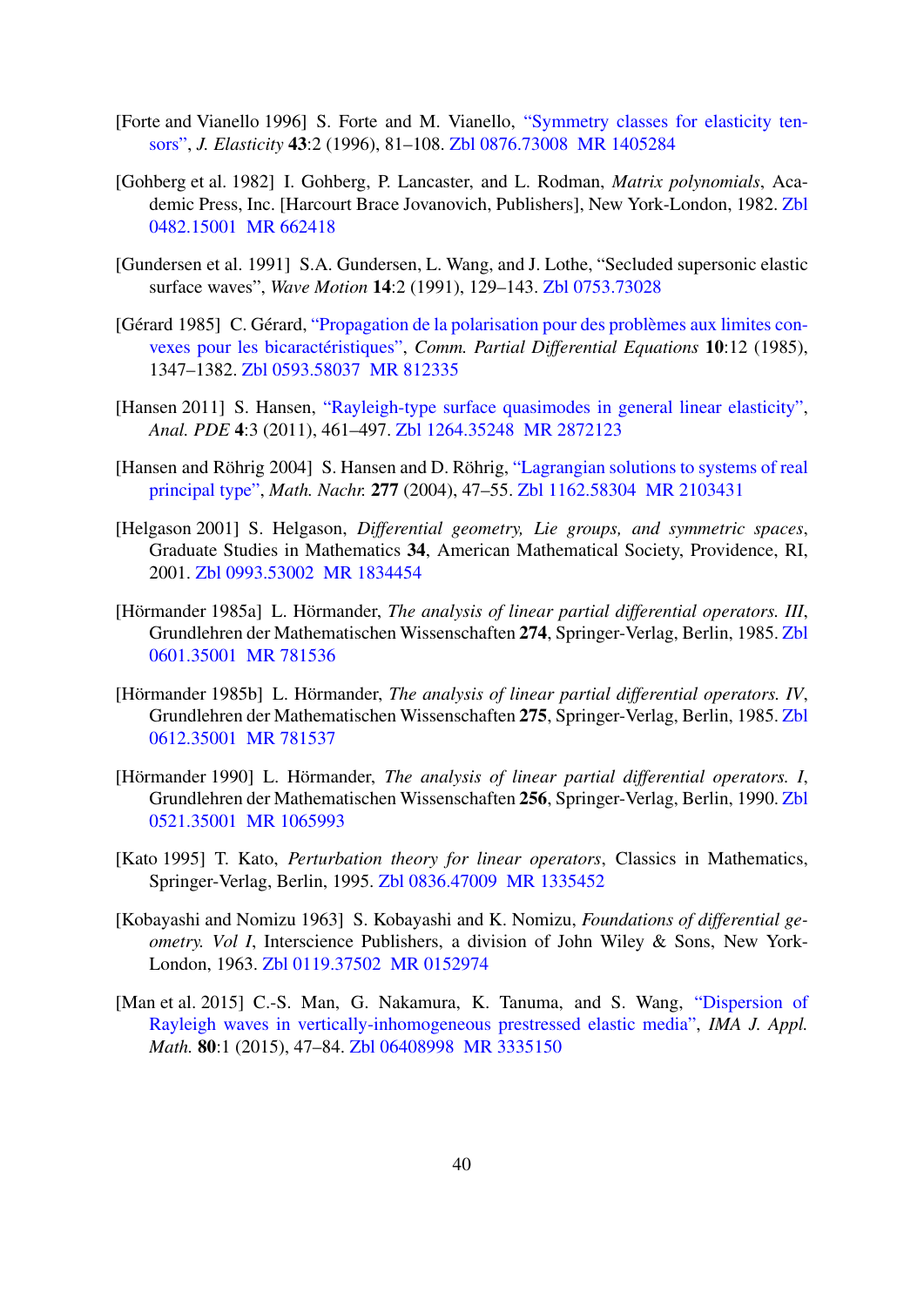- <span id="page-40-10"></span>[Markus and Matsaev 1987] A.S. Markus and V.I. Matsaev, ["On the Basis Property for a cer](https://dx.doi.org/10.1070/sm1988v061n02abeh003208)[tain Part of the Eigenvectors and Associated Vectors of a Selfadjoint Operator Pencil",](https://dx.doi.org/10.1070/sm1988v061n02abeh003208) *Mat. Sb. (N.S.)* 175:3 (1987), 293–313. In Russian; translated in *Math. USSR Sb.* 61:2 (1988), 289-307. [Zbl 0632.47015](https://zbmath.org/?q=an:0632.47015) [MR 909853](http://www.ams.org/mathscinet-getitem?mr=909853)
- <span id="page-40-2"></span>[Melrose and Uhlmann 1979] R.B. Melrose and G.A. Uhlmann, ["Lagrangian intersection and](https://dx.doi.org/10.1002/cpa.3160320403) [the Cauchy problem",](https://dx.doi.org/10.1002/cpa.3160320403) *Comm. Pure Appl. Math.* 32:4 (1979), 483–519. [Zbl 0396.58006](https://zbmath.org/?q=an:0396.58006) [MR 528633](http://www.ams.org/mathscinet-getitem?mr=528633)
- <span id="page-40-12"></span>[Mielke and Fu 2004] A. Mielke and Y.B. Fu, ["Uniqueness of the surface-wave speed: a proof](https://dx.doi.org/10.1177/108128604773685220) [that is independent of the Stroh formalism",](https://dx.doi.org/10.1177/108128604773685220) *Math. Mech. Solids* 9:1 (2004), 5–15. [Zbl](https://zbmath.org/?q=an:1043.74025) [1043.74025](https://zbmath.org/?q=an:1043.74025) [MR 2053021](http://www.ams.org/mathscinet-getitem?mr=2053021)
- <span id="page-40-5"></span>[Nakamura 1991] G. Nakamura, "Existence and propagation of Rayleigh waves and pulses", *Modern theory of anisotropic elasticity and applications (Research Triangle Park, NC, 1990)*, SIAM, 1991. [MR 1140947](http://www.ams.org/mathscinet-getitem?mr=1140947)
- <span id="page-40-7"></span>[Sharafutdinov 2004] V.A. Sharafutdinov, ["Geometric symbol calculus for pseudodifferential](http://www.math.nsc.ru/~sharafutdinov/files/articles/psdos1.pdf) [operators. I",](http://www.math.nsc.ru/~sharafutdinov/files/articles/psdos1.pdf) *Mat. Tr.* 7:2 (2004), 159–206. In Russian; translated in *Siberian Adv. Math.* 15:3 (2005), 81–125. [Zbl 1081.58016](https://zbmath.org/?q=an:1081.58016) [MR 2124544](http://www.ams.org/mathscinet-getitem?mr=2124544)
- <span id="page-40-1"></span>[Sharafutdinov 2005] V.A. Sharafutdinov, ["Geometric symbol calculus for pseudodifferential](http://www.math.nsc.ru/~sharafutdinov/files/articles/psdos2.pdf) [operators. II",](http://www.math.nsc.ru/~sharafutdinov/files/articles/psdos2.pdf) *Mat. Tr.* 8:1 (2005), 176–201. In Russian; translated in *Siberian Adv. Math.* 15:4 (2005), 71–95. [Zbl 1082.58025](https://zbmath.org/?q=an:1082.58025) [MR 1955026](http://www.ams.org/mathscinet-getitem?mr=1955026)
- <span id="page-40-0"></span>[Stefanov et al. 2021] P. Stefanov, G. Uhlmann, and A. Vasy, ["The transmission problem in](https://dx.doi.org/10.2140/paa.2021.3.109) [linear isotropic elasticity",](https://dx.doi.org/10.2140/paa.2021.3.109) *Pure Appl. Anal.* 3:1 (2021), 109–161. [Zbl 07365350](https://zbmath.org/?q=an:07365350)
- <span id="page-40-11"></span>[Stroh 1962] A.N. Stroh, ["Steady state problems in anisotropic elasticity",](https://dx.doi.org/10.1002/sapm196241177) *J. Math. and Phys.* 41 (1962), 77–103. [Zbl 0112.16804](https://zbmath.org/?q=an:0112.16804) [MR 0139306](http://www.ams.org/mathscinet-getitem?mr=0139306)
- <span id="page-40-8"></span>[Synge 1957] J.L. Synge, ["Elastic waves in anisotropic media",](https://dx.doi.org/10.1002/sapm1956351323) *J. Math. and Phys.* 35 (1957), 323–334. [Zbl 0080.39003](https://zbmath.org/?q=an:0080.39003) [MR 0085782](http://www.ams.org/mathscinet-getitem?mr=0085782)
- <span id="page-40-9"></span>[Tanuma 2007] K. Tanuma, ["Stroh formalism and Rayleigh waves",](https://dx.doi.org/10.1007/s10659-007-9117-1) *J. Elasticity* 89:1-3 (2007), vi+159. [Zbl 1127.74004](https://zbmath.org/?q=an:1127.74004) [MR 2362179](http://www.ams.org/mathscinet-getitem?mr=2362179)
- <span id="page-40-3"></span>[Taylor 1975] M.E. Taylor, ["Reflection of singularities of solutions to systems of differen](https://dx.doi.org/10.1002/cpa.3160280403)[tial equations",](https://dx.doi.org/10.1002/cpa.3160280403) *Comm. Pure Appl. Math.* 28:4 (1975), 457–478. [Zbl 0332.35058](https://zbmath.org/?q=an:0332.35058) [MR](http://www.ams.org/mathscinet-getitem?mr=0509098) [0509098](http://www.ams.org/mathscinet-getitem?mr=0509098)
- <span id="page-40-4"></span>[Taylor 1979] M.E. Taylor, "Rayleigh waves in linear elasticity as a propagation of singularities phenomenon", *Partial differential equations and geometry (Proc. Conf., Park City, Utah, 1977)*, Lecture Notes in Pure and Appl. Math. 48, Dekker, New York, 1979. [Zbl](https://zbmath.org/?q=an:0432.73021) [0432.73021](https://zbmath.org/?q=an:0432.73021) [MR 535598](http://www.ams.org/mathscinet-getitem?mr=535598)
- <span id="page-40-6"></span>[Tu 2017] L.W. Tu, *Differential geometry*, Graduate Texts in Mathematics 275, Springer, Cham, 2017. [Zbl 1383.53001](https://zbmath.org/?q=an:1383.53001) [MR 3585539](http://www.ams.org/mathscinet-getitem?mr=3585539)